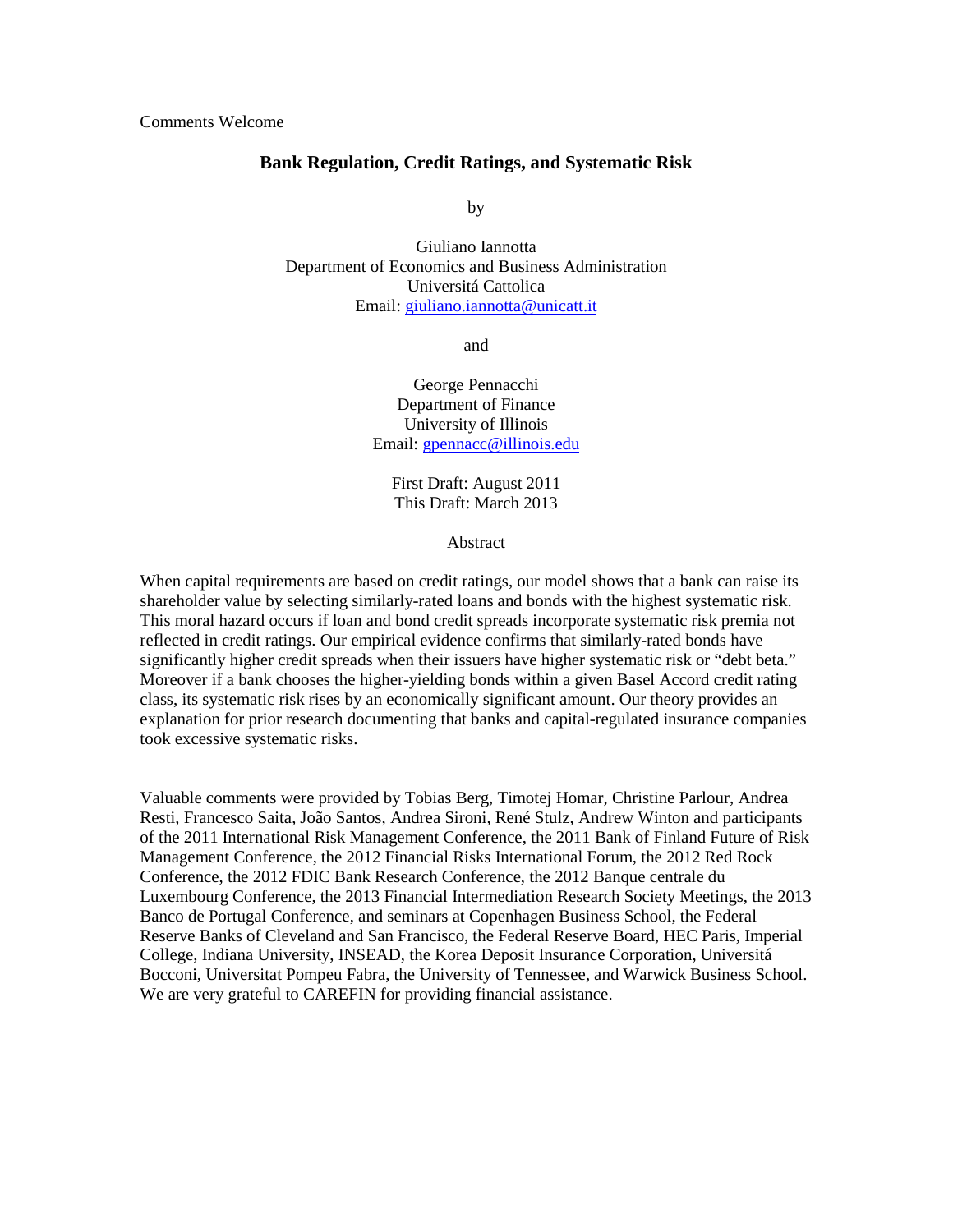# **1. Introduction**

Government regulation of banks is often justified by their financial fragility and the negative externalities from their failure. A bank that issues liquid demand deposits to fund illiquid loans becomes vulnerable to a depositor run. A run at one bank can trigger runs at other banks and culminate in system-wide failures with a consequent disruption of credit flows to the economy. Government deposit insurance reduces incentives for bank runs, but it and other government assistance, such as central bank lending, can generate excessive risktaking by banks. If unchecked, this moral hazard exposes governments to large losses from resolving insolvent banks. Regulation in the form of risk-based capital standards, and sometimes risk-based deposit insurance premia, aims to neutralize these moral hazard incentives.

However, the current regulatory framework of risk-based capital and deposit insurance might actually create a particular form of moral hazard. As shown by Kupiec (2004) and Pennacchi (2006), capital and deposit insurance standards that fail to differentiate between systematic and idiosyncratic risks can encourage systematic risk-taking; that is, banks will have an incentive to make loans and invest in bonds that are highly likely to suffer losses coincident with an economic downturn.

The objective of our paper is to examine whether the use of credit ratings in setting regulatory standards can promote this systematic moral hazard. We analyze, both theoretically and empirically, whether banks might profitably exploit credit rating-based regulations. More specifically, Basel II and III Accords base a bank's required capital on either the external or internal credit ratings of its loans and bonds. If these ratings reflect differences in physical, but not risk-neutral, expected default losses, we show that such regulation subsidizes the bank's cost of funding systematically risky investments. The reason is that asset pricing theory predicts that the credit spread of a loan or bond contains a systematic risk premium in excess of its expected default losses. Hence, a bank that chooses investments with high systematic risk earns a high premium. But this bank does not pay a commensurate systematic risk cost on its government-insured deposits if credit-rating based capital standards or deposit insurance failed to reflect such systematic risk. A bank could exploit this subsidy and increase its shareholder value simply by selecting the highest yielding loans and bonds within each regulatory credit rating class.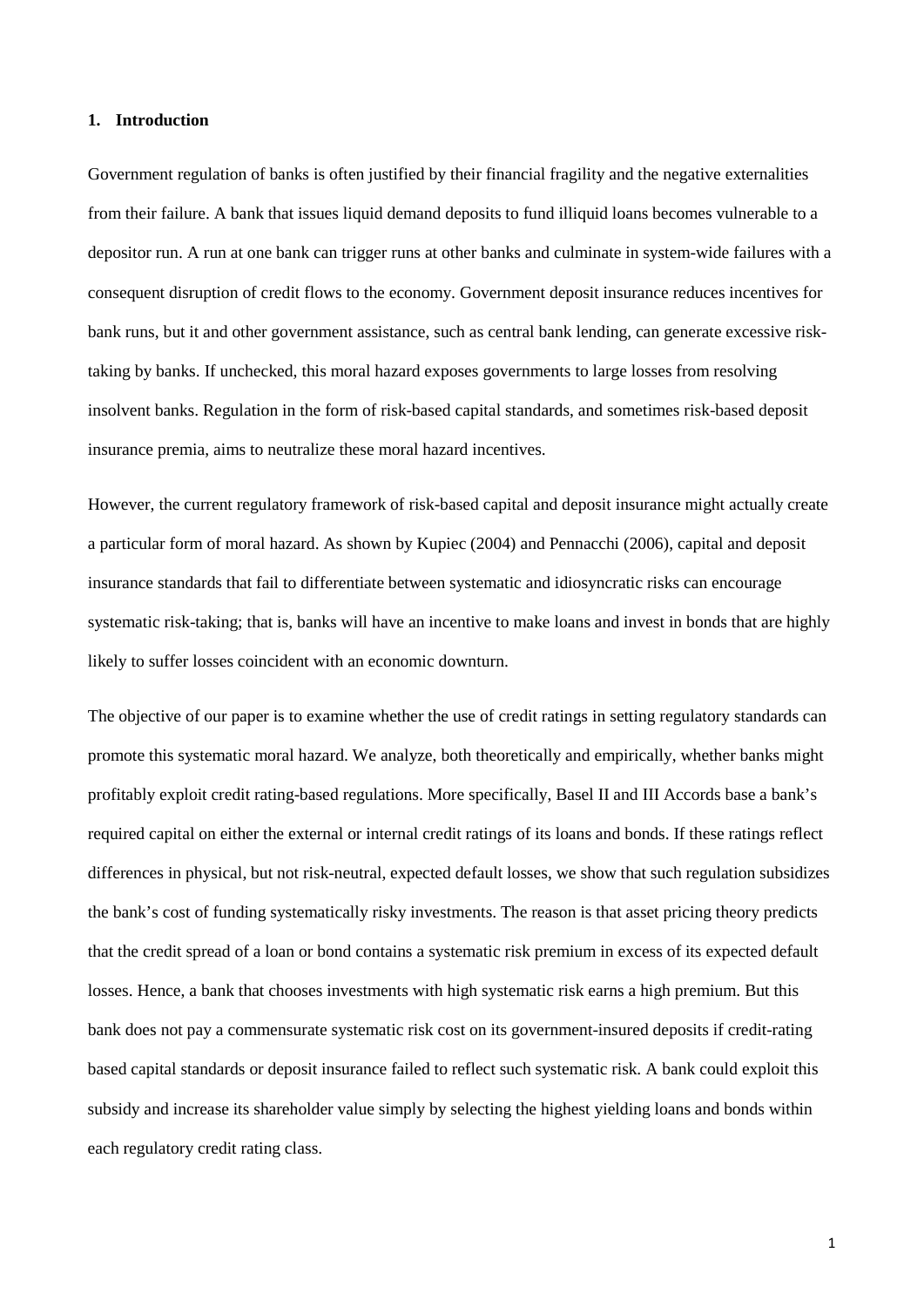The consequences of this credit rating-induced moral hazard would be particularly devastating to banking system stability: banks would herd into the most systematically risky investments, making simultaneous bank failures particularly sensitive to economic downturns. Moreover, if regulated intermediaries preferred to fund borrowers with high systematic risk, the economy's allocation of capital could be misdirected toward excessively pro-cyclical projects. Critical empirical questions regarding the validity of this moral hazard theory are whether credit spreads truly reflect systematic risk and, if so, whether credit ratings also account for systematic risk to the same degree. If credit ratings do not incorporate systematic risk to the same extent as credit spreads, then the theory's underpinnings would be upheld. These issues are the focus of our paper.

If, as theory predicts, credit spreads incorporate a systematic risk premium, how must credit ratings be set to also reflect such risk? A requirement is that for two similar debt issues that have the same probability of default (PD) and loss given default (LGD), the one that is more likely to experience default losses during a macroeconomic downturn should receive a lower quality rating. Whether agencies such as Moody's and Standard & Poor's (S&P) design their credit ratings to penalize systematic default risks in this manner is not obvious. In the past, S&P stated that its credit ratings reflect only PDs, but in 2010 it introduced a new stability criterion to its rating methodology (Standard & Poor's 2010): a lower rating is assigned if "an issuer or security has a high likelihood of experiencing unusually large adverse changes in credit quality under conditions of moderate stress (for example, recessions of moderate severity, such as the U.S. recession of 1982 and the U.K. recession in the early 1990s or appropriate sector-specific stress scenarios)." S&P's revision appears to be the first time that it explicitly penalizes issuers for systematic, relative to nonsystematic, risk. Moody's, whose ratings aim to reflect expected default losses (PD×LGD), has not announced a similar revision.

Prior empirical evidence on whether credit spreads and ratings reflect systematic risk is sparse. Elton, Gruber, Agrawal, and Mann (2001) analyzed secondary market corporate bond spreads over the period 1987 to 1996. For bonds of a given credit rating and maturity, they found that monthly changes in a bond's credit spread are significantly related to Fama and French (1993) risk factors. This is suggestive evidence that corporate bond credit spreads may embed a systematic risk component, even after controlling for their credit

2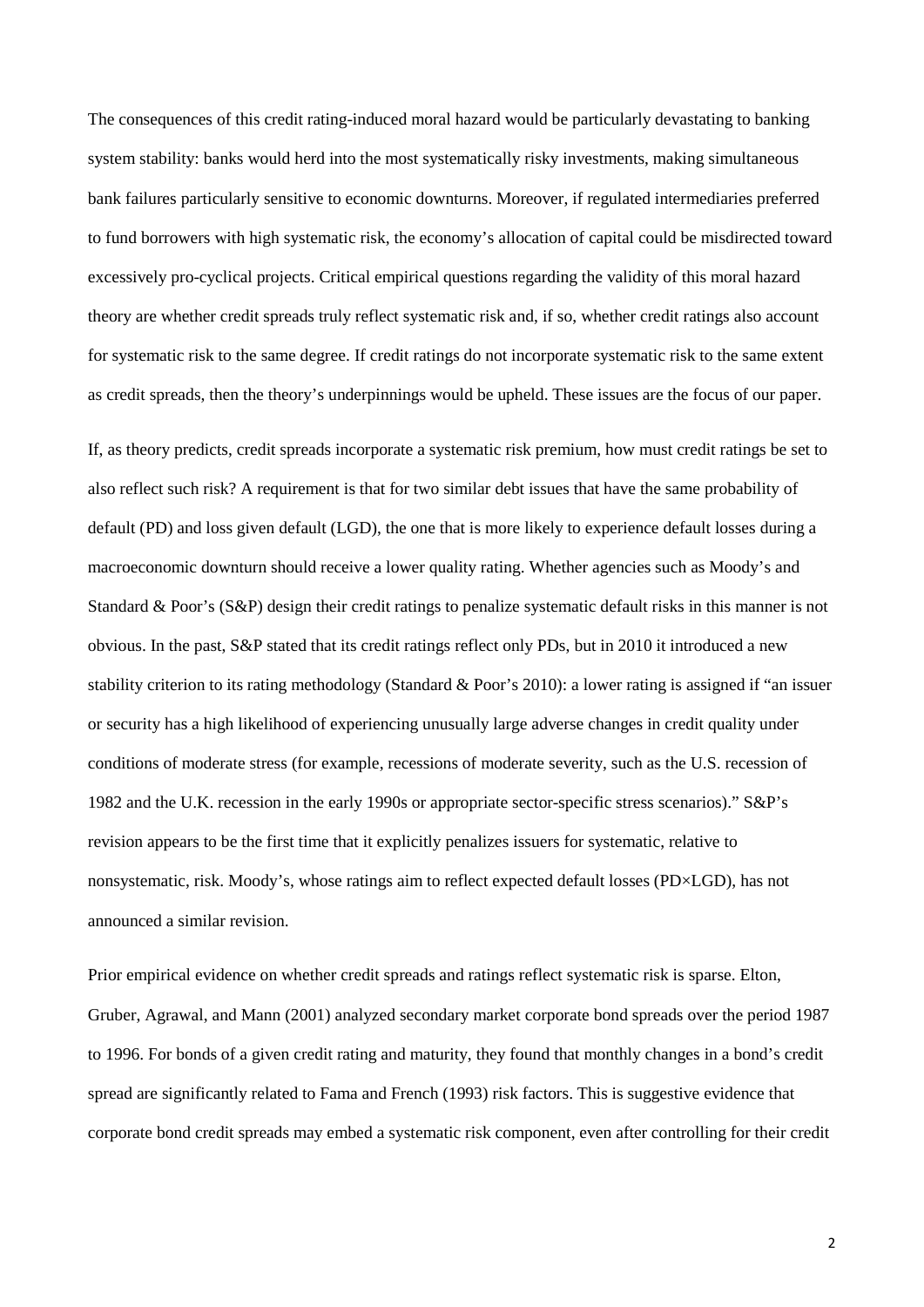rating.[1](#page-3-0) More recently, Hilscher and Wilson (2010) find that S&P issuer ratings are related to some measures of systematic default risk and show that systematic risk also is strongly related to credit spreads. However, they do not test whether spreads reflect systematic risk beyond that implied by credit ratings.

Our paper begins by employing a standard structural credit risk model to show why banks have an incentive to invest in the most systematically risky loans and bonds if regulatory capital and deposit insurance premia are based on physical expected default losses, as may be the case when they are tied to credit ratings. Within this model's framework, we show how the systematic risk of a loan or bond (debt beta) can be derived from the systematic risk of the issuing firm's stock (equity beta). To assess the realism of the model's assumptions, we carry out three empirical tests. First, we examine whether credit spreads actually impound systematic risk, as measured by the issuer's debt beta, after controlling for credit ratings. Second, we investigate whether credit ratings reflect systematic risk, either fully, partially, or not at all. Third, we analyze differences between Moody's and S&P in their assessment of systematic risk.

We conduct our empirical tests using an international sample of 3.924 bonds issued during the period from 1999 to 2010. The data comprise credit spreads and issue credit ratings at the time that each bond is underwritten, along with characteristics of each bond and its issuer. Three main results emerge that indicate there is scope for arbitrage of credit-rating based regulations. First, the issuer's debt beta positively affects its bond's credit spread, even after controlling for the bond's credit rating. For example, among bonds of the same rating, those issued by firms with above median debt betas have much higher spreads compared to those of firms with below-median debt betas. Similarly, if a bank chooses bonds of a given Basel Accord credit rating class that have above median credit spreads, the systematic risk of its investments rises by an economically significant amount. In contrast, we find that the idiosyncratic risk of the issuer's debt has no impact on credit spreads after accounting for credit ratings. As such, ratings do not fully incorporate the issuer's systematic risk, while they do capture idiosyncratic risk. This result holds even when excluding bonds issued during the financially turbulent period of 2008 to 2010.

<span id="page-3-0"></span> $1$  They do not explicitly examine whether credit spreads are higher for more systematically risky bonds. While their tests attempt to control for default probabilities, it may be that changes in credit spreads reflect changes in expected default losses that are correlated with systematic risk factors.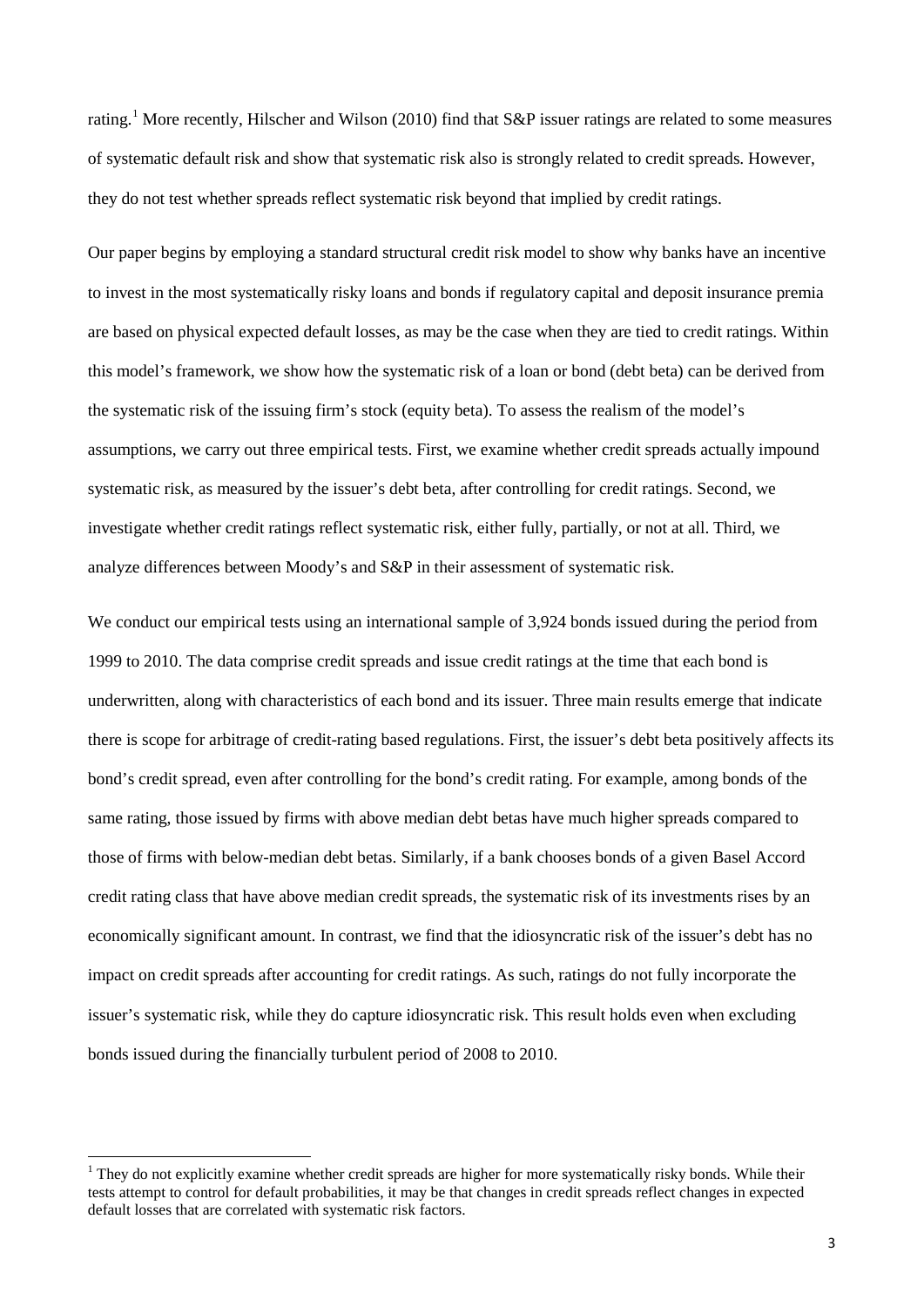Second, for the sample as a whole, credit ratings fail to incorporate systematic risk. This result, however, is driven by bonds issued during the financial crisis, when the average level of systematic risk for debt was abnormally high and mainly top-rated issuers were able to access bond markets. During the crisis, highlyrated bonds are associated with extreme systematic risk. When dropping bonds issued during 2008 to 2010, we find that ratings reflect an economically small amount of the issuer's systematic risk. Nonetheless, the fact that bond investors require a large systematic risk premium, after controlling for credit ratings, implies that raters fail to account for systematic risk to the same extent as investors. Third, while Moody's and S&P do not differ significantly in their assessments of systematic risk, the likelihood of a split rating (disagreement between raters over the same issue) decreases with the issuer's debt beta. This finding may be explained by high-beta issuers' default risks being strongly correlated with systematic factors, which raters are more likely to agree upon compared to firm-specific factors.

By demonstrating that credit spreads incorporate a systematic risk premium not accounted for by credit ratings, our empirical work shows that there is the potential for profitably exploiting credit rating-based regulation. Ideally, one would like to analyze banks' actual holdings of loans and bonds to see if they choose the most systematically risky ones among a given rating class. Unfortunately, such detailed data on banks' portfolio holdings is not publicly available, making a direct test of this hypothesis difficult. However, we discuss prior research and informal evidence that is consistent with banks having an especial attraction to highly-rated but systematically-risky investments. We also review empirical evidence on the portfolio choices of insurance companies which, like banks, are subject to credit rating-based capital regulation.

The paper proceeds as follows. Section 2 presents a model that shows why regulation based on credit ratings creates incentives to take excessive systematic risk. Section 3 describes our data sources and presents summary statistics. Section 4 addresses the question of whether credit spreads reflect an issuer's systematic risk. In Section 5 we look at the impact of the issuer's systematic risk on its credit ratings, while in Section 6 we test for any difference between Moody's and S&P's assessment of systematic risk. Section 7 discusses empirical evidence from other studies that relate to our model's predictions, while Section 8 concludes.

# **2. A model of a regulated bank**

This section's model illustrates why the current structure of bank regulation creates incentives for banks to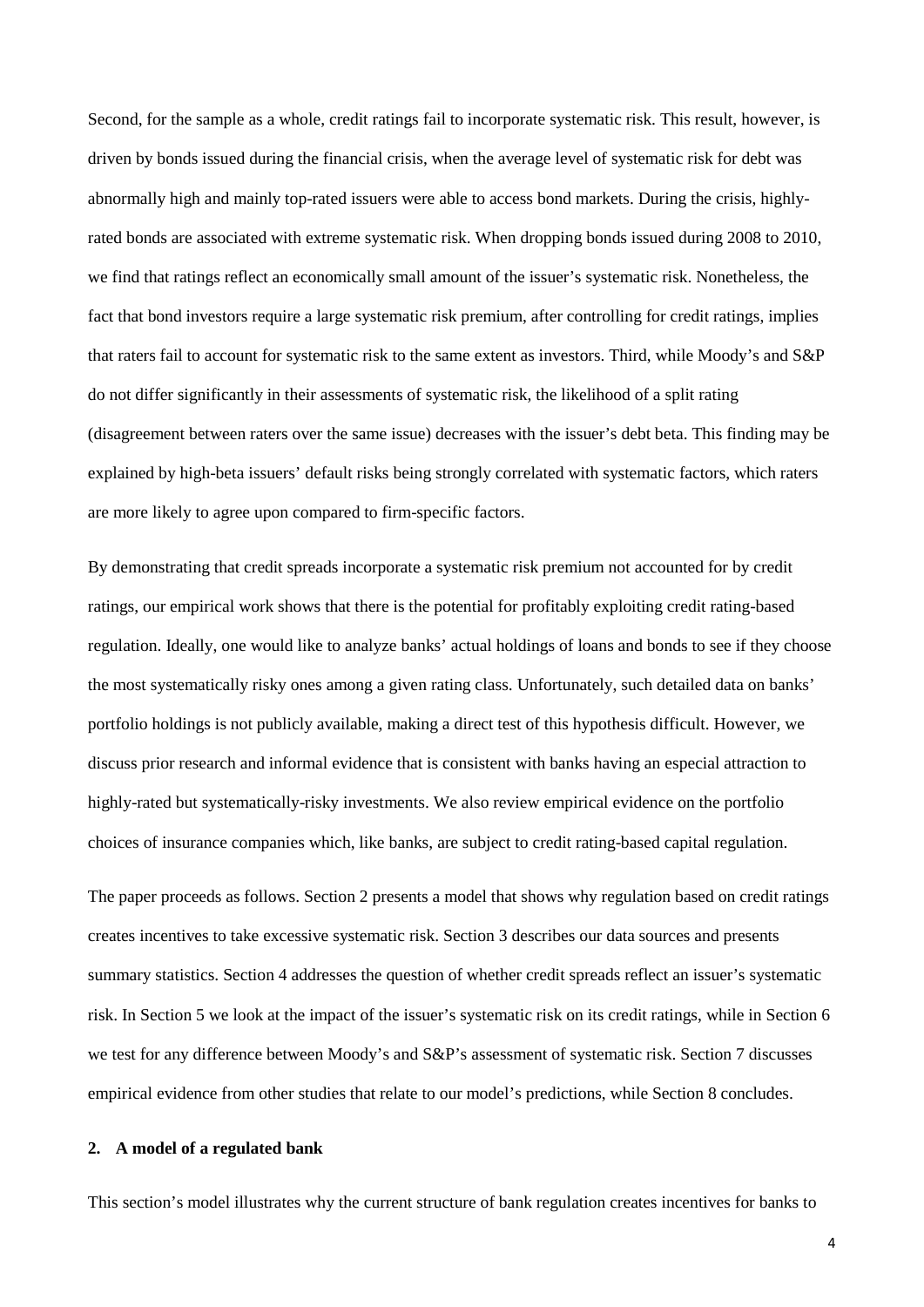take excessive systematic risk. The model is similar to the binomial models in Kupiec (2004) and Pennacchi (2006), but uses the standard continuous-time settings of Merton (1974, 1977) and Galai and Masulis (1976). This framework is better suited to guide our empirical analysis which uses the "debt beta" measure of systematic risk that derives from the model. The model can also be used to compute a bank's capital shortfall when it exploits credit-rating based regulations.

# **2.1. Model assumptions**

A bank is assumed to invest in a portfolio of loans and bonds that it funds by issuing shareholders' equity and government-insured deposits. At the initial date 0, the bank has insured deposits of  $D_0$  on which it pays the competitive, default-free interest rate of  $r$ . Shareholders contribute equity capital equal to  $K_0$ , so initially the bank has assets worth  $A_0 = D_0 + K_0$  that are invested in default-risky bonds and loans. This asset portfolio is allocated to the debt of firms in *m* different industries, where each industry is exposed to a different source of risk. All firms have a capital structure that satisfies the assumptions in Merton (1974). Appendix A shows that if the portfolio's proportions invested in the *m* different industries are kept constant over time, then the rate of return on the bank's total assets can be written as

$$
\frac{dA_i}{A_i} = \mu dt + \sum_{i=1}^{m} \sigma_{A,i} dz_i
$$
  
=  $\mu dt + \sigma dz$  (1)

where  $\sigma_{A,i}$  is the volatility of returns from the bank's loans and bonds of firms in industry *i*,  $dz_i$  is the Brownian motion process specific to firm asset returns in industry *i*,  $dz_i dz_j = \rho_{ij} dt$ ,  $\sigma^2 = \sum_{j=1}^{m} \sum_{i=1}^{m} \sigma_{A,j} \sigma_{A,j}$  $\sigma^2 = \sum_{j}^{m} \sum_{i=1}^{m} \sigma_{A,j} \sigma_{A,i} \rho_{ij}$ and  $dz = \frac{1}{\sigma} \sum_{i=1}^{m} \sigma_{A_i}$  $dz = \frac{1}{\sigma} \sum_{i=1}^{m} \sigma_{A,i} dz_i$ . Assuming the Capital Asset Pricing Model (CAPM) holds, Appendix A shows that the expected rate of return on the bank's asset portfolio satisfies the relationship

$$
\mu = r + \varphi_M \sum_{i=1}^m \omega_i \beta_i \tag{2}
$$

where  $\varphi_M$  is the excess expected return on the market portfolio of all assets (or "equity premium"),  $\omega_i$  is the bank's proportion of total assets held in bonds and loans of firms in industry *i*, and  $\beta_i$  is the average debt beta of firms in industry *i*. Appendix A details how firms' debt betas are calculated based on Galai and Masulis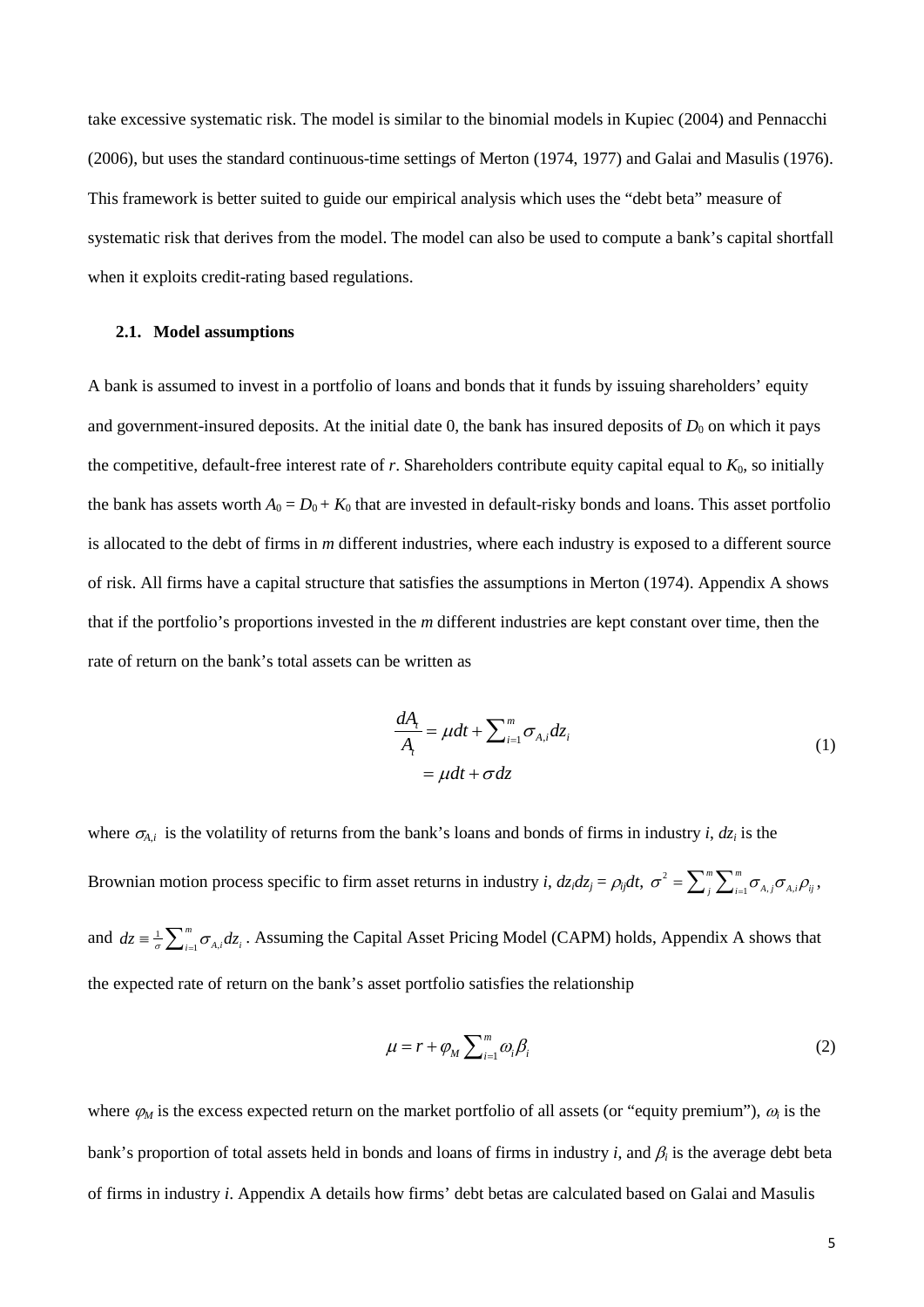(1976). As shown in equations (A.4) and (A.5), a firm's debt beta is an increasing function of the firm's leverage, asset volatility, and the beta (systematic risk) of the firm's assets or equity (stock beta).

A government regulator sets a risk-based capital standard and a deposit insurance premium for the bank. The insurance premium is determined at date 0 but payable at a future date *T*, which also is the time that the regulator audits the bank. Let *p* be the (continuously-compounded) annual premium rate per deposit, so that the bank's total insurance premium to be paid at date *T* is  $D_T(e^{pT}-1)$  and its total amount of deposits plus premium payable at date *T* is  $D_T e^{pT} = D_0 e^{(r+p)T}$ .<sup>[2](#page-6-0)</sup> Similar to Merton (1977), if at the audit date  $A_T < D_0 e^{(r+p)T}$ , the bank is declared to have failed and is closed or merged with another institution. The government regulator/deposit insurer incurs any loss required to pay off insured deposits.

### **2.2. Fair capital standards and insurance premia**

These assumptions imply that there are three claimants on the bank's assets: depositors, bank shareholders, and the government regulator/insurer. Since insured depositors have a default-free claim paying the competitive rate  $r$ , the date 0 value of their claim is always worth  $D_0$ . Denote the date 0 values of claims on the bank's assets by shareholders and by the government regulator as  $E_0$  and  $G_0$ , respectively. Then

$$
A_0 = D_0 + K_0 = D_0 + E_0 + G_0 \tag{3}
$$

or  $K_0 = E_0 + G_0$ . When capital standards and/or deposit insurance premiums are set fairly,  $G_0 = 0$ , so that  $E_0 =$  $K_0 = A_0 - D_0$ ; that is, the shareholders' claim on the bank equals the funds that they contribute. If  $G_0 < 0$ , so that  $E_0 > K_0$ , then a government subsidy transfers value to the shareholders. In general, the value of the regulator's claim can be computed as

$$
G_0 = A_0 - D_0 - E_0
$$
  
=  $e^{-rT} E^{\mathcal{Q}} [A_r - D_r] - e^{-rT} E^{\mathcal{Q}} [\max (A_r - D_r e^{rT}, 0)]$   
=  $e^{-rT} E^{\mathcal{Q}} [\min (D_r (e^{rT} - 1), A_r - D_r)]$   
=  $D_0 (e^{rT} - 1) - e^{-rT} E^{\mathcal{Q}} [\max (D_r e^{rT} - A_r, 0)]$  (4)

<span id="page-6-0"></span><sup>&</sup>lt;sup>2</sup> This insurance premium is analogous to a credit spread on deposits if deposits were uninsured. In the absence of deposit insurance and regulation, uninsured depositors would set the credit spread, *p*, to make the date 0 fair value of their default-risky deposits equal to  $D_0$ , the amount they contribute initially.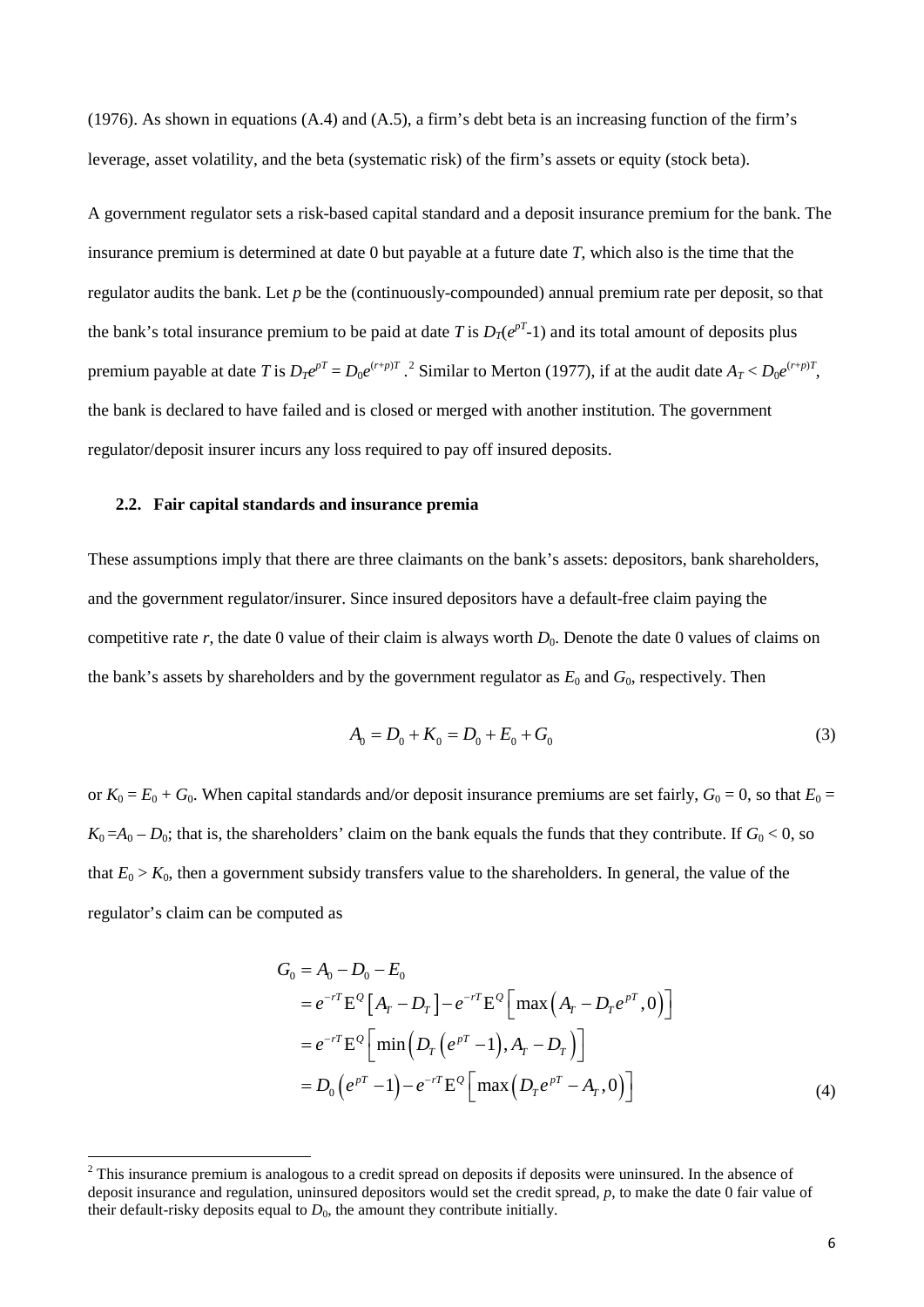where  $E^Q[\cdot]$  is the operator that computes expectations based on the "risk-neutral" asset return process.<sup>[3](#page-7-0)</sup> Equation (4) shows that the claim of the government regulator/insurer equals the value of its premium income,  $D_0(e^{pT}-1)$ , minus the value of a put option written on the bank's assets,  $e^{rT}E^Q[\max(D_Te^{pT}-A_T,0)]$ . If  $G_0 = 0$ , indicating no subsidy, equation (4) implies that the present value of the insurance premium must equal the value of government losses from the bank's failure:

$$
D_0 \left( e^{pT} - 1 \right) = e^{-rT} E^{\mathcal{Q}} \left[ \max \left( D_T e^{pT} - A_T, 0 \right) \right]
$$
  
= 
$$
D_0 e^{pT} N \left( -d_2 \right) - \left( K_0 + D_0 \right) N \left( -d_1 \right)
$$
  
= 
$$
Put \left( K_0 + D_0, D_0 e^{pT}, T \right)
$$
 (5)

where  $d_1 = \left[ \ln \left( \left( K_0 + D_0 \right) / D_0 e^{pT} \right) + \sigma^2 T \right] / \left( \sigma \sqrt{T} \right)$  and  $d_2 = d_1 - \sigma \sqrt{T}$ . Equation (5) is the relation between the bank's required capital,  $K_0$ , and its deposit insurance rate,  $p$ , that leads to no government subsidy. It equates the present value of premiums to the value of a put option written on assets currently worth  $A_0 = K_0 + D_0$ , having an exercise price with present value  $D_0 e^{pT}$ , and a time until maturity of *T*.

## **2.3. Insurance premia and capital standards in practice**

Importantly, the current structures of deposit insurance and capital requirements differ from equation (5) because they are based either purely on physical, rather than risk-neutral, expected default losses or on external credit ratings or internal ratings that imperfectly reflect risk-neutral expected default losses. We now explain why this is so for FDIC insurance premia and capital requirements based on the Basel II and III "Standardized Approach" and "Internal Ratings-Based Approach."[4](#page-7-1)

FDIC Insurance: The FDIC attempts to calibrate risk-based insurance premia to cover a bank's expected loss claims due to failure, where expected losses are calculated using physical probabilities, not risk-neutral

 $\overline{a}$ 

<span id="page-7-0"></span><sup>&</sup>lt;sup>3</sup> This risk-neutral asset return process is  $dA_t/A_t = rdt + \sigma dz^0$ .

<span id="page-7-1"></span><sup>&</sup>lt;sup>4</sup> While our discussion focuses on Basel capital requirements for "credit" risks, there is evidence that banks relied on external credit ratings when computing Basel capital requirements for "market" risks. In 2008 the Swiss Federal Banking Commission required that UBS report the key causes of its severe losses during the recent financial crisis. UBS's report to shareholders (UBS, 2008) provides insight on the risk management practices of large banks. It states that external credit ratings were used to determine "the relevant product-type time series to be used in calculating VaR" (p. 20). Moreover, an over-reliance on credit ratings, which appears to be common across the industry, was found to be a primary cause of UBS's losses as "a comprehensive analysis of the portfolios may have indicated that the positions would necessarily perform consistent with their ratings" (p. 39).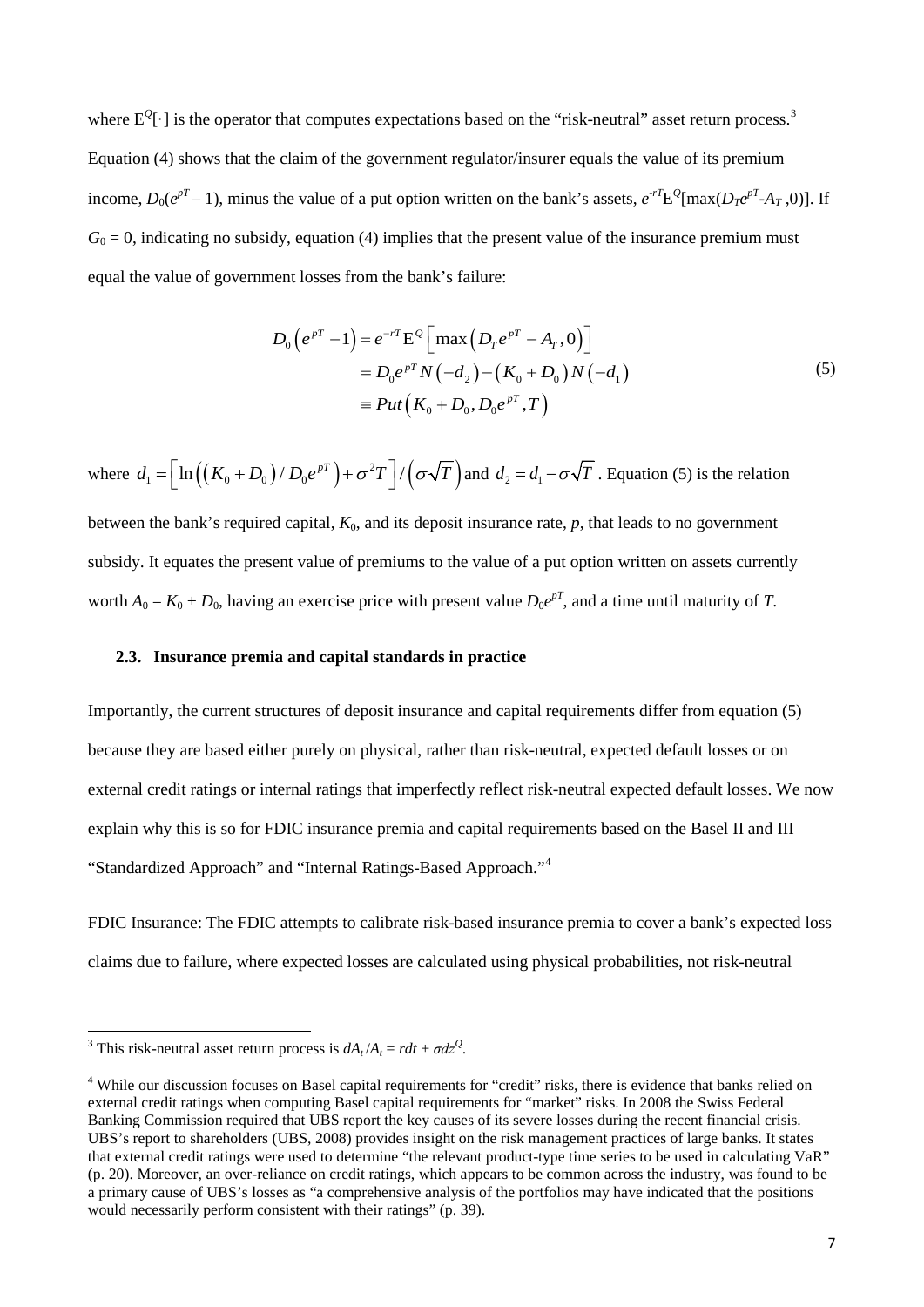ones. [5](#page-8-0) There is no adjustment to consider a bank's systematic, as opposed to idiosyncratic, risk of failure. As discussed in Pennacchi (1999), the overall level of insurance premia typically are set to target a level of FDIC Deposit Insurance Fund (DIF) reserves,<sup>[6](#page-8-1)</sup> and incorporating an appropriate systematic risk component in insurance premia would lead to DIF reserves that, on average, exceed their target. Consequently, the objective of targeting DIF reserves conflicts with the setting of fair deposit insurance premia.

Basel Standardized Approach: The clearest link between capital standards and credit ratings occurs under the Standardized Approach. It sets credit risk weights, which determine capital requirements, as a function of external bond and loan credit ratings. For corporate claims, credit risk weights are 20%, 50%, 100%, and 150% for bonds or loans rated AAA to AA-, A+ to A-, BBB+ to BB-, and below BB-, respectively. Thus, for a given rating category, there is no scope for distinguishing between high and low systematic risk bonds and loans. Equivalently, the capital charge for a given rating category reflects only a single level of systematic risk. Indeed, Gordy (2003) derives capital standard risk weights based on a single risk factor model (global CAPM) that assumes a fixed level of systematic risk for all claims of a given credit rating category.

Basel Internal Ratings Based Approach: Under Basel's "Internal Ratings Based (IRB) Approach," which is followed by the largest globally-active banks, credit risk capital charges also are based on the single risk factor portfolio model analyzed in Gordy (2003). Inputs into the capital charge formula are the bank's own estimates of its bonds' and loans' physical probabilities of default (PD) and losses given default (LGD).<sup>[7](#page-8-2)</sup> The Basel formula then converts these physical inputs into their hypothetical risk-neutral counterparts using an assumed beta or market correlation of each asset class.<sup>[8](#page-8-3)</sup> It is important to emphasize that this assumed beta

<span id="page-8-0"></span><sup>5</sup> For example, see *Federal Register* 76 (38) February 25, 2011 which details amendments to the Federal Deposit Insurance Act that were made to comply with the Dodd-Frank Act. An underlying principle for setting premiums (assessments) is stated on page 10700: "Under the FDI (Federal Deposit Insurance) Act, the FDIC's Board of Directors must establish a risk-based assessment system so that a depository institution's deposit insurance assessment is calculated based on the probability that the DIF (Deposit Insurance Fund) will incur a loss with respect to the institution." The FDIC's statistical failure probability models, on which its premium schedule is based, use physical,

<span id="page-8-1"></span> $6$  The current DIF reserve target is between 1.35% and 1.50% of insured deposits.

<span id="page-8-2"></span> $<sup>7</sup>$  Under the "Foundation" IRB approach, regulators fix LGD for corporate claims. For example, it is 45% for all senior,</sup> unsecured bonds and loans. Under the "Advanced" IRB approach, guidelines recommend that banks estimate a bond or loan's "downturn" LGD, which reflects losses that are expected to occur if default happens during an economic downturn. Use of downturn LGDs may in principle differentiate between high and low systematic risk claims, but since<br>PDs are not conditioned on a downturn, the VaR capital requirement is unlikely to fully incorporate syste

<span id="page-8-3"></span><sup>&</sup>lt;sup>8</sup> Since  $\omega_i \beta_i = \sigma_{i,i} \rho_{i,i} / \sigma_{i}$ , where  $\rho_{i,M}$  is the correlation between the market risk factor and the asset class *i*'s return, an assumption regarding the correlation  $\rho_{i,M}$  essentially is an assumption regarding the asset class's beta.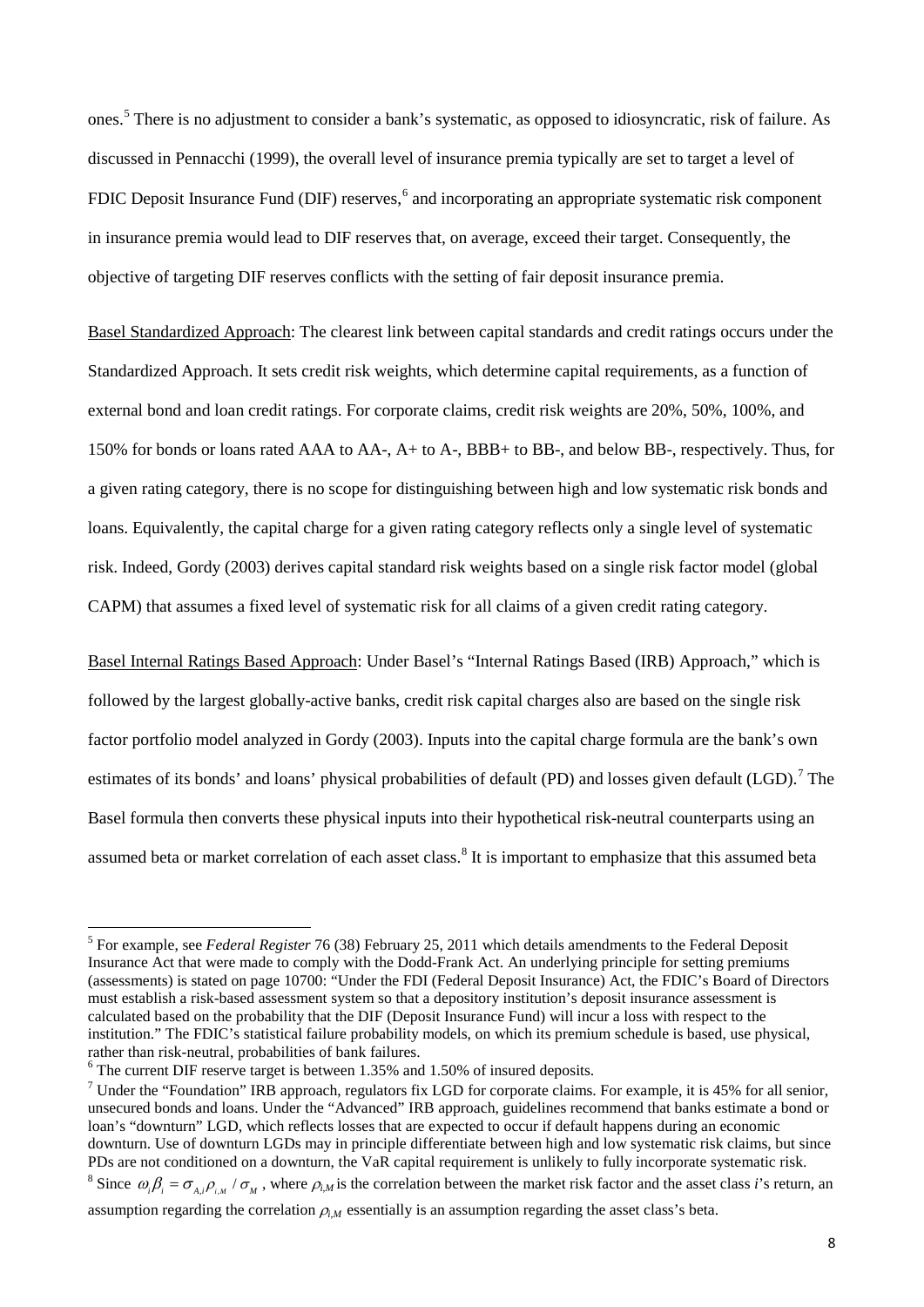(correlation) is *not* chosen by the bank but is set by Basel IRB rules.<sup>[9](#page-9-0)</sup>

Thus, under the Basel Standardized Approach, the implicit beta reflected in a capital charge for a given external credit rating may differ from the true beta of a bank's loan or bond of that same credit rating. Likewise, under the Basel IRB Approach, the assigned beta for an asset class may differ from the true beta of a bank's loan or bond belonging to that asset class. Consequently under both approaches, while a bank's true expected rate of return on assets is given by  $\mu = r + \varphi_M \sum_{i=1}^m \omega_i \beta_i$  as in equation (2), the Basel rules would assign an implicit beta or systematic risk assessment implying  $\mu_B = r + \varphi_M \sum_{i=1}^m \omega_i B_i$  where  $B_i$  is the average Basel estimated beta for loans or bonds of industry *i* based on their assigned asset classes. Thus, if the Basel rules do not appropriately discriminate between loans' and bonds' systematic risks for a given asset class, it may be that  $B_i \neq \beta_i$  and  $\mu_B \neq \mu$ .

Therefore, because actual deposit insurance premia and regulatory capital standards implicitly assume uniform systematic risk across broad asset and credit rating classes, they may inaccurately reflect risk-neutral expected losses. Taking account of the difference between true and estimated betas, the actual standard that is the counterpart to the fair standard in equation (5) is:

$$
D_0 \left( e^{pT} - 1 \right) = D_0 e^{pT} N \left( -d_2^B \right) - \left( K_0 + D_0 \right) e^{(\mu - \mu_B)T} N \left( -d_1^B \right)
$$
  
= 
$$
Put \left( (K_0 + D_0) e^{(\mu - \mu_B)T}, D_0 e^{pT}, T \right)
$$
 (6)

where 
$$
d_1^B = \left[ \ln \left( \left( K_0 + D_0 \right) e^{(\mu - \mu_B)T} / D_0 e^{pT} \right) + \sigma^2 T \right] / \left( \sigma \sqrt{T} \right)
$$
 and  $d_2^B = d_1^B - \sigma \sqrt{T}$ . Note that in equation (6)

if  $\mu_B = \mu$ , then the relationship between insurance premia and required capital is exactly that of the fair case in equation (5). However, when  $\mu_B \neq \mu$ , the Basel rules incorrectly convert physical expected losses to riskneutral expected losses, and the fair insurance premia and capital requirement relationship reflects the

<span id="page-9-0"></span><sup>&</sup>lt;sup>9</sup> IRB rules require sufficient initial capital,  $K_0$ , such that there is no more than a 0.1% physical probability of losses exceeding this initial capital over a one-year horizon. The VaR capital requirement formula assumes correlations with the market risk factor (betas) that differ across classes of credit risky claims. In principle, these correlations could distinguish between claims with high and low systematic risk claims. However, correlation values are the same for broad classes of bonds and loans. For corporate bonds and loans, the correlation value varies between 8% and 24%, but the variation is a function only of the borrowing firm's annual sales (greater for firms with more than  $\epsilon$ 50 million in sales) and the bank's estimated physical PD, where correlation is higher for lower PDs. See BCBS (2005). Fitch Ratings (2008) finds no empirical support for the IRB rule's inverse relationship between PDs and portfolio correlation (systematic risk). As will be reported in our empirical work, neither do we find an inverse relationship between a firm's systematic risk (debt beta) and its probability of default (as reflected in its credit rating).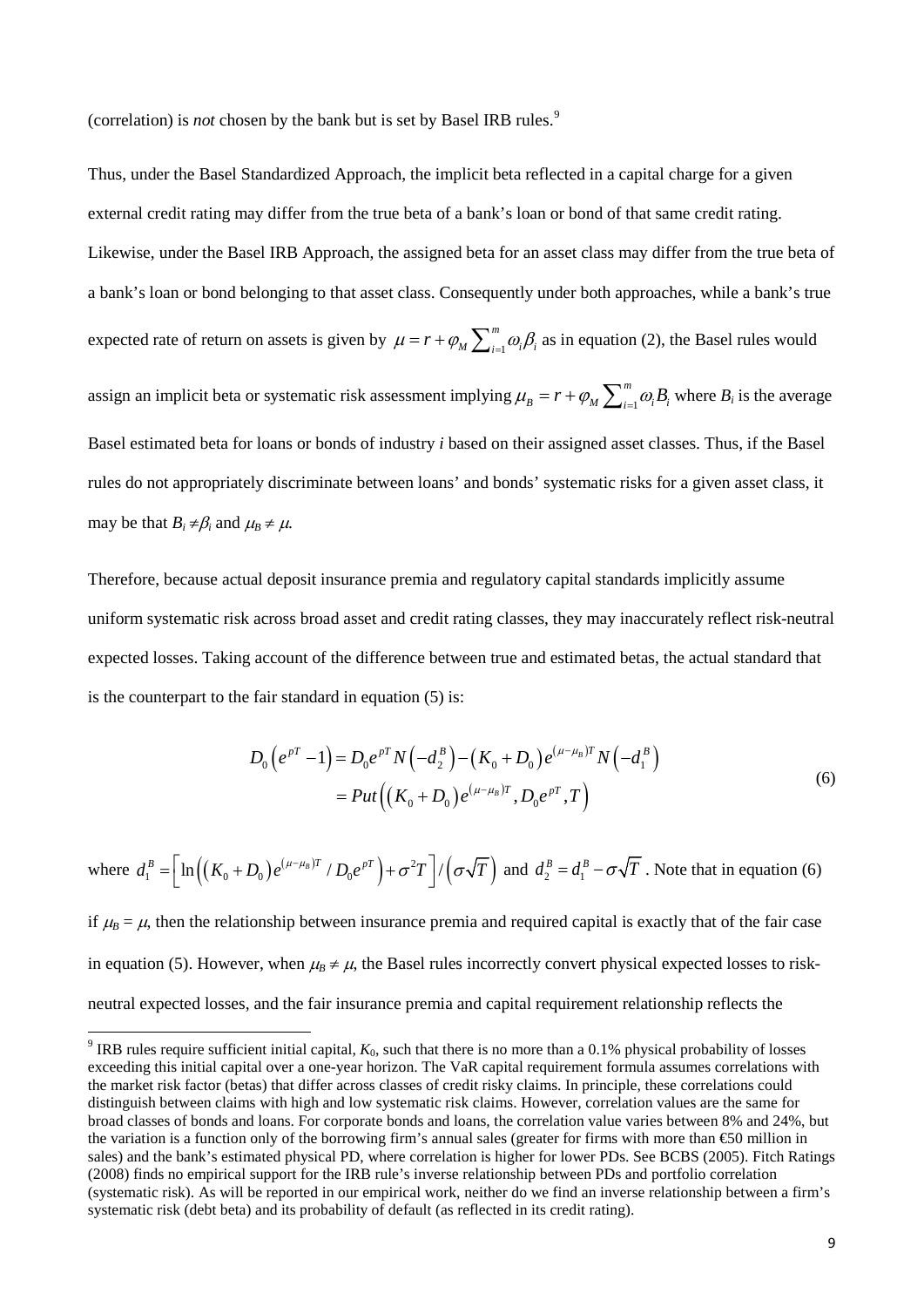deviation,  $\mu$  -  $\mu$ <sub>B</sub>. The actual premia and required capital relationship when this error occurs leads to the same Black-Scholes put option pricing formula as (5) except that the underlying asset value  $(K_0 + D_0)$  is everywhere replaced with the underlying asset value  $(K_0 + D_0) e^{(\mu - \mu_B)T}$ . Because put options are decreasing functions of the value of the assets on which they are written, when  $\mu > \mu_B$  the value of the put option in equation (6) is less than that in equation (5):

$$
Put \left( \left( K_0 + D_0 \right) e^{(\mu - \mu_B)T}, D_0 e^{pT}, T \right) < Put \left( K_0 + D_0, D_0 e^{pT}, T \right) \quad \text{if } \mu > \mu_B \tag{7}
$$

An implication of inequality (7) is that when a regulator uses equation (6) to set insurance rates, *p*, and capital standards, *K*0, they are lower than what is required to satisfy the no-subsidy relationship in equation (5). Consequently, from equation (4),  $G_0 < 0$ . In turn, equation (3) implies  $E_0 = K_0 - G_0 > K_0$ , so that the subsidy provided by the regulator accrues to the bank's shareholders. Specifically, since shareholders' equity has a payoff analogous to a call option, its value is

$$
E_0 = e^{-rT} E^{\mathcal{Q}} \left[ \max \left( A_T - D_0 e^{(r+p)T}, 0 \right) \right]
$$
  
=  $(K_0 + D_0) N(d_1) - D_0 e^{pT} N(d_2)$  (8)

and since  $\partial (E_0 - K_0) / \partial K_0 = N(d_1) - 1 < 0$  and  $\partial (E_0 - K_0) / \partial p = -pD_0 e^{pT} N(d_2) < 0$ , when capital standards and/or insurance premia are lower than those satisfying the fair equation (5), a subsidy flows to bank shareholders. The greater is  $(\mu - \mu_B)$ , the greater is the difference between the put option in equation (5) versus that in equation (6) and the greater is the government subsidy transferred to shareholders.

Indeed, one now sees from equation (2) that a bank can increase the subsidy accruing to its shareholders by raising the relative systematic risk of its bond and loan portfolio,  $\mu - \mu_B = \varphi_M \sum_{i=1}^m \omega_i (\beta_i - B_i)$ . It can do so by selecting greater portfolio weights, <sup>ω</sup>*i*, in industries where the average debt beta of firms is high relative to the assumed Basel debt beta. Also, within an industry, the bank could select those bonds and loans of firms with relatively high debt betas, thereby raising the average relative debt beta in that industry, (β*<sup>i</sup>* - *Bi*). Such portfolio decisions need not change the overall volatility of the bank's asset portfolio,  $\sigma$ , but even if they do, the relative subsidy for any given level of portfolio volatility,  $\sigma$ , still increases.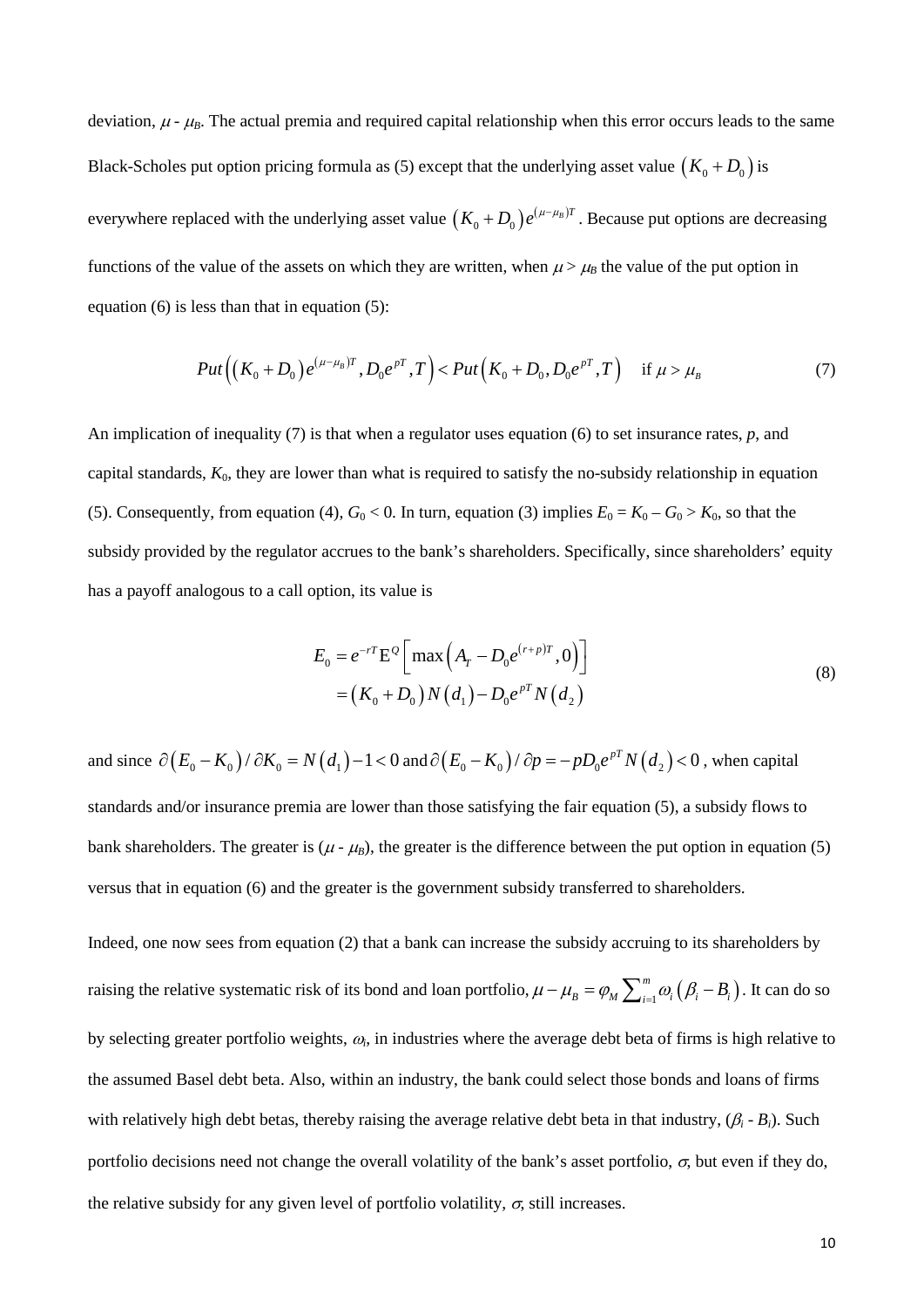Our model suggests that banks will intentionally take excessive systematic risk to increase the government subsidy that accrues to their shareholders, a form of regulatory arbitrage. But naïve banks that focus only on capital standards and credit spreads may also be tempted to do the same. Why? Note that controlling for physical expected default losses, bonds or loans with greater systematic risk will have larger credit spreads or yields to maturity. This is because if the debt beta of the *i*<sup>th</sup> bond or loan is  $\beta_i$ , its expected rate of return is  $r +$ <sup>ϕ</sup>*Mβi*. All else equal (including expected default losses), higher systematic risk in the form of a higher debt beta raises the expected rate of return of the bond or loan, which must lower its price relative to its promised payment, thereby raising its yield and credit spread.

Thus, if a naïve bank subject to credit rating-based capital charges simply chooses bonds and loans that have the highest credit spread or yield for a given credit rating, it will automatically pick relatively high beta bonds and loans. By simply selecting top-yielding bonds and loans within a given rating class, the bank may inadvertently be loading up on systematic risk and, in turn, receiving a greater government subsidy.

The model implies that banks will herd into *systematically* risky loans and investments, thereby creating a *systemically* risky banking system. Other models predict that banks may choose common exposures, though not necessarily by investing assets with relatively high systematic risk. Penati and Protopapadakis (1988) develop a model where banks are bailed out by the government if a sufficiently high proportion of them become insolvent at the same time. The bailout takes the form of de facto government insurance of the insolvent banks' uninsured liabilities. As a result, banks have an incentive to over-invest in similar loans.<sup>[10](#page-11-0)</sup> Acharya and Yorulmazer (2007) provide a rationale for why governments would grant such bailouts, even though they are time-inconsistent policies: allowing many banks to simultaneously fail leads to insufficient surviving banks that could efficiently deploy the failed banks' assets. Many governments' reactions to the recent financial crisis appear to confirm these papers' predictions. Several banks were bailed out by their national governments through provisions that range from the guarantee of uninsured debt to equity capital injections. Consistent with their models, one way that banks could achieve common exposures would be to lend to borrowers with high systematic risk, since they tend to default together during economic downturns.

<span id="page-11-0"></span><sup>&</sup>lt;sup>10</sup> They give as an example banks' large amounts of lending to less developed countries (LDCs) during the late 1970s and early 1980s. In equilibrium, the incentive to herd in these LDC loans pushed interest rates below competitive levels.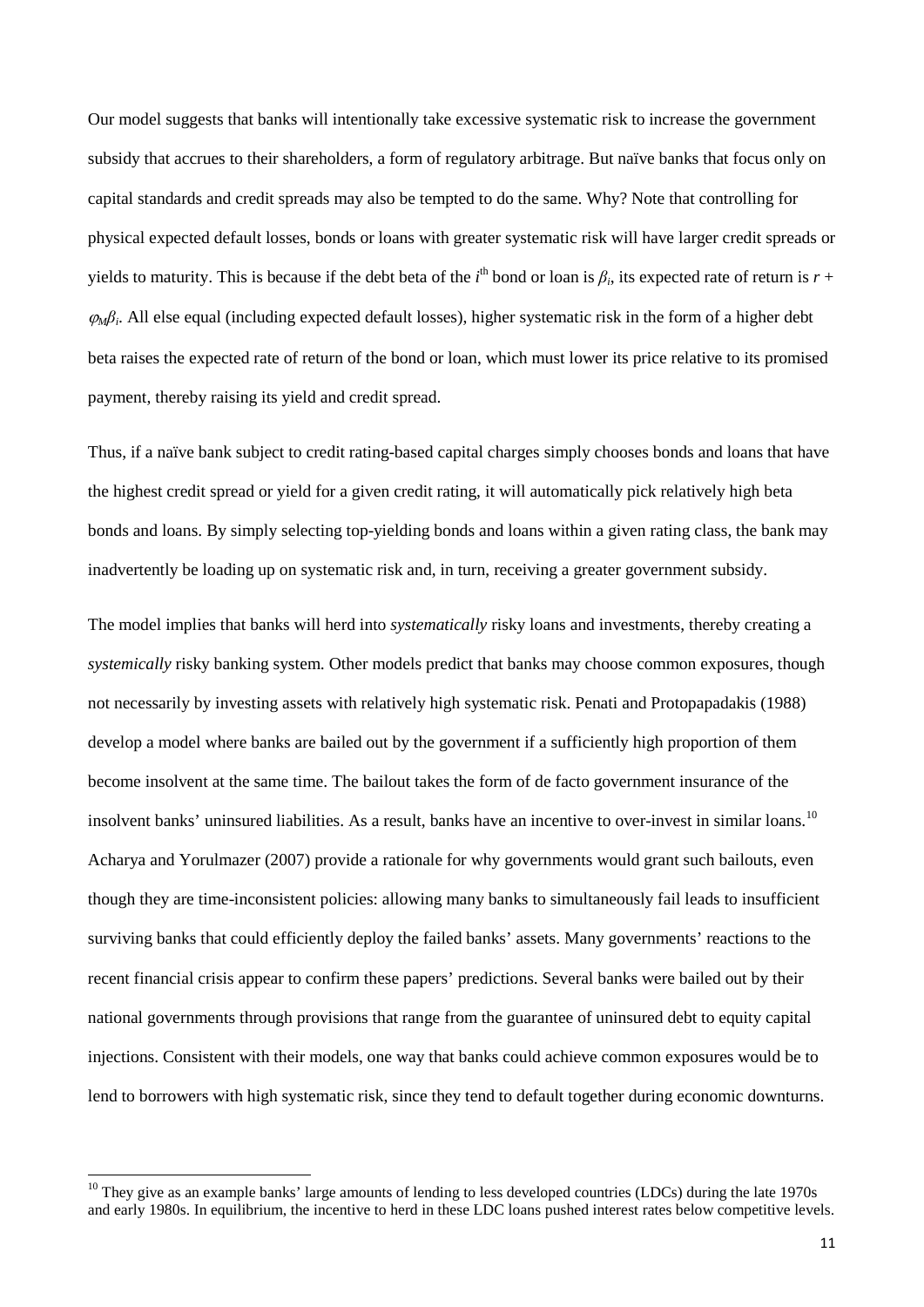However, our argument is different from these papers' "too many to fail" rationale for government bailouts that create moral hazard by banks. Our model shows that capital charges or deposit insurance premia based on credit ratings can lead an individual bank to take more systematic risk, even if other banks do not and even if the bank is not bailed out but is allowed to fail.<sup>[11](#page-12-0)</sup> An individual bank chooses to do so because credit rating-based regulation, which determines the bank's cost of funding, fails to discriminate between defaults in good versus bad times. However, credits spreads on loans and bonds, which determine the bank's revenue, does reflect the systematic risk of defaults.

The next sections consider the empirical validity of our model's main assumptions and, hence, whether credit rating-based regulation can be exploited. We examine the relationships between credit spreads, credit ratings, and systematic risk based on an international sample of bonds which we now describe.

### **3. Data**

We obtained data on new bond issues over the 1999 to 2010 period from DCM Analytics, which reports information on each bond issuer (nationality, industry, etc.) and each bond issue's characteristics (credit spread, credit rating of the issue, years to maturity, face value, currency, etc.). Our sample is restricted to fixed-coupon bonds that are non-convertible, non-perpetual, and non-callable. The initial sample consists of 9,691 bonds that have complete information about the issue. We focus on investment grade issues, which reduce the sample to 7,413 bonds. Because this data contains issue ratings and new issue spreads, it is ideal for testing whether credit ratings and spreads incorporate similar information. Since agencies assign the issue rating at the time of issuance, this primary market data avoids problems of stale ratings: issue ratings should impound all information available to the rating agency at the time of issuance, the same time when the bond's initial credit spread is set by investors. $^{12}$  $^{12}$  $^{12}$ 

We use Bloomberg to match each bond's ISIN code with the issuer's corresponding stock ISIN code. Our final sample consists of 3,924 bonds issued by 620 listed firms, mostly from North America, Europe, and Japan. For each bond, we collected from Bloomberg the issuer's stock returns for the 52 weeks prior to the

<span id="page-12-0"></span> $11$  Consequently, even if legislative reforms, such as the Dodd-Frank Act, prevented government bailouts, our theory predicts that banks would continue to herd into systematically risky investments.<br><sup>12</sup> Other studies sometime use issuer ratings and secondary market bond spreads. Relative to the information content of

<span id="page-12-1"></span>secondary market spreads, issuer ratings may become "stale" because they are adjusted only infrequently and may reflect new information only with a lag.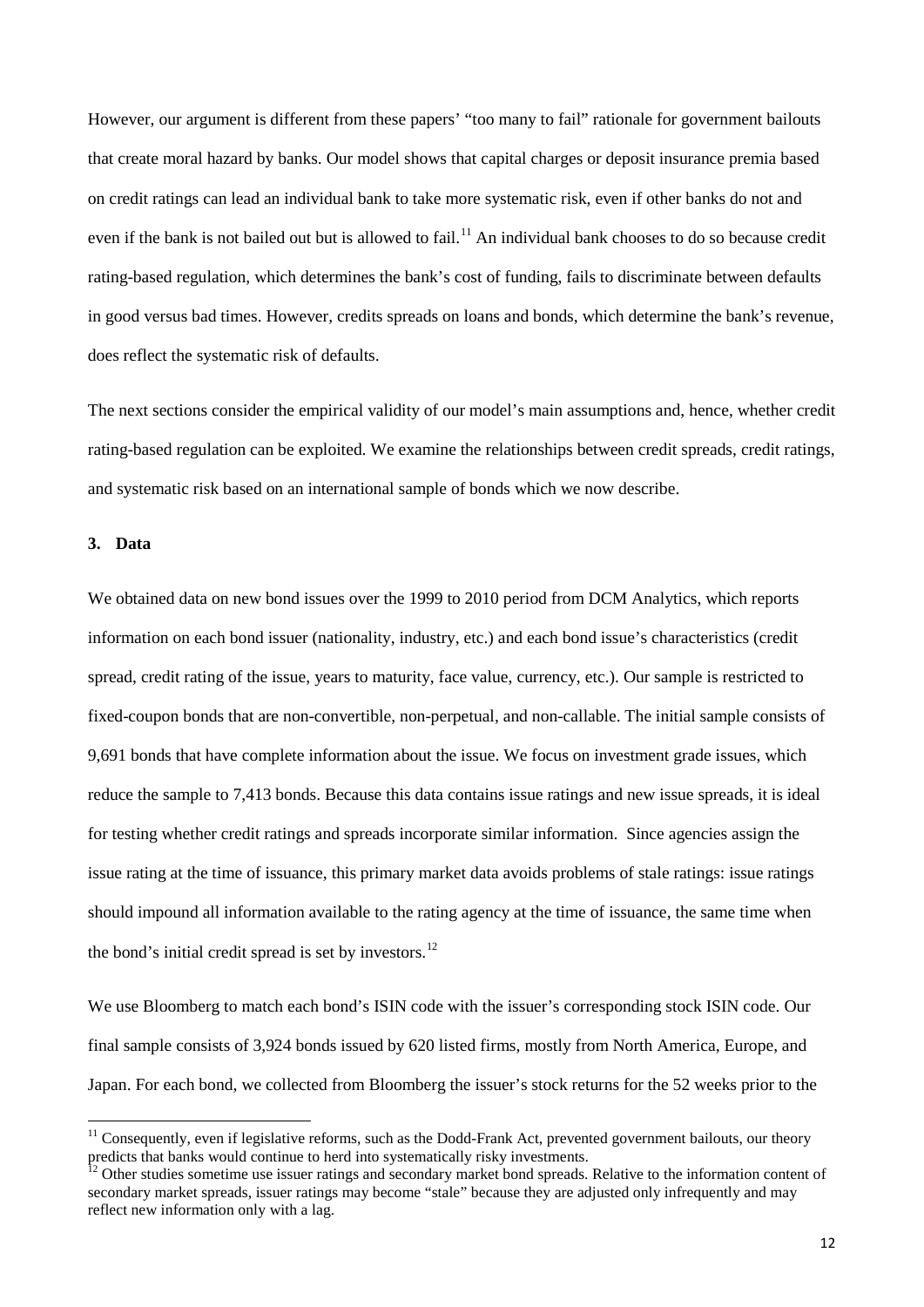bond's issuance date along with the contemporaneous weekly returns of the MSCI World Index. As a robustness check, we repeated our analysis by using the issuer's domestic stock index rather than the MSCI World, with no relevant change in our main findings. We employ a standard market model to estimate the issuer's stock (equity) beta. While the equity beta reflects shareholders' exposure to systematic risk, the theoretically appropriate measure of the systematic risk faced by the firm's bondholders is the firm's debt beta. Moreover, bond credit spreads should reflect debt betas. As detailed in Appendix A, we follow Galai and Masulis (1976) to derive the firm's debt beta from its equity beta, assuming a debt maturity of 10 years.[13](#page-13-0) We also compute the equity residual volatility as a measure of idiosyncratic risk. From this variable we derived debt residual volatility. As discussed in Appendix A, our calculations of a bond issuer's debt beta and residual volatility do not use information on the new bond issue itself, but instead rely on the issuer's stock market and balance sheet information just prior to the bond issue.

Table 1 provides mean values of some relevant issue and issuer characteristics by rating class (Panel A) and by year (Panel B). Panel A's summary statistics use letter ratings (AAA/Aaa, AA/Aa, A/A, etc.) as opposed to notch-level ratings (AAA/Aaa, AA+/Aa1, AA/Aa2, AA-/Aa3, etc.) to have a greater number of observations per rating class. A bond's credit spread is defined as the difference between the bond's yield at issuance and the yield on a Treasury security of the same maturity and currency denomination. As expected, the average credit spread at issuance increases monotonically as ratings worsen. There are only 132 issues with top ratings of AAA/Aaa, with an average credit spread of about 80 basis points (bp). BBB/Bbb rated bonds, the worst class among investment grade issues, have an average credit spread of almost twice as large at 149 bp. Top-rated bonds also have a much shorter maturity of 4.8 years compared to the 8.1 year maturity of all other rating classes. Should ratings reflect systematic risk, one might expect that worse-rated bonds are associated with a higher issuer beta. In fact, top-rated bonds tend to have issuers with higher betas and residual volatility (both debt and equity) compared to issuers of bonds with worse ratings. The reason that AAA/Aaa bonds have remarkably larger betas is that the majority were issued during the years 2008 to 2009 (99 out of 132) at the height of the financial crisis when systematic risk was abnormally high. Figures 1 and 2 plot the average of issuers' equity and debt betas for the entire 1999 to 2010 sample and also for the sample

 $\overline{a}$ 

<span id="page-13-0"></span><sup>&</sup>lt;sup>13</sup> As a robustness check, we also computed debt betas with maturities of 1 and 5 years, and the main results of the paper are confirmed.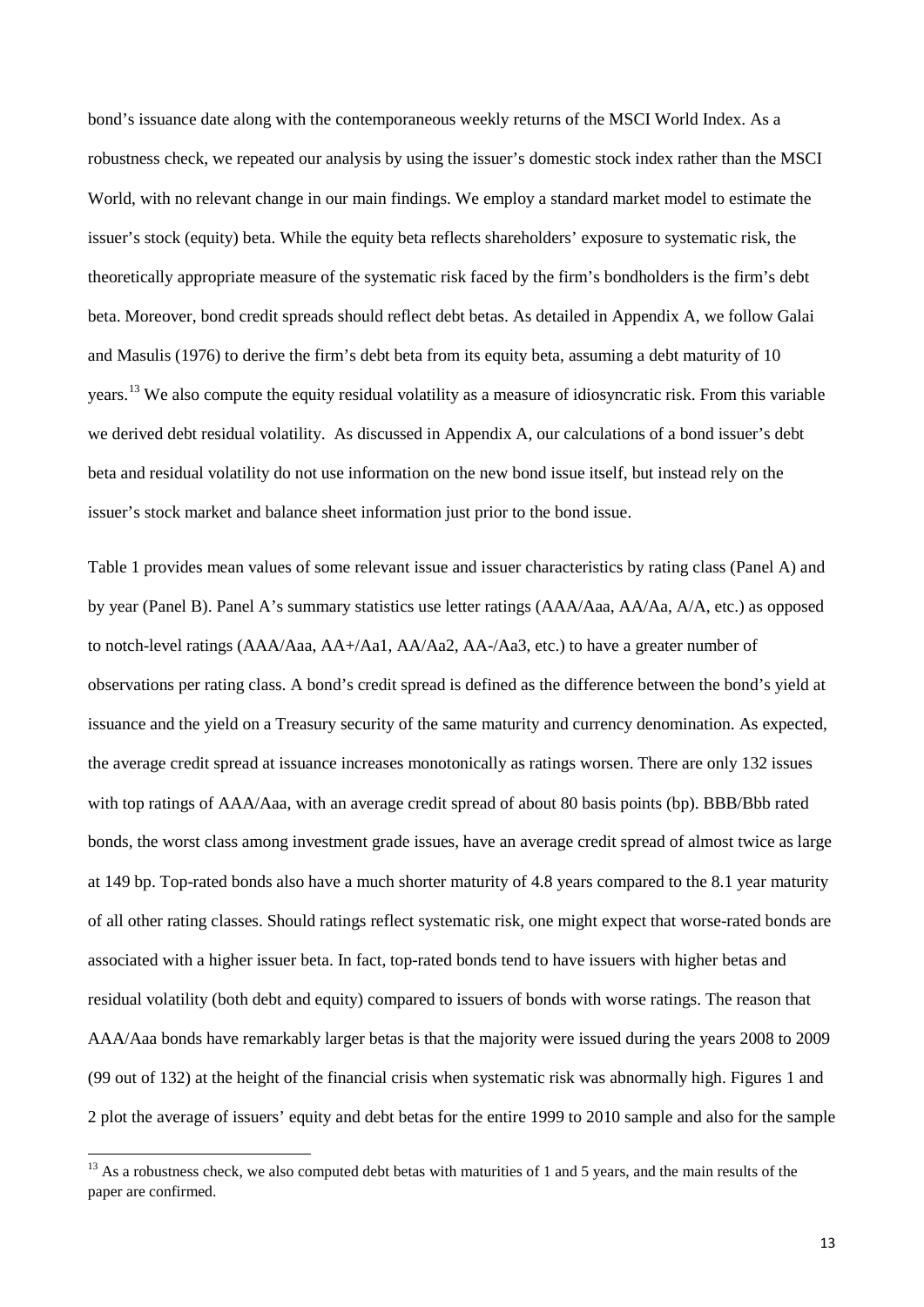excluding issues that took place during the financial crisis (year 2008 and beyond). Issuers of top-rated bonds have much lower betas when dropping observations in 2008 and after. Moreover, taking the financial crisis out of the picture, debt betas are clearly increasing as ratings worsen. Equity betas of the issuer have a less clear pattern, as even excluding the financial crisis, they appear relatively stable across rating classes.

Turning to the time evolution of the main sample variables, Panel B of Table 1 shows that the mean credit spread decreases from over 100 bp during the 1999 to 2001 period to a minimum of 46 bp by 2005; then it keeps increasing until reaching its maximum of 215 bp during the financial crisis year of 2009. The mean spread during the 1999 to 2005 period is 83 bp as opposed to 147 bp from 2006 to 2010. Interestingly, the mean rating shows the opposite trend. The mean rating is 6.2 (about A/A2) during 1999 to 2005, while it is about one notch better (A+/A1) from 2006 through 2010. This pattern presumably reflects a "flight to quality" during the financial crisis when mainly high-quality issuers were able to tap debt markets. Figures 3 and 4 show the time series evolution of equity and debt betas of the issuing firms. Equity betas average 1.17 in year 1999 and tend to decrease to a minimum of 0.69 in 2006. Starting in 2007 it constantly increases to a maximum of 1.13 in 2010. Average debt betas follow a similar pattern, although they are relatively more variable. From a level of 0.15 in 1999, debt betas steadily drop to 0.01 in year 2005 and 2006. They then increase dramatically to 0.22 in 2009. This substantial rise reflects, in part, that a firm's debt beta increases as the market value of the firm's net worth declines.<sup>[14](#page-14-0)</sup>

The next section examines whether credit ratings are a good proxy for the risk embedded in bond credit spreads, or whether an issuer's systematic risk is an additional determinant of spreads. We begin with some informal evidence followed by more rigorous regression analysis.

# **4. Do credit spreads reflect issuers' systematic risk beyond that implied by credit ratings?**

### **4.1. A preliminary look**

A simple way to see whether credit spreads embed systematic risk beyond any risk reflected in credit ratings is to compare the mean spreads of bonds with different systematic risk that have the same rating. Our modelimplied measure of systematic risk is a bond issuer's debt beta, so we define bonds with high (*low*)

<span id="page-14-0"></span><sup>&</sup>lt;sup>14</sup> See equation (A4) of Appendix A. As a firm's asset value declines relative to its promised debt payments, its debt's risk becomes closer to that of its assets since a default, after which debtholders own the assets, becomes more likely.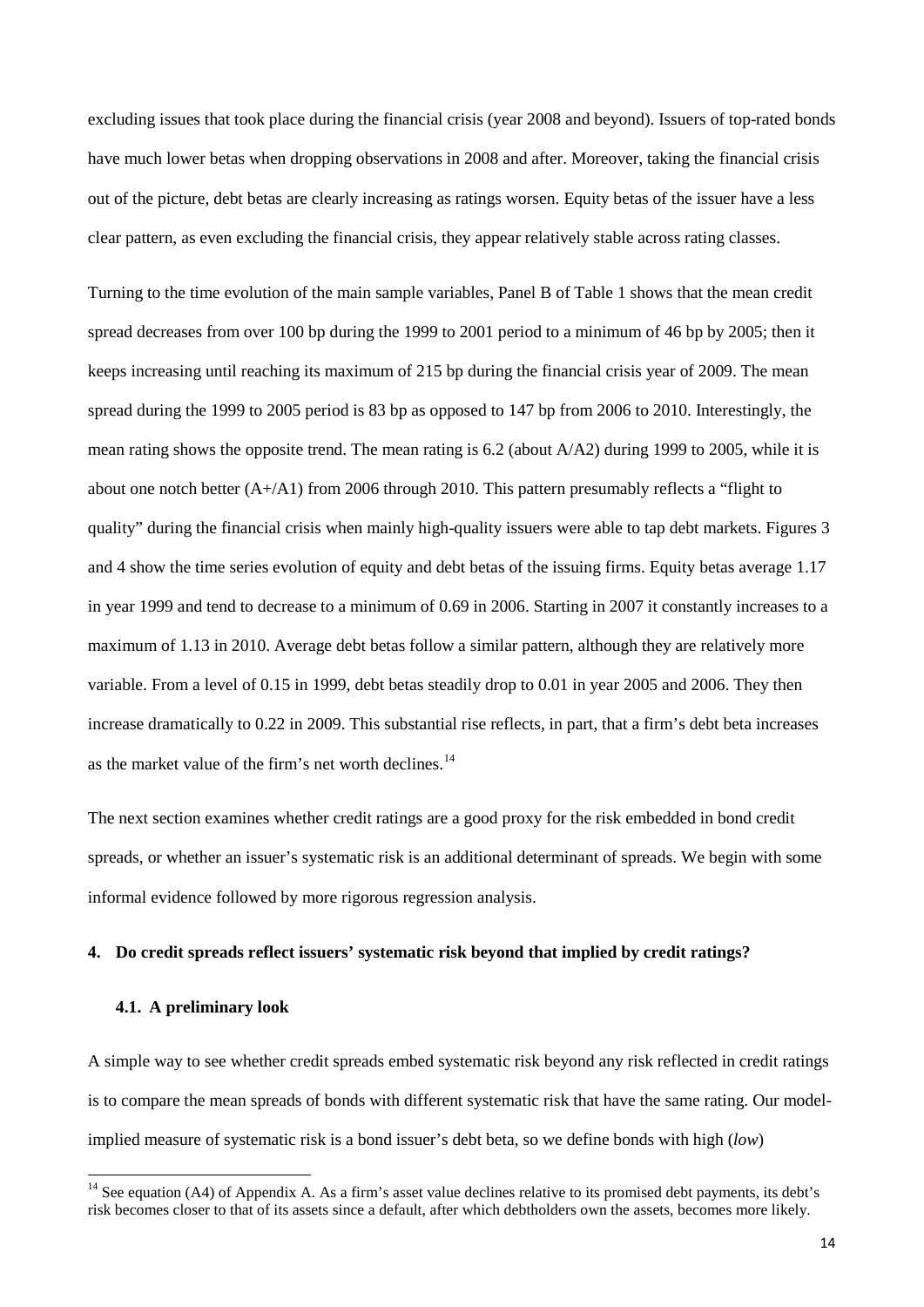systematic risk those having issuer debt betas higher than (*lower than or equal to*) the sample median. Table 2 reports the mean spreads for bonds sorted into high and low systematic risk for the three different rating classes: AA, A, and BBB.[15](#page-15-0) The table also controls for whether the bond's original maturity is 10 years or less versus greater than 10 years.<sup>[16](#page-15-1)</sup> For example, the mean spread of A-rated bonds having an original maturity of 10 years or less is 77 bp for low debt beta issuers but 145 bp for high debt beta issuers, and the 67 bp difference is statistically significant at the 1% level. Indeed, for the entire sample of bonds, the mean credit spread is significantly greater for high debt beta issuers for each rating and maturity classification. Across all rating and maturity classes, the systematic risk premium (difference in means) is about 56.5 bp. When excluding bonds issued during the 2008 to 2010 period, we obtain similar results, although the magnitude of the systematic risk premium is smaller, dropping to 19.6 bp over all categories.

Table 3 is similar to Table 2 except that it separates bonds by currency denomination (rather than maturity) and debt beta quartiles (rather than above and below the median). The first (*fourth*) quartile of a given currency and rating class is the 25% of bonds of that currency and rating whose issuers had the lowest (*highest*) debt betas. Table 3 also attempts to more finely control for differences in ratings at the notch level within a class. It adjusts spreads for each reported quartile based on differences in the quartile's average rating at the notch level.<sup>[17](#page-15-2)</sup> The results in Table 3 are striking. For each major currency and rating class, there is a general tendency for spreads to rise as the issuers' debt betas (systematic risks) increase. In all 12 cases, spreads for the issuers in the highest quartile of systematic risk are significantly larger than spreads for issuers in the lowest quartile of systematic risk.

### **4.2. A bond picking exercise**

**.** 

Our model predicts that credit rating-based regulation allows banks to increase their shareholder value by selecting bonds and loans with excessive systematic risks. They do so by selecting investments with the

<sup>&</sup>lt;sup>15</sup> The table excludes bonds rated  $AAA/A$ aa for which there are few (132) observations.

<span id="page-15-1"></span><span id="page-15-0"></span> $16$  A rationale for doing so might be that an issuer's systematic risk influences its choice of bond maturity, and maturity, rather than systematic risk, is reflected in spreads.

<span id="page-15-2"></span> $17$  For each currency and rating class, we regress spreads on their notch-level ratings, obtaining a slope coefficient, say  $\alpha$ , indicating the unconditional rise in spreads for a unit change in notch-level rating. To the raw average spread for each quartile we add  $\alpha \times (\overline{R}_{class} - \overline{R}_{quartile})$ , where  $\overline{R}_{class}$  is the average rating for the entire class and  $\overline{R}_{quartile}$  is the average rating for the particular quartile. In the absence of any systematic effects of debt beta, this adjustment would equalize spreads for differences in average ratings across quartiles. However, the results in Table 3 are little affected by this adjustment because differences in average rating across quartiles were small.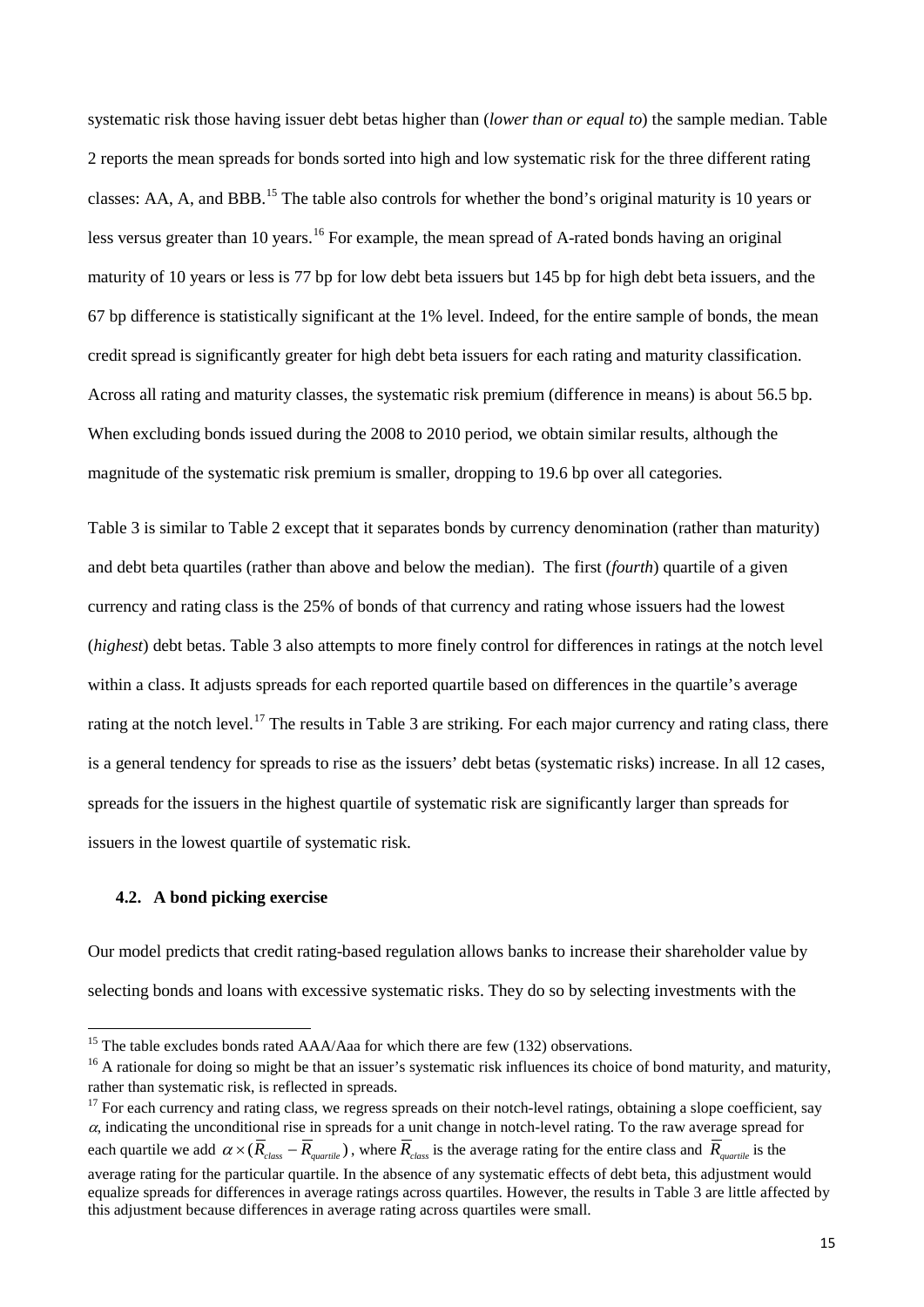highest credit spreads for a given credit rating, which raises systematic risk that is ignored by regulations. Indeed, as discussed earlier, a particular bank may not *intentionally* choose to load on high systematic risk investments, but it may do so unwittingly by investing in the top-yielding bonds and loans within a given rating class that determines its required capital. Such a bank may naively believe that it is exploiting a market inefficiency when picking the highest yielding bond or loan of a given credit rating.

To show how this mechanism can work, we categorize all bonds in our sample by year of issuance, maturity (lower versus higher than 10 years), currency (Euro, US Dollar, and Yen), and credit rating. To be consistent with the Basel Standardized Approach, we use ratings at the letter level (as opposed to the notch level) and merge AAA-rated bonds with AA-rated bonds.<sup>[18](#page-16-0)</sup> For each category that has at least five issues, we rank bonds based on their credit spreads and compute the average debt beta of bonds with credit spreads above the median of the category (high-spread bonds). We then compare this value with the average debt beta of all the bonds in the category. Table 4 reports the result of this exercise. Panels A and B show betas for bonds with maturities of 10 years and less versus maturities greater than 10 years, respectively. In most of the categories, the average issuer beta of high-spread bonds is greater than the average beta of all of the bonds in the category. For example, suppose that in the year 2003 a bank had to choose among Euro-denominated, Arated bonds with maturities of 10 years or less. Within this category, the average beta of bonds with credit spreads above the median is 0.192 compared to an average beta of 0.133 for all bonds in this category. Similarly, for U.S. dollar-denominated, BBB-rated bonds issued in 2009 with a maturity exceeding ten years, those bonds with above median credit spreads had an average issuer debt beta of 0.329, while the average issuer debt beta for all bonds in the category was 0.239.

To test whether these results are statistically significant, for each category in Table 4 we compute the ratio of the average issuer beta of high-spread bonds to the average issuer beta of all the bonds in the category. If choosing a high-spread bond had no relationship with the bond issuer's debt beta, the natural log of this ratio should have an unconditional value of zero. In Table 5 we report the results of a t-test, conducted for all the categories across both calendar years and currency, as well as for categories with the same currency. We can reject the hypothesis that mean log ratios are equal to zero both when looking at all currencies together and

<span id="page-16-0"></span><sup>&</sup>lt;sup>18</sup> Recall that Basel's Standardized Approach assigns risk weights of 20%, 50%, 100%, and 150% to corporate claims rated AAA to AA-, A+ to A-, BBB+ to BB-, and below BB-, respectively.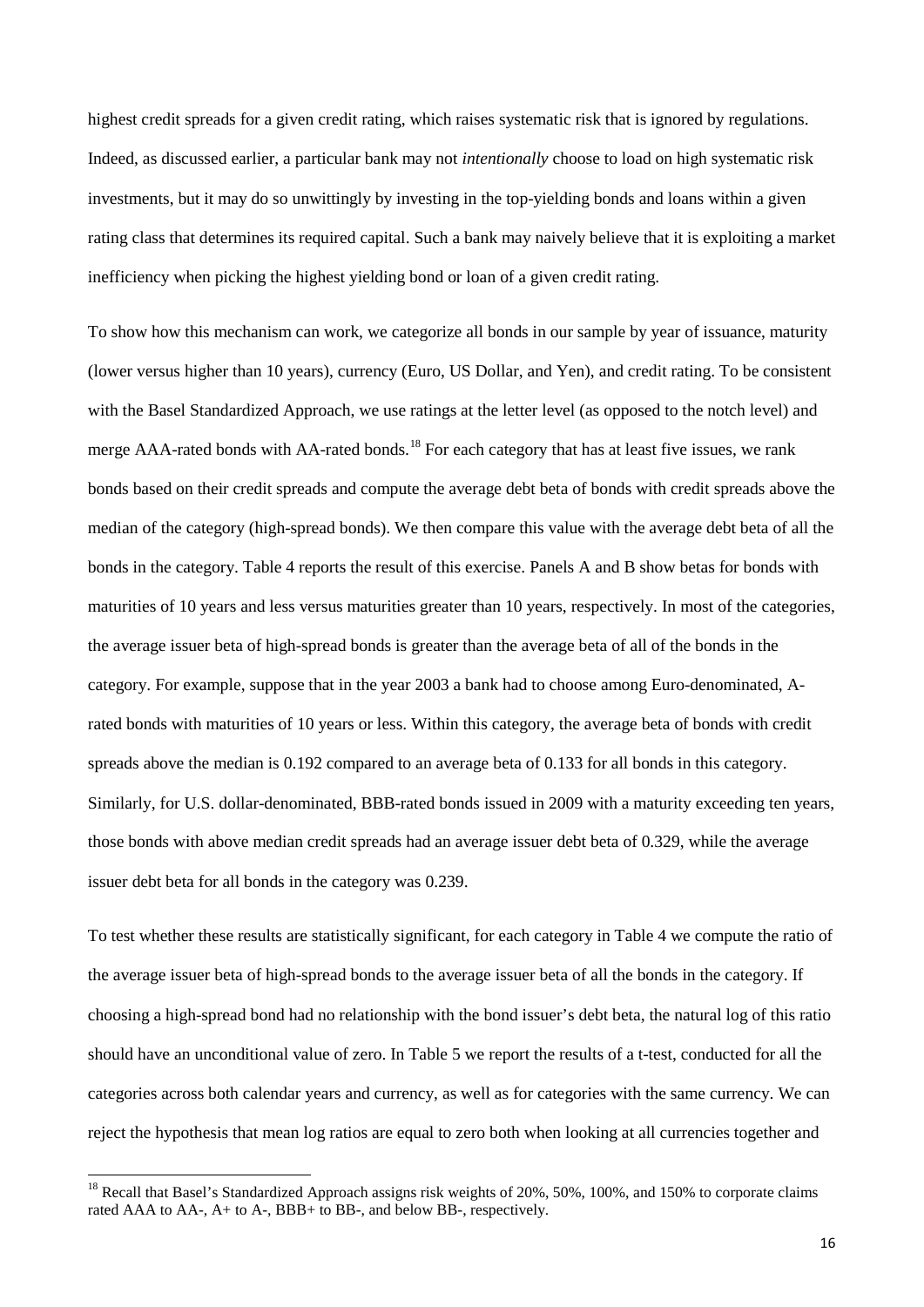for all but one category with the same currency.[19](#page-17-0) The results in Table 5 show that if a bank simply selected bonds with credit spreads above the median for any given Basel credit rating category, it would be investing in bonds having debt betas (systematic risk) approximately 20% above average. This appears to be an economically significant increase in systematic risk relative to random bond selection.

Of course, the above median selection criterion assumed in Tables 4 and 5 is arbitrary. Moral hazard could be worse if banks selected bonds having spreads in the highest quartile or decile. For example, the debt betas of issuers in the top spread quartile of US dollar-denominated A and BBB bonds and Euro-denominated A and BBB bonds are above their respective rating class averages by 35%, 55%, 59%, and 70%, respectively. For these four classes of bonds, suppose that Basel capital standards were calibrated using the average debt betas of all bonds in each rating class, but banks selected bonds in the top quartile of spreads. Then calculations using equations (6) and (7) with typical-bank parameter values would show that fair capital for banks that held US-A, US-BBB, Euro-A, and Euro-BBB bonds would need to be 6.5%, 10.0%, 11.4%, and 16.5% greater than the total required capital set by the Basel standards.<sup>[20](#page-17-1)</sup>

So far, the evidence suggests that bond investors require a credit spread premium for bonds with higher systematic risk within the same rating class. In other words, credit ratings fail to capture all of the systematic risk reflected in credit spreads. However, to control for other issue and issuer characteristics that might influence credit spreads, we next move to more formal multivariate statistical tests. We start by investigating whether credit spreads impound the issuers' systematic risk when controlling for credit ratings as well as other issue and issuer characteristics.

# **4.3. Regression analysis**

To test whether bond investors price the systematic risk of an issuer's debt, we run a regression of credit spreads on the bond issuer's debt beta, controlling for credit ratings and other issue and issuer characteristics.

<span id="page-17-0"></span> $19$  The only exception is Japanese yen-denominated bonds with maturities exceeding 10 years. While this category's log ratio is positive, it may lack significance due to relatively few observations.

<span id="page-17-1"></span><sup>&</sup>lt;sup>20</sup> These calculations assume  $\sigma = 4\%$ ,  $T = 1$ , and a fixed deposit insurance premium of  $p = 10$  bp. Given these parameters, equation (6) implies fair capital equal to 6.23% of assets  $(K_0 = 0.0623 \times A_0)$ . Assuming a market risk premium of  $\varphi_m = 8\%$ , equation (7) is then used to calculate capital under the Basel standards where  $\mu \cdot \mu_R = (\beta \cdot B) \varphi_m$ . where  $\beta$  is the average debt beta for bonds in the rating class' top quartile of spreads and  $B$  is the average debt beta for all bonds in the class. Because these calculations are based on the Black-Scholes model, which is well-known to understate the likelihood of extreme losses, they are meant only for illustrative purposes.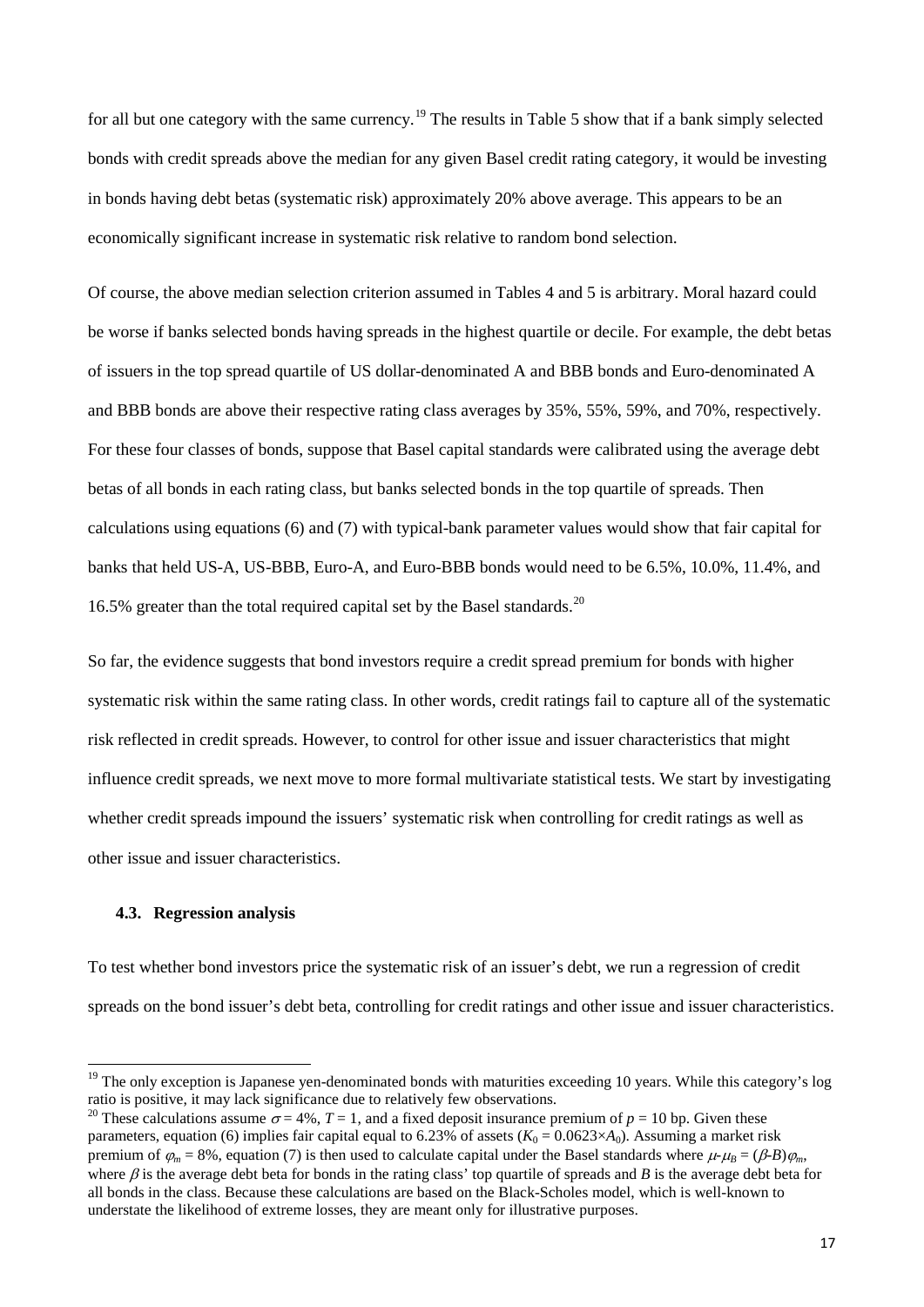Specifically, consider the following specification:

$$
Spread_{i,t} = f(Rating, Debt Beta, ln(Debt Residual Volatility), Controls) + \varepsilon_{i,t}
$$
 (10)

where:

| <b>Spread</b>  | The bond's credit spread, equal to the difference between the bond's yield at issuance     |
|----------------|--------------------------------------------------------------------------------------------|
|                | and that of a Treasury security of the same currency and maturity.                         |
| Rating         | A series of nine dummy variables indicating the issue rating at the notch level.           |
|                | AAA/Aaa is the excluded rating variable.                                                   |
| Debt Beta      | The issuer's debt beta estimated over the 52 weeks preceding the issue.                    |
| Debt Res. Vol. | The issuer's debt residual volatility estimated over the 52 weeks preceding the issue.     |
| Controls       | Issue's and issuer's characteristics that might affect the credit spread, including the    |
|                | issue face value, maturity, issuer's country, year, and currency fixed effects. A detailed |
|                | description of control variables is reported in the Appendix B.                            |

We estimate OLS regressions with robust standard errors clustered at both the year and the issuer level. Table 6 reports results. In Column 1 we include only ratings and control variables. Rating dummies are all strongly significant and increase monotonically as the bond's rating worsens. Despite the recent criticism about the accuracy and timeliness of rating agencies, our empirical evidence indicates that credit ratings are an important determinant of bond yield spreads. For example, a AA+/Aa1 rated bond pays about 74 bp more than AAA/Aaa bond (the excluded category), while the credit spread of a BBB-/Bbb3 rated bonds is about 211 bp larger than a top-rated bond. In Column 2 we include the debt beta, whose coefficient is positive and strongly significant. Column 3 shows that debt beta continues to be strongly significant after the issuer's debt idiosyncratic volatility is added to the regression, whereas debt idiosyncratic volatility is insignificant.<sup>[21](#page-18-0)</sup> The debt beta coefficient of 105.4 implies that a one standard deviation increase in an issuer's debt beta of 0.136 raises the bond's credit spread by 14.3 bp. Since the regression's credit rating dummies imply that a

<span id="page-18-0"></span> $21$  The idiosyncratic volatility of the issuer's debt is insignificant presumably because it is fully captured by credit ratings. Indeed, in unreported results, we find that the coefficient of debt residual volatility becomes significant when rating dummies are excluded from the regression.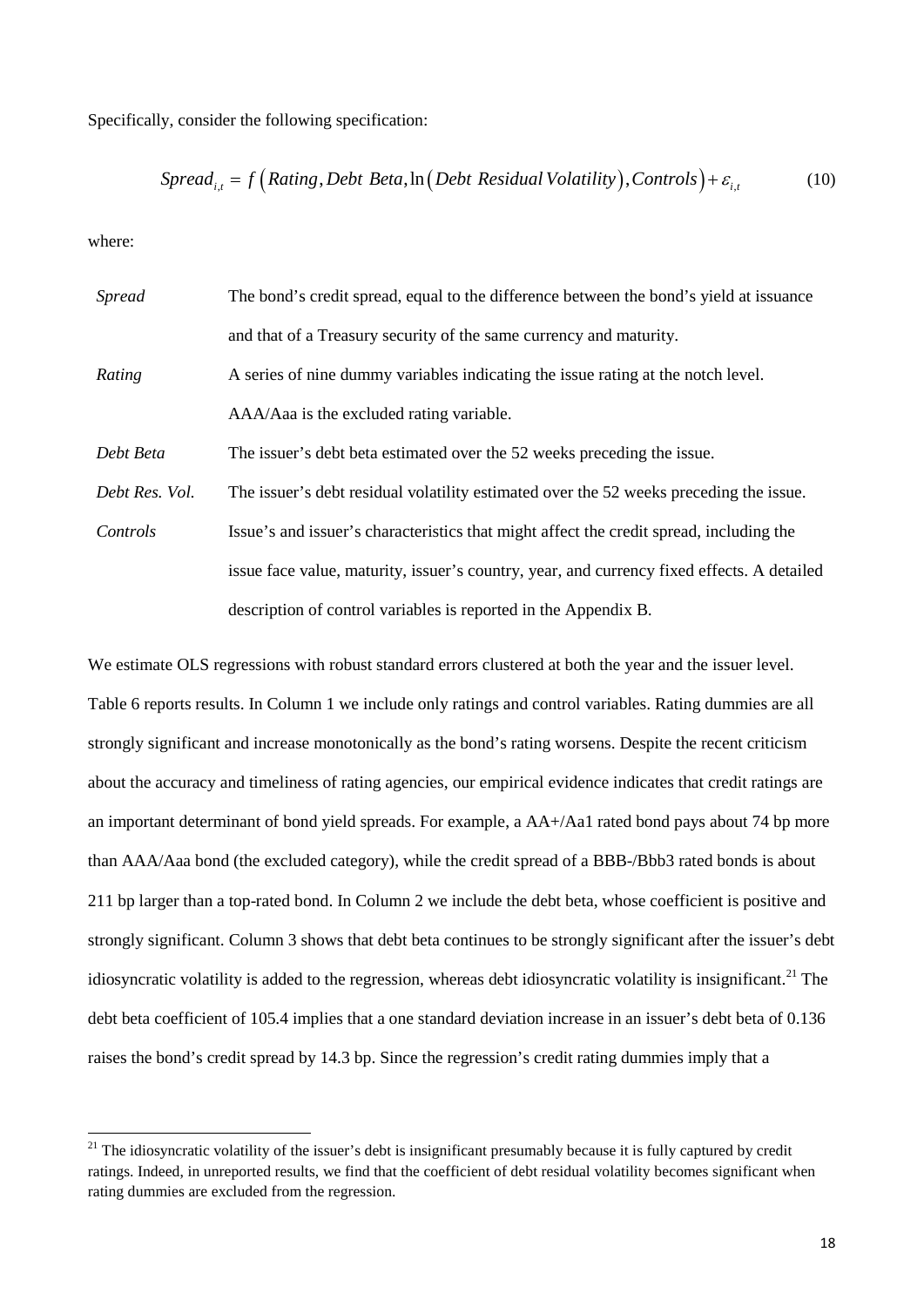worsening of one notch raises the credit spread by 15.7 bp, on average, this one-standard deviation higher debt beta impacts the spread only slightly less than would a notch downgrade.

Earlier we noted that bonds issued during the financial crisis have better issue ratings, notwithstanding a remarkably higher systematic risk. The association between good ratings and high systematic risk observed from 2008 to 2010 might bias our results, leading to an over-estimate the systematic risk premium required by investors. We thus run regressions excluding bonds issued in the years 2008 and beyond. Results are reported in Column 4 of Table 6. Two main findings emerge.

First, the premiums for lower quality ratings relative to a AAA/Aaa rating are much smaller for all rating notch classes, reflecting the ease of tapping debt markets in the pre-crisis era. For example, while in the whole sample the average BBB-/Bbb3 bond pays about 208 bp more than a AAA/Aaa rated bond, excluding the financial crisis the figure drops to 76 bp, roughly the same as a AA+/Aa1 in the whole sample. In addition, when excluding the financial crisis a  $AA + / Aa1$  bond does not have a significantly higher credit spread than a top-rated bond. In particular, credit spreads for the whole AA/Aa rating class (including bonds with ratings equal to AA+/Aa1, AA/Aa2, AA-/Aa3) are not statistically different from that of a AAA/Aaa bond if we exclude 2008 to 2010. Therefore, it seems that in the pre-crisis era bond investors relied on credit ratings mostly to discriminate between just the best and the worst of investment-grade bonds. This result is particularly relevant in light of banks' capital regulation. Under Basel II and III, claims rated from AAA to AA- have the same risk weight (20% for claims on corporates). Based on our evidence, this approach proves correct in "normal" times: in contrast, under stress conditions, investors clearly discriminate between a AAA bond and each notch-level rating within the AA class.

Second, although strongly significant, the coefficient of the debt beta variable is smaller compared to the whole sample regression (67.8 versus 108.8). It is therefore plausible that a structural increase in the systematic risk premium required by investors occurred during the financial crisis. In Column 5 we test the effect of the interaction between a dummy for the financial crisis years (2008-10) and the issuer's debt beta.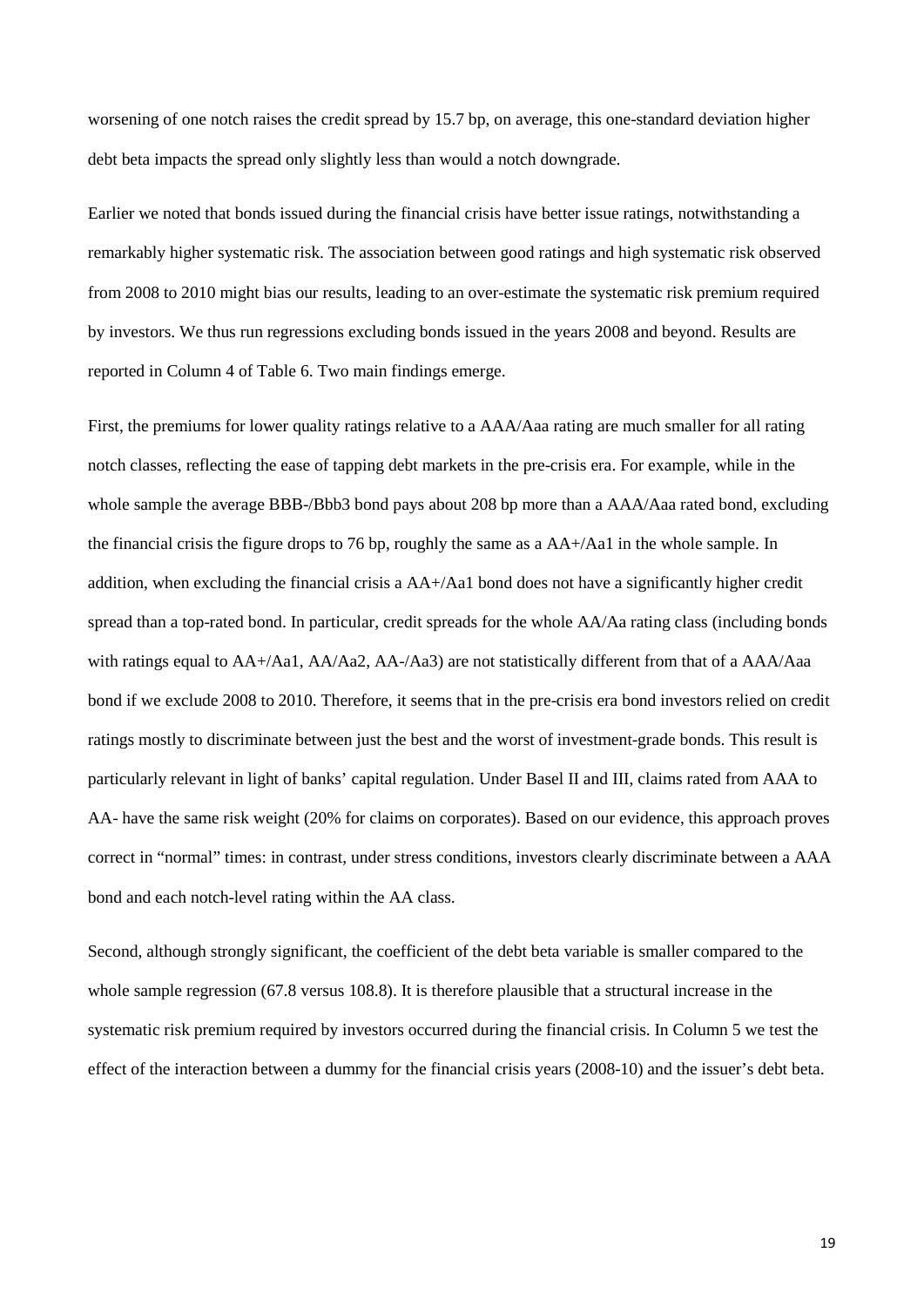As expected, the interaction term is positive and strongly significant, suggesting that investors required a much higher systematic risk premium after 2008.<sup>[22](#page-20-0)</sup>

For robustness, we estimated issuer debt betas and residual volatilities by assuming a maturity of 5 years (instead of 10 years) and re-ran all the regressions. The main findings are all confirmed.

### **4.4. Controlling for liquidity**

Spreads between corporate bonds and Treasuries may reflect not only credit risk but also illiquidity. In the regressions reported in Table 6, we controlled for a number of issue characteristics, including the issue size, which should proxy for a bond's secondary market liquidity. However, suppose for some reason investors were reluctant to trade bonds with high systematic risk, so that bonds of issuers with high debt betas were viewed as less liquid. If so, such bonds should be priced less at issuance and have higher spreads. Thus, because credit ratings do not account for bond liquidity, what our previous regression analysis of credit spreads presumes to be a systematic risk premium might actually be a liquidity risk premium. To address this concern, we conduct an additional test, controlling for a bond's *observed* liquidity in the secondary market. A commonly used measure of liquidity is the relative bid-ask spread (Chordia et al. 2005; Goyenco and Ukhov, 2009), which is computed as follows:

$$
Bid - Ask\ Spread = \frac{Ask - Bid}{\frac{1}{2}(Ask + Bid)} \times 100\tag{11}
$$

where *Ask* and *Bid* are the quoted ask and bid prices for a given day.

For each bond in our sample, we searched Bloomberg for its bid and ask quotes for each day over the first 60 trading days following its issuance. From these quotes we computed the average relative bid-ask spread, deleting any daily observations with a spread equal to zero or negative. We were able to find and compute the average relative bid-ask spread, *Avg Bid-Ask Spread*, for a subsample of 2,395 bonds (out of the total sample of 3,924 bonds).

<span id="page-20-0"></span> $^{22}$  Berg (2010) analyzes the term structure of credit default swap (CDS) spreads and also finds a rise in the short-term systematic risk premium during the financial crisis.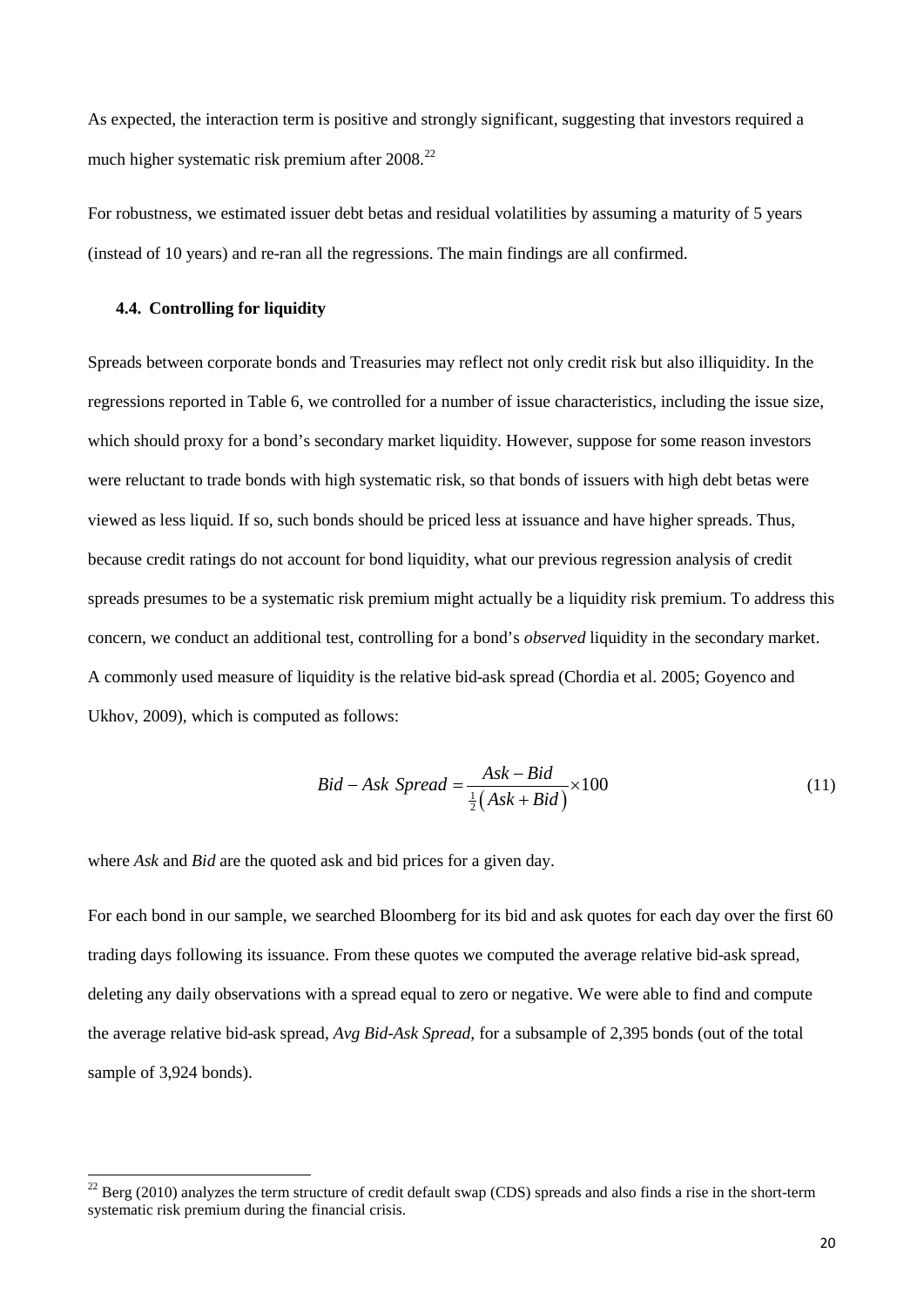For this 2,395 bond subsample, regressions similar to those reported in Table 6 were run except that the variable *Avg Bid-Ask Spread* was also included as a control. By using this control for expected illiquidity, we implicitly assume that investors purchasing a bond on the primary market can foresee with reasonable accuracy the spread between bid and ask quotes that will prevail on the secondary market. The results of these regressions are reported in Table 7. As expected, larger secondary market bid-ask spreads are associated with a higher bond "credit" spread in the primary market, consistent with a liquidity premium. But most importantly, our previous main findings are all confirmed. Credit spreads still reflect debt systematic risk after controlling for credit ratings, even a bit more strongly than before when the bid-ask spread was excluded. For example, the debt beta coefficient of 139.5 in the full regression in Column 3 implies that a one-standard deviation increase in debt beta raises the spread by 19.4 bp  $(=139.5\times0.139)$ . Since the regression's rating dummies imply that a one notch worse rating raises the spread by 13.7 bp, on average, this one-standard deviation higher debt beta is equivalent to a worsening of 1.4 notches. Finally, Columns 4 and 5 show that debt beta continues to be significant even when separating out the financial crisis years.

To sum up, our results suggest that credit spreads required by bond investors incorporate systematic risk beyond that reflected in credit ratings. In contrast, once one controls for credit ratings, credit spreads do not appear to reflect the issuer's idiosyncratic risk. Put another way, credit ratings seem to be based on physical expected default losses, while investors value bonds based on risk-neutral expected default losses. However, we cannot reject the hypothesis that ratings at least partially impound information about the issuer's systematic risk. Indeed, it is possible that investors assign a different weight to systematic risk than raters do. In the next section we check whether issue ratings reflect issuers' systematic risk by running regressions of ratings on the issuers' debt betas, volatilities, and other issue and issuer controls.

# **5. Do credit ratings reflect issuers' systematic risk?**

From statements by credit rating agencies, issue ratings would seem to reflect a bond's physical probability of default, as would be the case if raters considered only the issuer's total default risk and not whether default tends to occur during economic expansions versus economic recessions. In contrast, if raters differentiated between idiosyncratic and systematic default risk, then ratings might reflect risk-neutral probabilities of default if defaults in bad economic times were weighted relatively greater.

21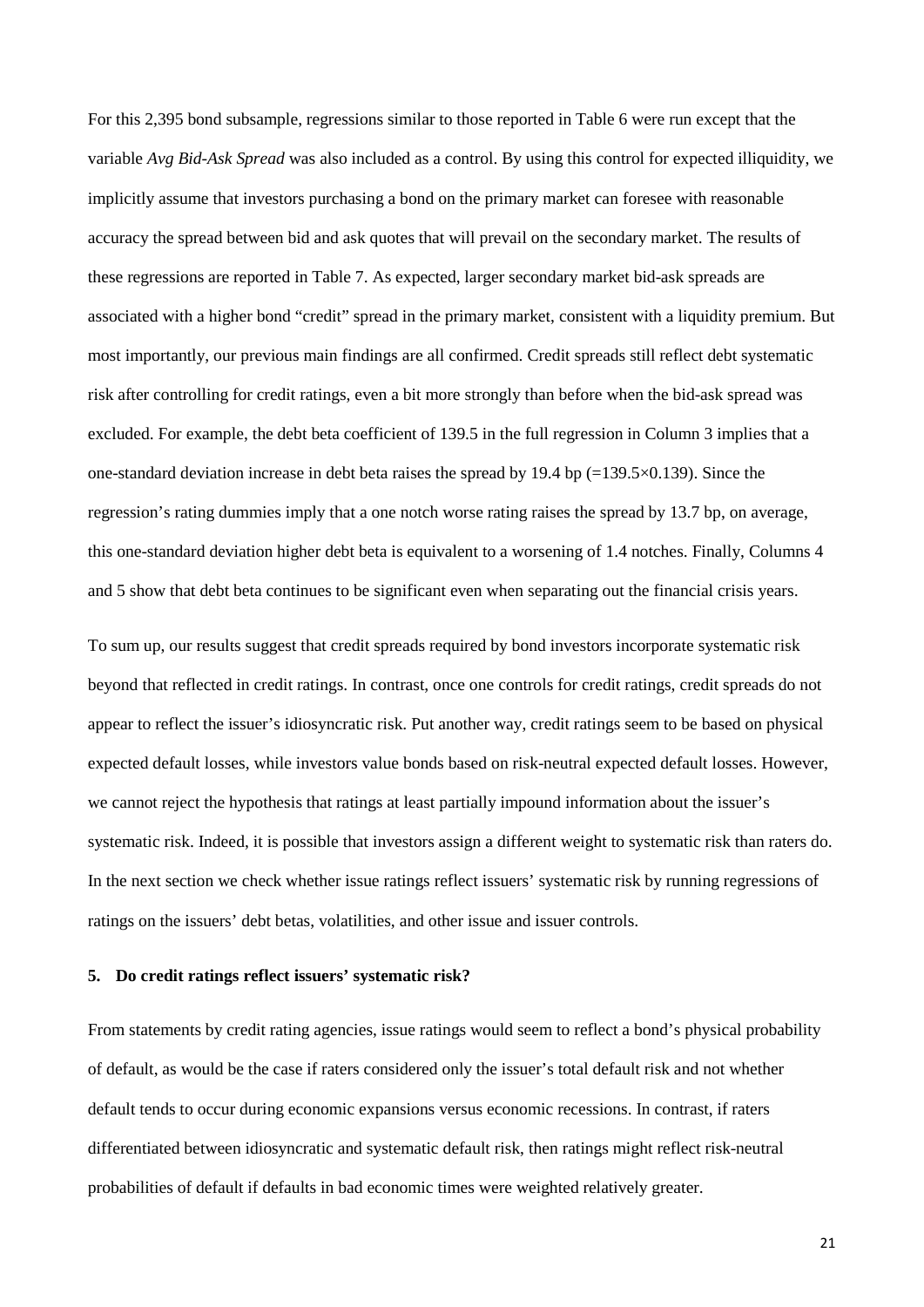Both Moody's and S&P claim that normal fluctuations in economic activity and the consequent effects on the credit quality of an issuer or issue are impounded into their credit ratings. In other words, ratings are assigned "through the cycle." Whether this approach includes an assessment of systematic risk is unclear. On the one hand, an evaluation of the possible adverse consequences of an economic slowdown on a credit rating would arguably imply an analysis of the bond's systematic risk. On the other hand, if raters place probabilities on the likely occurrence of different economic scenarios equal to their physical (actual), rather than risk-neutral, probabilities, then their calculations of expected default or expected default losses will not equal risk-neutral expected default or default losses. For example, an issuer with high systematic risk might be considered extremely vulnerable to a recession, but if the probability of a recession is not weighted greater than its physical probability, ratings will not reflect risk-neutral expected default losses.

Recently, S&P announced new ratings criteria (Standard & Poor's, 2008, 2010) that suggests it may be switching from using physical default probabilities to something akin to risk-neutral ones. The President of S&P, Deven Sharma, summarized this change with the statement "Under S&P's new criteria,…we may feel that two securities have similar default risk, but if we believe one is more prone to a sharp downgrade in periods of economic stress, it will be rated lower initially." Such a rating methodology might have the potential to place greater weight on default losses during an economic downturn.

To investigate the information content of credit ratings, we first compute the average issue rating (*Avg Rating*), equal to the average of Moody's and S&P's issue ratings converted into a numerical scale  $(AAA/Aaa = 1, AA+/Aa1 = 2, ..., BBB/Bbb3 = 10)$ . We then run the following OLS regression, with robust standard errors clustered at both the year's and the issuer's level:

$$
Rating_{i,t} = f\left(Debt Beta, \ln\left(Debt Residual Volatility\right), Controls\right) + \varepsilon_{i,t}
$$
\n(12)

Results are reported in Table 8. In Column 1 we exclude the residual volatility of the issuer's debt and only analyze the effect of systematic risk. The coefficient of the debt beta variable enters positive and significant. Recall that a higher value of *Rating* indicates a worse issue rating. Notably, however, when including the issuer's idiosyncratic risk, the debt beta becomes insignificant (Column 2). Results are very similar when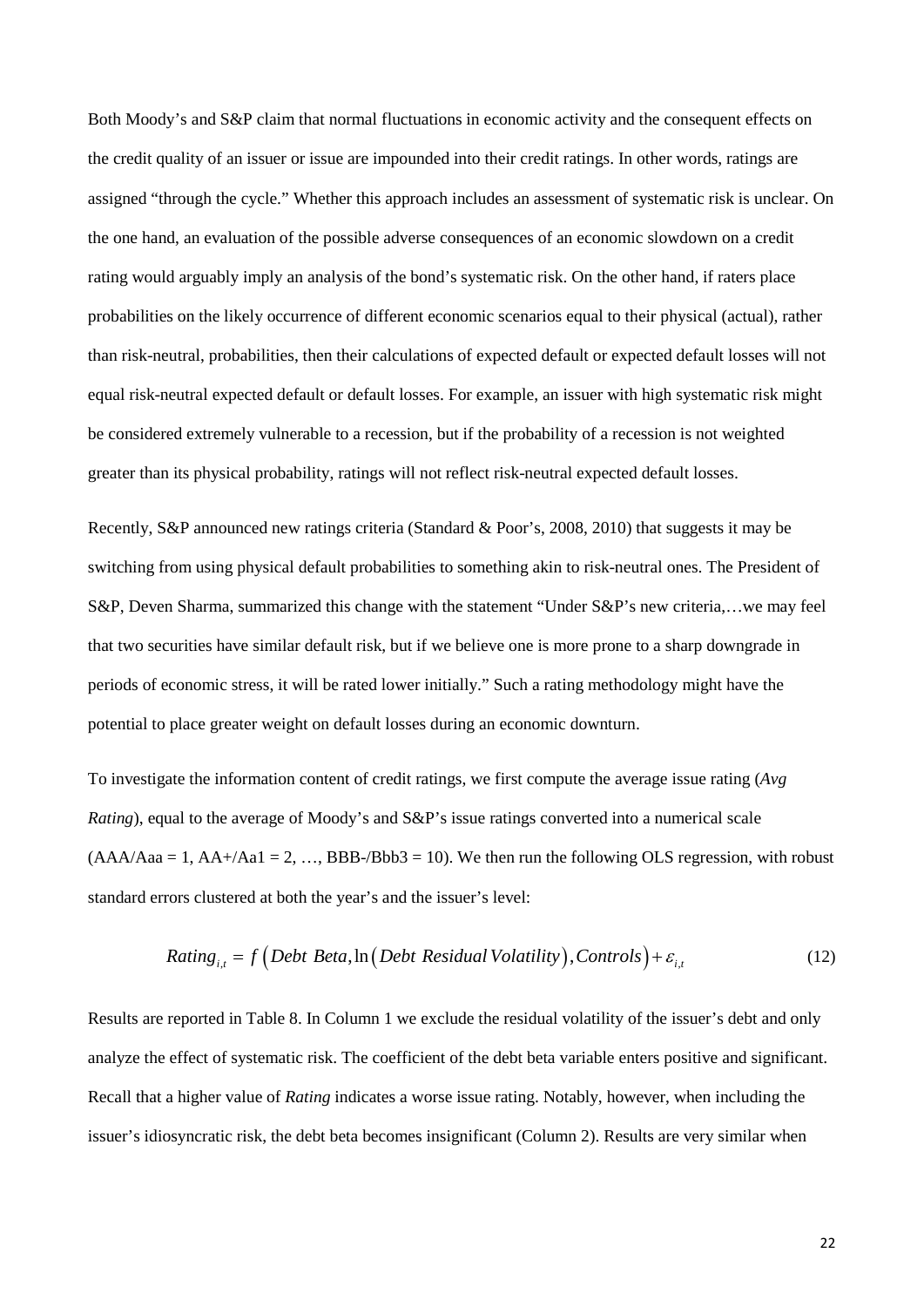replacing the idiosyncratic (residual) volatility of the issuer's debt with the total volatility of the issuer's debt (Column 3).

As noted earlier, the financial crisis produced two relevant effects on the bond market, which are clearly detectable in our sample: i) primarily issuers of good quality could access the market, thus resulting in better average issue ratings; and ii) the average systematic risk of issuers increased dramatically. As a result, during the crisis bonds with good ratings are associated with very high issue betas, therefore possibly biasing our results towards the finding that ratings do not account for systematic risk. Indeed, by focusing on the subsample of bonds issued before 2008, a different picture emerges. Ratings do reflect systematic risk (Column 4), even when controlling for the residual or total volatility of the issuer's debt (Columns 5 and 6).<sup>[23](#page-23-0)</sup> However, the effect seems small. For example, based on the debt beta coefficient of 1.682 in Column 5, a one standard deviation increase debt beta would worsen the rating by only 0.18 of a notch (=1.682×0.1079). In contrast, from our results in the previous section a one-standard deviation increase in debt beta raised the spread by an amount equivalent to about one full notch or more. The results imply that raters may partially account for systematic risk, but not as much as bond investors.

It is nonetheless possible that the granularity of the discrete rating scale does not accurately reflect a continuous variable such as the systematic risk of the issuer's debt. However, the same discrete rating scale seems to properly capture the level of the debt's idiosyncratic and total risk, which also are continuous. Whether it is a matter of granularity of rating scales or rather an under-weight of systematic risk by raters is not a pivotal question for our study. Indeed, in one case or the other, a capital regulation based on credit ratings would generate an incentive for banks to take more systematic risk.

By using *Avg\_Rating* as the dependent variable of an OLS regression we implicitly assume that ratings are cardinal measures of risk; that is, the risk difference between rating classes is constant. While this assumption may be implausible, it does not seem to drive our results. Indeed, we re-run regressions using an ordered probit model. To limit the number of cases in the dependent variable, we rounded the *Avg\_Rating* variable to the closest integer. Results, reported in Columns 7 and 8 of Table 8, confirm our main findings.

 $\overline{a}$ 

<span id="page-23-0"></span> $23$  Results (unreported) are unchanged when using debt and residual volatility estimated assuming a 5-year maturity (instead of 10 years).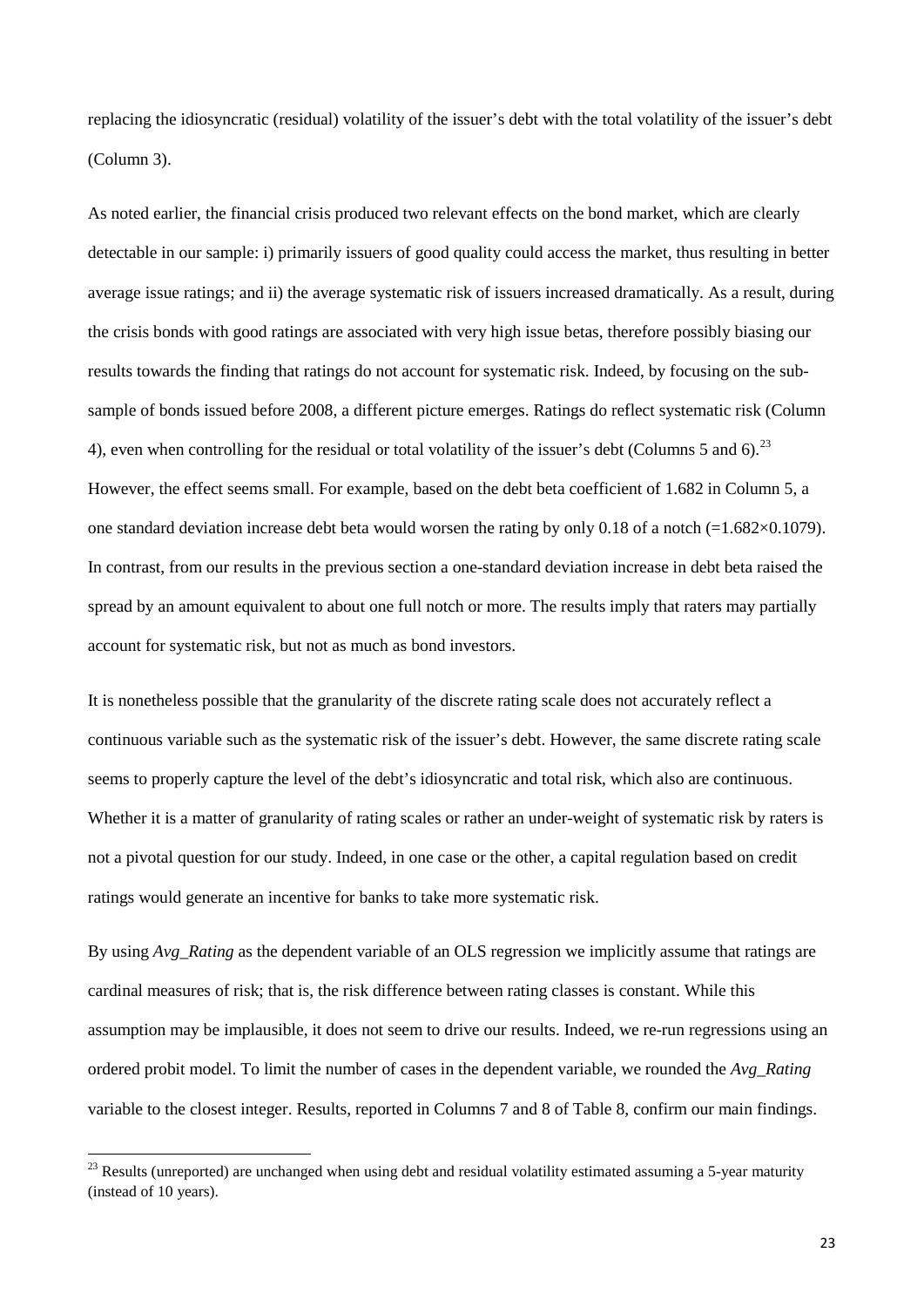Excluding bonds issued during the financial crisis, issue ratings reflect both systematic and either idiosyncratic or total risk.

## **6. Do raters differ in assessing systematic risk?**

As mentioned earlier, during the recent financial crisis, S&P announced a relevant change in its rating methodology, introducing a criterion based on stability (Standard & Poor's, 2008, 2010). According to the new criterion, ratings (both issuer and issue) are assigned not only based on the current credit quality, but also depending on its expected stability in a stress scenario. In particular, a worse rating is assigned if there is a "high likelihood ... of unusually large adverse changes in credit quality under conditions of moderate stress" (Standard & Poor's 2010). For each rating class, S&P defines a maximum expected deterioration (i.e., a maximum down-grade) under conditions of moderate stress. If the issuer or issue is believed to fall below that maximum, then a worse rating is assigned.

According to this newly adopted criterion, S&P's ratings should reflect the tendency of a firm's (or security's) credit quality to deteriorate in bad times, regardless of the expectations about the economy. One could argue that before this change, S&P did not assess systematic risk at all. Moody's did not react to the S&P's announcement with an analogous change in its rating criteria. This might introduce a wedge between the two agencies over ratings assigned from 2008 on. Alternatively, it is possible that Moody's already assessed systematic risk, at least to a given extent. To check whether raters differ in their assessment of systematic risk, we run regressions of ratings on debt beta by using Moody's and S&P's ratings separately. Results, reported in Columns 1-8 of Table 9, are similar to those obtained in the previous section. When dropping bonds issued during the financial crisis, both Moody's and S&P reflect issuers' systematic risk.

An alternative way to test for any difference between the two raters related to systematic risk is to analyze the likelihood of a split rating and the issuer's beta. Split ratings occur when raters assign different ratings to the same bond issue. If one rater does assess systematic risk while the other does not, the frequency of split ratings should increase with the issuer's systematic risk. We therefore run a probit regression to test whether the likelihood of a split rating depends on the issuer's systematic risk. The dependent variable takes the value of 1 if Moody's and S&P's ratings differ, zero otherwise. Explanatory variables are those used in equation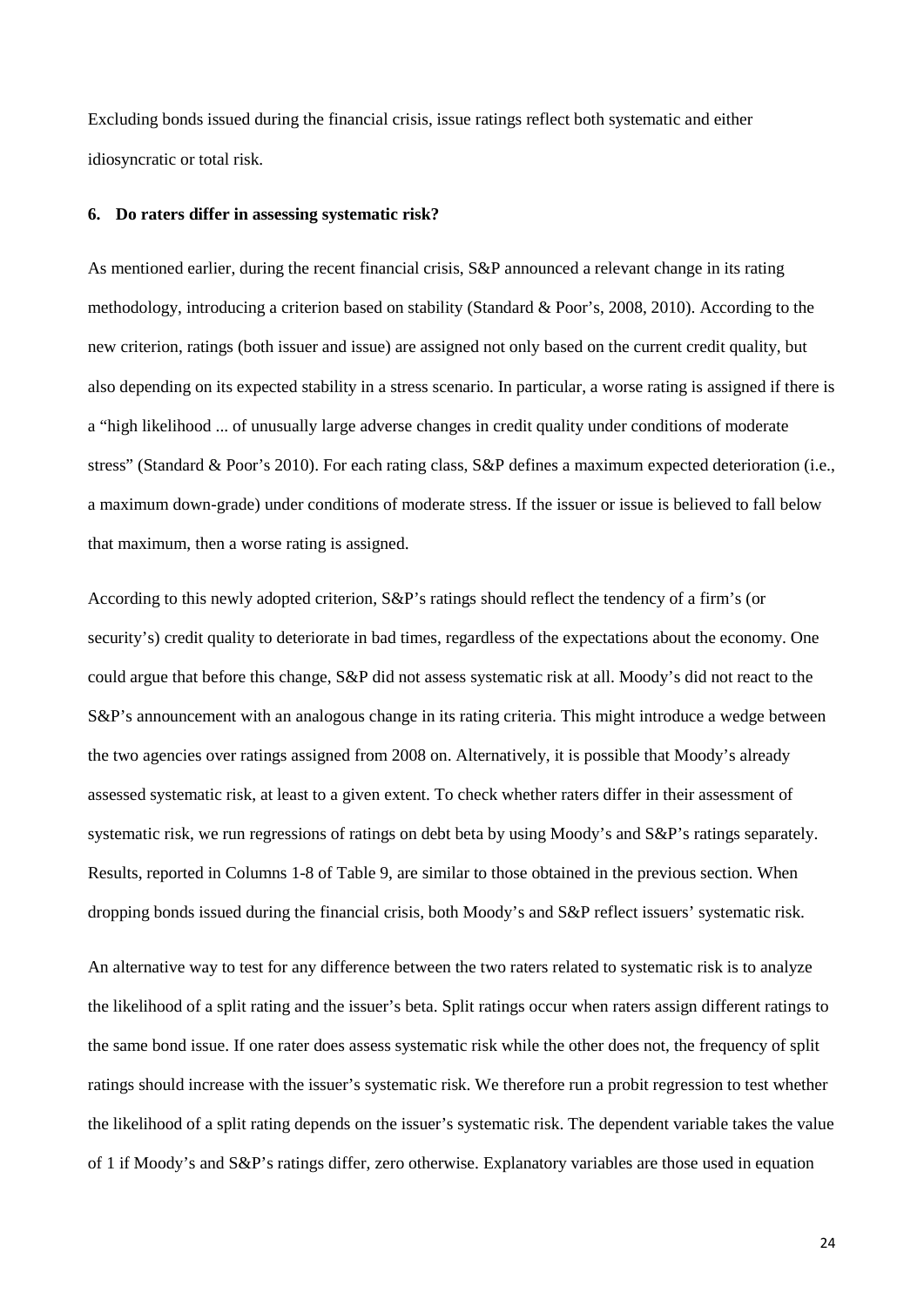(10). We include rating dummy variables as previous studies find that split ratings tend to increase as rating worsens (Morgan, 2002; Iannotta, 2006).

Columns 9-10 of Table 9 report results obtained with the whole sub-sample of double-rated bonds (those for which it is possible to observe split ratings). Surprisingly, the issuer's debt beta enters *negatively* and it is strongly significant. When dropping observations from the financial crisis (Columns 11-12), the result is qualitatively similar. The negative sign of the debt beta coefficient might be explained by the fact the firms with higher systematic risk are more exposed to the same fundamental factors on which raters are more likely to agree. The probability of default of an issuer with high systematic risk tends to be more related to economy-wide variables. In contrast, it is plausible that the probability of default of issuers with low systematic risk is more related to firm-specific factors. Under the assumption that raters disagree more on firm-specific (as opposed to economy-wide) factors, higher systematic risk should result in a lower frequency of split ratings, as we observe. More importantly, these results do not support the hypothesis that Moody's and S&P differ in their assessment of issuers' systematic risk.

### **7. Direct empirical evidence on moral hazard**

This paper's empirical work tests and confirms a critical assumption of its model, namely, that credit spreads incorporate a systematic risk premium not accounted for by credit ratings. In contrast, a test of the model's implications would analyze whether individual banks actually choose loans and bonds that have above average spreads and systematic risk compared to all loans and bonds in a given regulatory rating class. Unfortunately, detailed data on individual banks' portfolio holdings is not publicly available. However, many of the new investments and activities that banks developed prior to the crisis were ones characterized by extreme systematic risk but low capital requirements, where the low capital requirements may have been justified by infrequent (physical) defaults based on historical data.

One such example is banks' investments in highly-rated tranches of "structured" financial securitizations, including mortgage- and asset-backed securities, as well as collateralized debt obligations (CDOs). Our model can explain why some banks were active securitizers of loans yet retained the highly-rated, but systematically risky, tranches of these securitizations on their balance sheet (Erel, Nadauld, and Stulz

25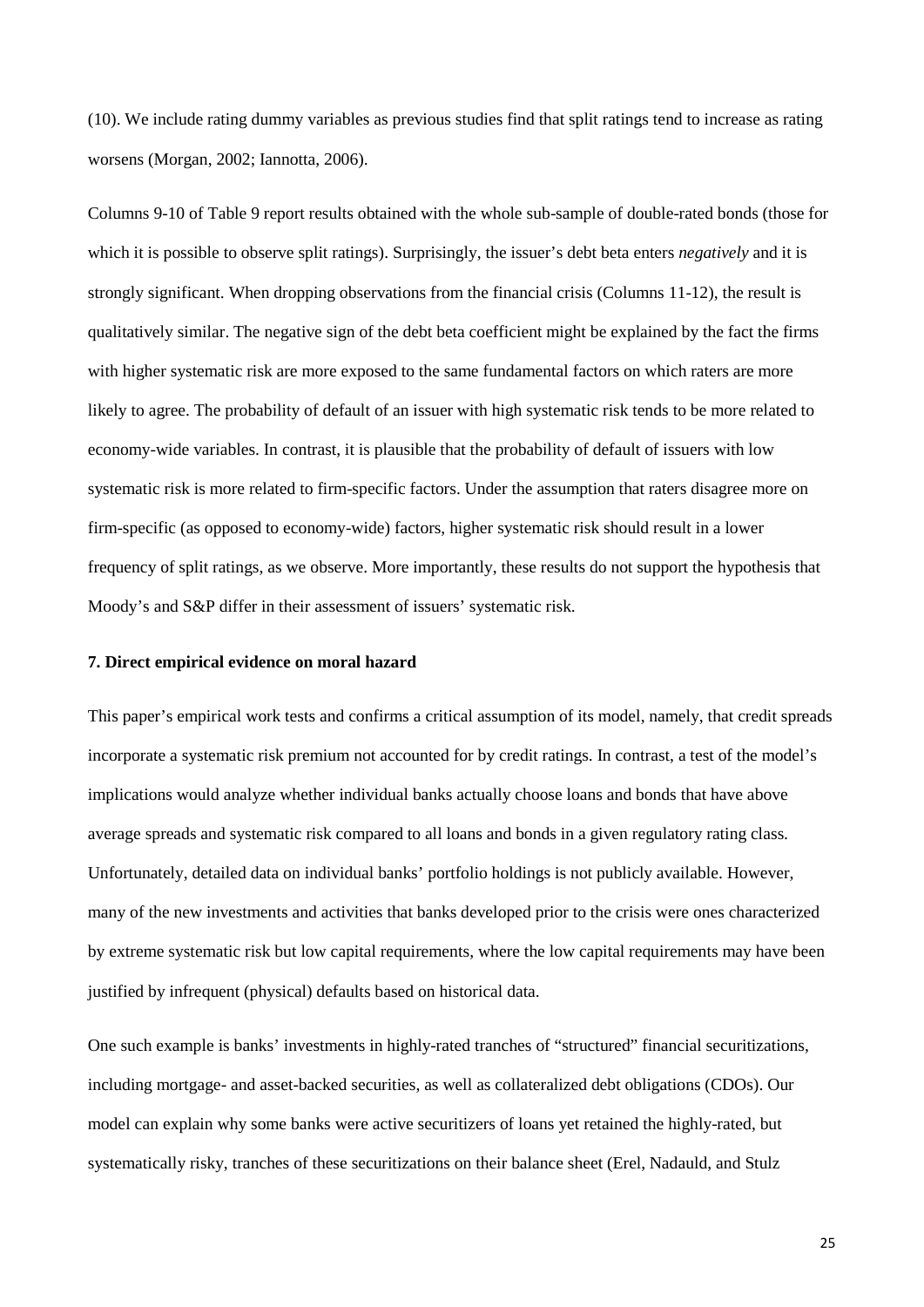$(2014)$ .<sup>[24](#page-26-0)</sup> Coval, Jurek, and Stafford (2009) show that these securitizations pooled loans and bonds so that idiosyncratic risks were diversified away, exposing the senior tranches to only systematic default risk.<sup>[25](#page-26-1)</sup> They also argue, however, that these highly-rated tranches were over-priced because investors focused on the securities' high ratings that reflected low physical expected default losses. Their empirical evidence suggests that the credit spreads for these highly-rated tranches failed to compensate investors for their systematic risk. But using a different calibration methodology, Collin-Dufresne, Goldstein, and Yang (2012) present opposite evidence that the credit spreads of these highly-rated structured securities did fully incorporate systematic risk. If so, the demand by banks for these high credit spread securities, that also had high ratings and low capital requirements, might explain much of the enormous growth in structured finance prior to the crisis.

Acharya, Schnabl, and Suarez (2012) document another banking innovation that was systematically risky but had a low regulatory capital requirement. Asset-backed commercial paper conduits were off-balance sheet vehicles that invested in long-maturity, highly-rated structured securities and were funded by short-maturity commercial paper. Importantly, a conduit was supported by a sponsoring bank's line of credit, such that if investors did not roll-over their commercial paper, the bank would lend to fund the conduit. As discussed in Pennacchi (2006), lines of credit such as these are inherently systematically risky: while the physical probability that a line of credit is drawn may be low, a drawdown would occur when the value of the conduit's highly-rated structured securities declined, leading to a "run" by commercial paper investors. Acharya, Schnabl, and Suarez (2012) provide a variety of evidence that banks intentionally designed these conduits to earn a systematic risk premium while being charged low regulatory capital on their credit lines.

While detailed data on banks' portfolio holdings are not publicly available, such data is for other financial institutions. In particular, insurance companies, mutual funds, and pension funds regularly report their individual bond holdings. Moreover, insurance companies, like banks, are subject to credit rating-based capital regulation while mutual funds and pension funds are not. [26](#page-26-2) Becker and Ivashina (2012) compare the

**.** 

<span id="page-26-0"></span> $24$  That banks often retained the more senior tranches seemed to be a puzzle because in the absence of credit-rating based capital standards models of optimal securitization contracts, such as Pennacchi (1988), would have predicted that banks would retain the most junior tranches (equity) of the securitizations to give them more incentive to efficiently screen the credit and monitor the loans in the securitization pool.

<span id="page-26-1"></span><sup>&</sup>lt;sup>25</sup> Using a different model, Wojtowicz (2011) arrives at a similar result for collateralized bond obligations.<br><sup>26</sup> The National Association of Insurance Commissioners (NAIC) sets capital requirements of 0.30%, 0.96%, 3.

<span id="page-26-2"></span><sup>7.38%, 16.96%,</sup> and 19.50% for bonds rated AAA to A, BBB, BB, B, CCC, and CC and below, respectively. See Table 2 in Becker and Ivashina (2012).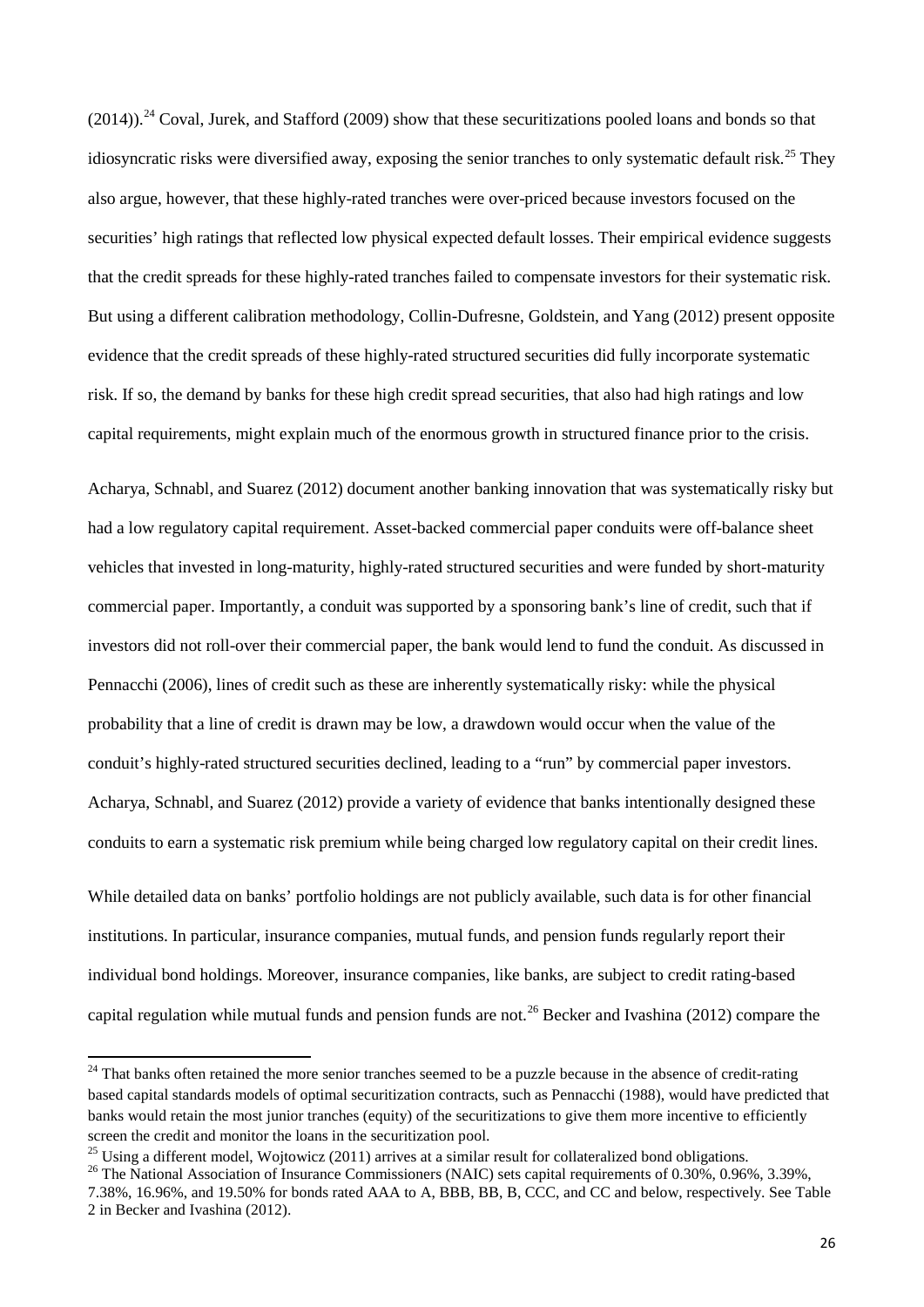bond holdings of insurance companies relative to those of mutual funds and pension and find that, for a given regulatory rating class, insurance companies own a higher proportion of those bonds that have above average credit spreads.<sup>[27](#page-27-0)</sup> Moreover, the tendency for selecting bonds with the highest spreads in a given rating class is greater for insurance companies with more binding regulatory capital constraints.

# **8. Conclusions**

Our model predicts that if credit spreads reflect the systematic risk of a borrower's debt but the debt's credit rating does not, then credit rating-based capital requirements and deposit insurance create incentives for banks to take excessive systematic risk. What regulatory reforms might address this moral hazard? One reform advocated by some academics and regulatory economists is to reduce the distortions of directly regulating banks by placing greater reliance on market discipline.<sup>[28](#page-27-1)</sup> If a bank or bank holding company subsidiary is required to obtain funding from investors who are not *de jure* or *de facto* insured by the government, credit spreads on such uninsured debt should account for the systematic risk of the bank's investments.<sup>[29](#page-27-2)</sup> Credit spreads on uninsured debt would then, at least partially, penalize a bank that took excessive systematic risk. In addition, regulatory capital requirements and supervisory actions might better respond to systematic risk if they were made dependent on the credit spreads or credit default swap spreads of this uninsured bank debt, as Hart and Zingales (2010) advocate.

A reform based on market discipline may be limited to the largest banks that have access to uninsured sources of funding. Moreover, the abolition of a government's de facto bailout policy may not be credible for the largest of banks. Many *ex ante* political statements have been violated by *ex post* government interventions, as the experience of the recent financial crisis appears to confirm. Furthermore, if the likelihood of a public-sector bailout is greater when shocks affecting banks are systematic ones, credit

<span id="page-27-0"></span><sup>&</sup>lt;sup>27</sup> As an example, they report that among newly issued bonds in the AAA to A regulatory rating class, insurance companies purchase 75% of bonds in the lowest spread quartile and 82% of bonds in the highest spread quartile, and this difference is statistically significant.

<span id="page-27-1"></span> $28$  See Flannery (1998) for a review.

<span id="page-27-2"></span> $^{29}$  In our model, if the bank's debt were uninsured and fairly priced, the debt's fair credit spread,  $p$ , would satisfy equation (6). One approach to implement greater market discipline would be to narrow the scope of bank activities that could be funded by insured deposits. Non-qualifying activities would need to be funded with uninsured funds in separate subsidiaries or separate firms. Examples of this approach are the 2010 Dodd-Frank Act's "Volker Rule" that bars proprietary trading by banks, the 2011 U.K. Independent Commission on Banking's (Vickers) proposal to restrict deposit-insured banks to "ring-fenced" retail and payments-related activities, and the 2012 European Commission High-Level Expert Group (Liikanen) Report's proposal to require propriety trading and other risky activities be restricted to non-banking, uninsured subsidiaries.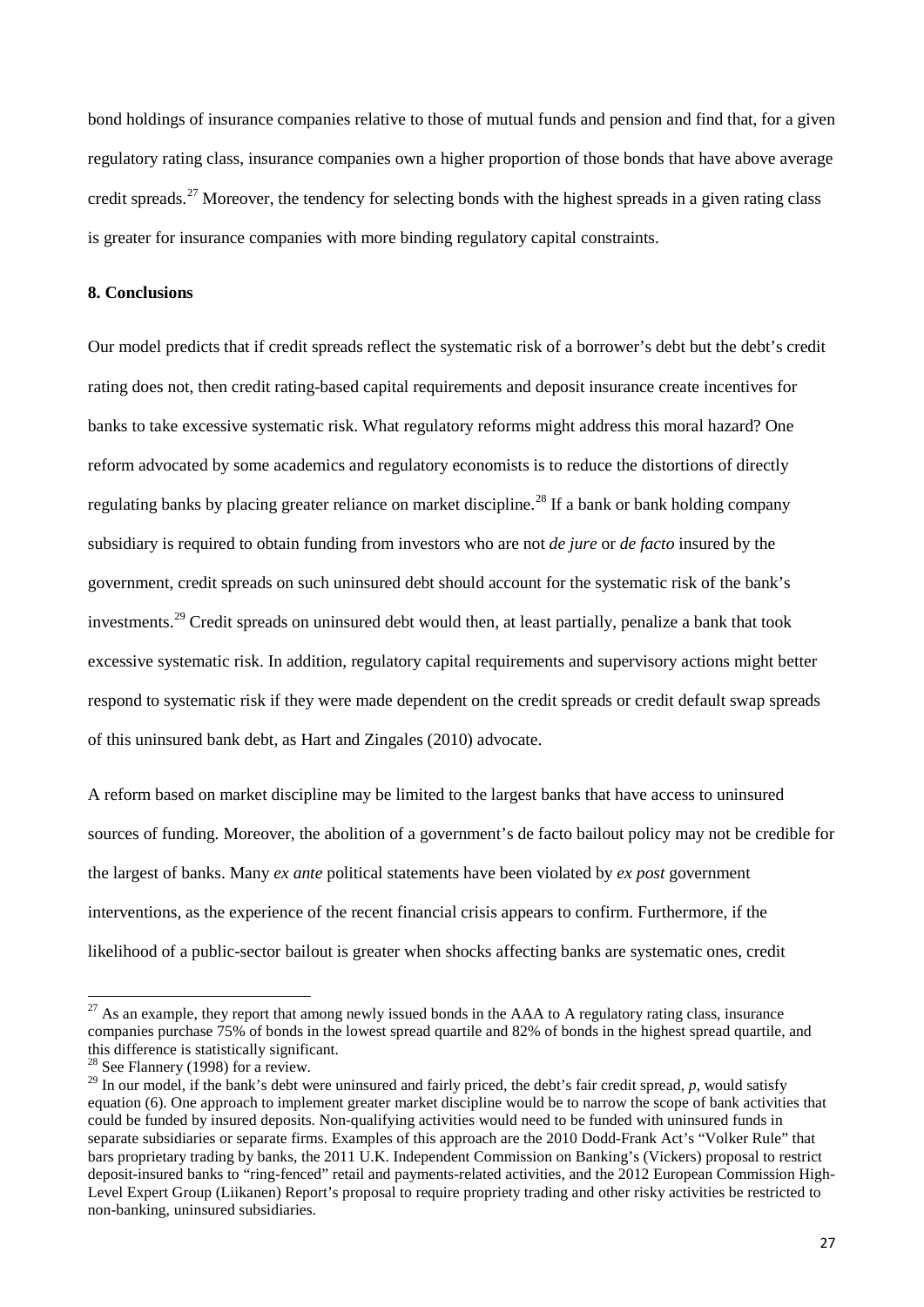spreads on bank debt may fail to reflect systematic risks, thereby undermining market discipline.

Thus, additional reforms that directly change the setting of risk-based capital and deposit insurance would be desirable. Indeed, the Basel Committee on Banking Supervision (2009) already has recognized that riskweights for securitized and "resecuritized" (i.e., CDO) tranches need to be raised to reflect their greater risk.[30](#page-28-0) In the United States, the Dodd-Frank Wall Street Reform and Consumer Protection Act of 2010 has mandated that "Federal regulatory agencies must remove references to, or requirements to rely on, credit ratings from all regulations, and substitute alternative standards of credit-worthiness." Decreasing the reliance on credit ratings may be beneficial if an improved risk measure can be substituted. Indeed, as our analysis suggests, greater use of credit spreads on loans and securities for setting capital requirements and deposit insurance premiums represents a likely improvement.<sup>[31](#page-28-1)</sup>

<span id="page-28-0"></span> $30$  These changes affect risk-weights for securitizations and resecuritizations under both the "Standardized Approach" based on external credit ratings and for the IRB Approach. Thus far, no major changes were recommended for riskweights on corporate claims.

<span id="page-28-1"></span><sup>&</sup>lt;sup>31</sup> Credit spreads may be refined to adjust for possible liquidity and tax effects. Empirical evidence by Morgan and Ashcraft (2003) finds that credit spreads on a bank's loans are a superior predictor of future bank distress.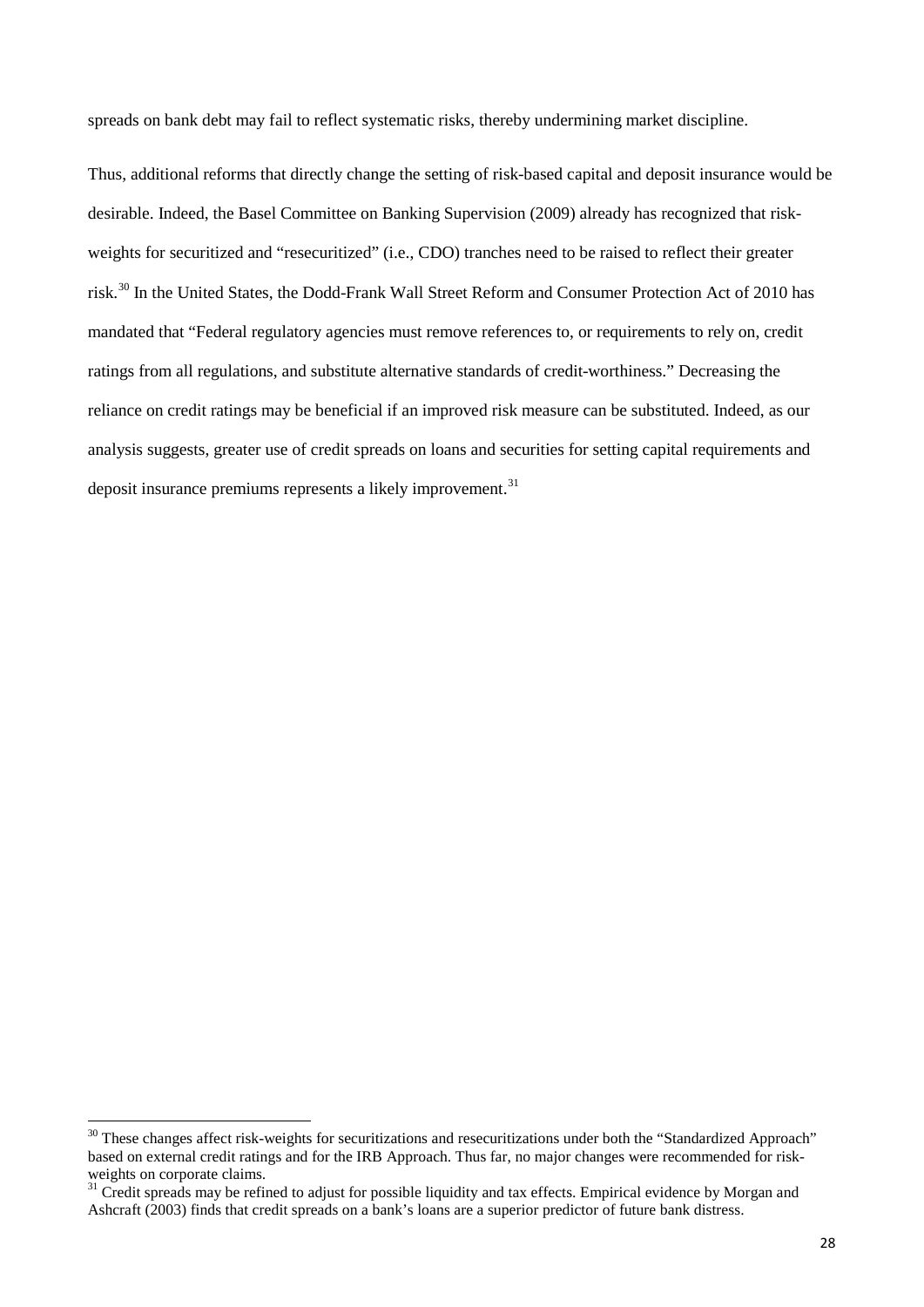### **References**

Acharya, V., Schnabl, P., and Suarez, G., 2012. Securitization without risk transfer. *Journal of Finance* (forthcoming).

Acharya, V., and Yorulmazer, T., 2007. Too many to fail – An analysis of time-inconsistency in bank closure policies. *Journal of Financial Intermediation* 16, 1-31.

Basel Committee on Banking Supervision, 2005. An Explanatory Note on the Basel II IRB Risk Weight Functions. Bank for International Settlements.

\_\_\_\_\_\_\_\_\_\_\_\_\_\_\_\_\_, 2009. Enhancements to the Basel II framework. Bank for International Settlements.

Becker, B., and Ivashina, V., 2012. Reaching for yield in the bond market. Harvard Business School Working Paper 12-103.

Berg, T., 2010. The term structure of risk premia during the financial crisis: Evidence from a calibration approach based on CDS spreads. Humboldt University working paper.

Chordia, T., Sarkar, A., and Subrahmanyam, A., 2005. An empirical analysis of stock and bond market liquidity. *Review of Financial Studies* 18, 85-129

Collin-Dufresne, P., Goldstein, R., and Yang, F., 2012. On the relative pricing of long-maturity index options and collateralized debt obligations. *Journal of Finance* 67, 1983-2014.

Coval, J., Jurek, J., and Stafford, E., 2009. Economic catastrophe bonds. *American Economic Review* 99, 628-666.

Elton, E., Gruber, M., Agrawal, D., and Mann, C., 2001. Explaining the rate spread on corporate bonds. *Journal of Finance* 56, 247-277.

Erel, I., Nadauld, T., and Stulz, R., 2014. Why did holdings of highly rated securitization tranches differ so much across banks? *Review of Financial Studies* 27, 404-453.

Fama, E., and French, K., 1993. Common risk factors in the returns on stocks and bonds. *Journal of Financial Economics* 33, 3-57.

Fitch Ratings, 2008. Basel II Correlations Values. Credit Market Research Financial Institutions Special Report.

Flannery, M., 1998. Using market information in prudential bank supervision: A review of the U.S. empirical evidence. *Journal of Money, Credit and Banking* 30, 273-305.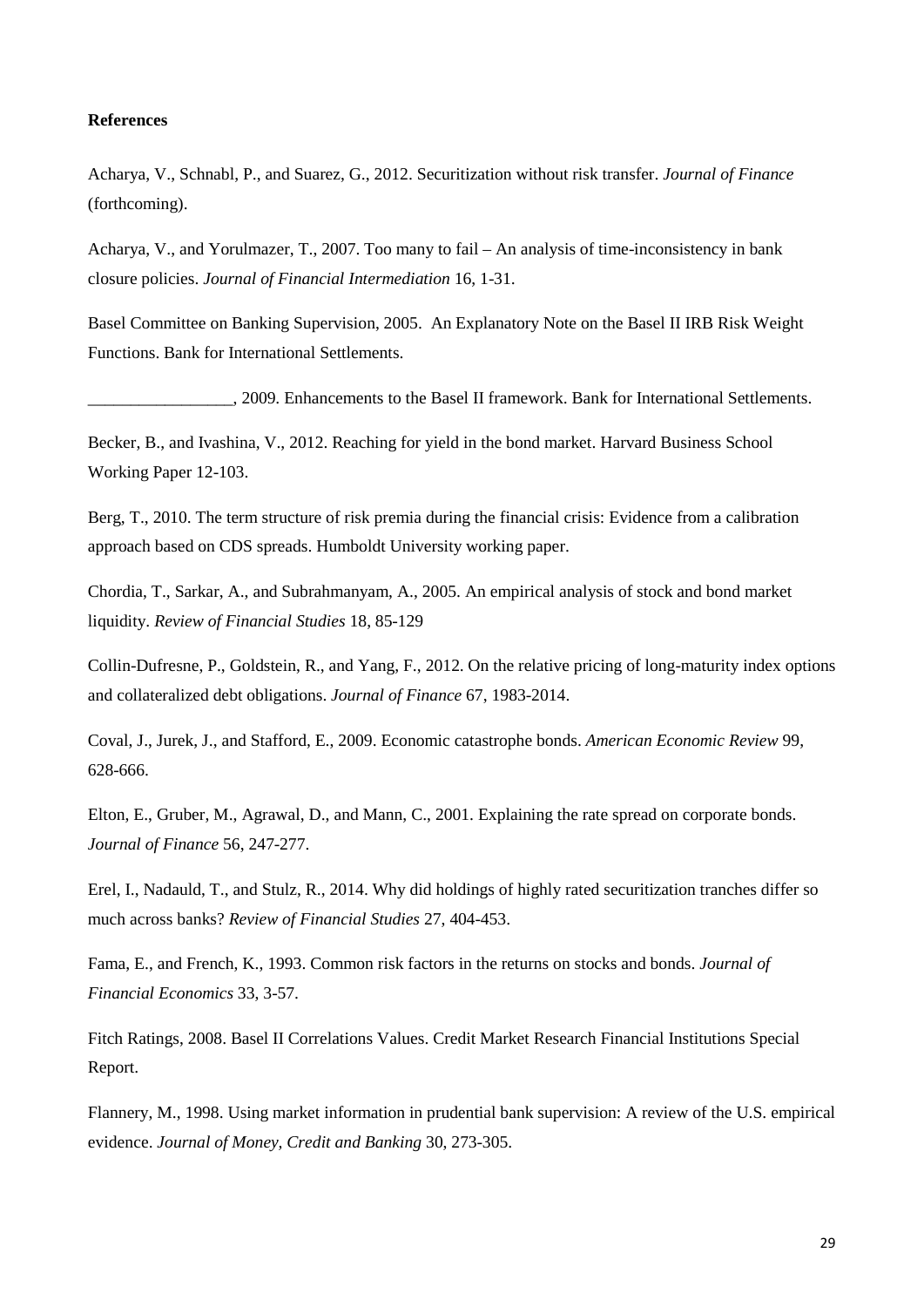Fons, J., 2002. Understanding Moody's corporate bond ratings and rating process. Moody's Investors Service Special Comment. Available via the Internet.

Galai, D., and Masulis, R., 1976. The option pricing model and the risk factor of stock. *Journal of Financial Economics* 3, 53-81.

Gordy, M., 2003. A risk-factor model foundation for ratings-based bank capital rules. *Journal of Financial Intermediation* 12, 199-232.

Goyenco, A.D., and Ukhov, R.Y., 2009. Stock and bond market liquidity: A long-run empirical analysis. *Journal of Financial and Quantitative Analysis* 44, 189-212.

Hart, O., and Zingales, L., 2009. A new capital regulation for large financial institutions. Harvard University and University of Chicago working paper.

Hilscher J., and Wilson, M., 2010. Credit ratings and credit risk. Brandeis University working paper.

Iannotta G., 2006. Testing for opaqueness in the European banking industry: Evidence from bond credit ratings. *Journal of Financial Services Research* 30, 287-309.

Kupiec, P., 2004. Is the new Basel Accord incentive compatible? In: Gup, B. (Ed.), *The New Basel Capital Accord*. Thompson South-Western Publishers.

Marcus, A., and Shaked, I., 1984. The valuation of FDIC deposit insurance using option-pricing estimates. *Journal of Money, Credit and Banking* 16, 446-460.

Merton, R., 1974. On the pricing of corporate debt: The risk structure of interest rates. *Journal of Finance* 29, 449-470.

Merton, R., 1977. An analytic derivation of the cost of deposit insurance and loan guarantees: An application of modern option pricing theory. *Journal of Banking and Finance* 1, 3-11.

Morgan, D., 2002. Rating banks: Risk and uncertainty in an opaque industry. *American Economic Review* 92, 874-888.

Morgan, D., and Ashcraft, A., 2003. Using loan rates to measure and regulate bank risk: Findings and an immodest proposal. *Journal of Financial Services Research* 24, 181-200.

Penati, A., and Protopapadakis, A., 1988. The effect of implicit deposit insurance on banks' portfolio choices with an application to international overexposure. *Journal of Monetary Economics* 21, 107–126.

Pennacchi, G., 1988. Loan sales and the cost of bank capital. *Journal of Finance* 43, 375-96.

Pennacchi, G., 1999. The effects of setting deposit insurance premia to target insurance fund reserves. *Journal of Financial Services Research* 16, 63-90.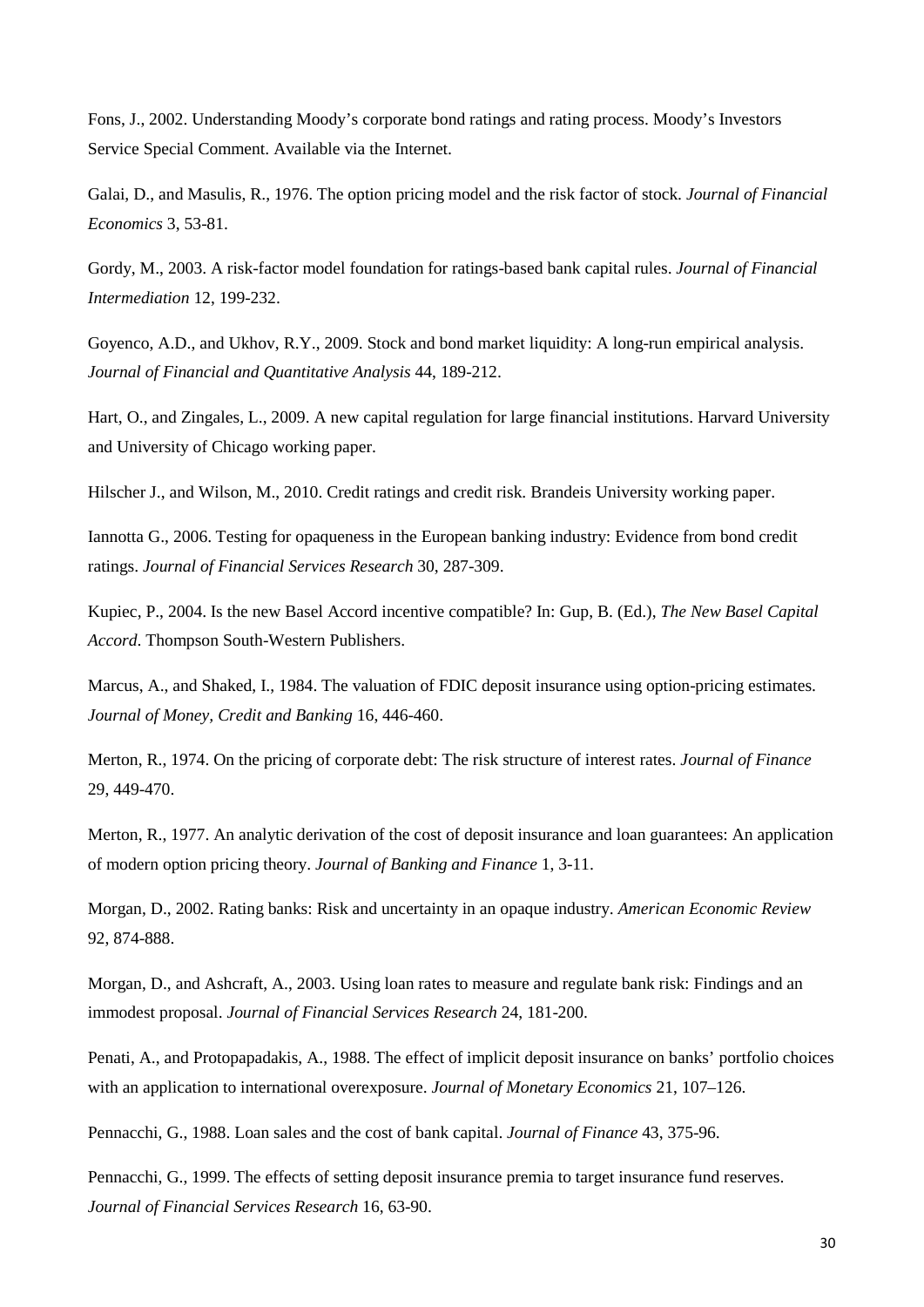Pennacchi, G., 2006. Deposit insurance, bank regulation, and financial system risk. *Journal of Monetary Economics* 53, 1–30.

Standard & Poor's, 2008. General criteria: Standard & Poor's to explicitly recognize credit stability as an important rating factor. (October 15) Available at www.standardandpoors.com.

Standard & Poor's, 2010. General criteria: Methodology: Credit stability criteria. Available at [www.standardandpoors.com.](http://www.standardandpoors.com/)

UBS, 2008. Shareholder report on UBS's write-downs. Available at www. ubs.com.

Wojtowicz, M., 2011. CDOs and the financial crisis: Credit ratings and fair premia. VU University Amsterdam working paper.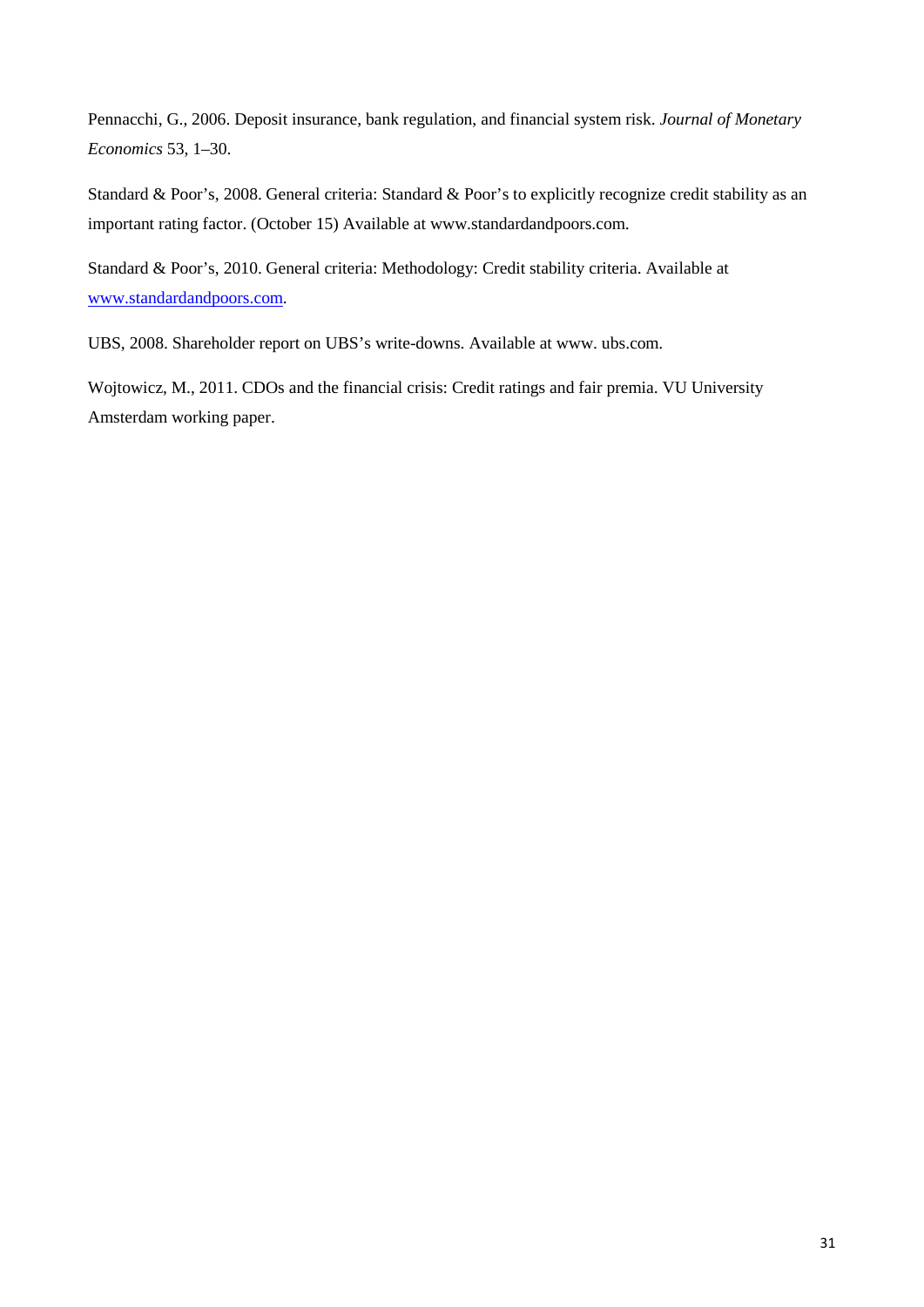## **APPENDIX A – Model Details**

The model in Section 2 considers a bank whose assets are a fixed-income portfolio composed of corporate debt issued by a large number of different firms. Each firm's capital structure satisfies the assumptions of the corporate debt model of Merton (1974). Specifically, if firm *i* has date *t* assets worth *Ai*,*<sup>t</sup>* and has issued of a single zero-coupon bond or loan that promises to pay  $B_i$  in  $\tau_i$  periods, then the date *t* value of firm *i*'s debt,  $D_{i,t}$ , equals

$$
D_{i,t} = A_{i,t} N\left(-d_{1,i}\right) + B_i e^{-r\tau_i} N\left(d_{2,i}\right)
$$
\n(A1)

where  $d_{1,i} = \left[ \ln \left( A_{i,t} / B_i \right) + \left( r + \frac{1}{2} \sigma_i^2 \right) \tau_i \right] / \left( \sigma_i \sqrt{\tau_i} \right), d_{2,i} = d_{1,i} - \sigma_i \sqrt{\tau_i}$ , and  $\sigma_i$  is the volatility of the return on firm *i*'s assets. The standard deviation of the return on this default risky debt,  $\sigma_{d,i}(\tau_i)$ , equals

$$
\sigma_{d,i}\left(\tau_{i}\right) = N\left(-d_{1,i}\right) \frac{A_{i,t}}{D_{i,t}} \sigma_{i}
$$
\n(A2)

Equation (A2) shows that the volatility of firm *i*'s default-risky debt changes over time. However, suppose that the bank holds the risky debt of many similar firms in firm *i*'s industry, where a firm in firm *i*'s industry is assumed to have assets driven by the same Brownian motion as that of firm  $i$ , say  $dz_i$ . The bank is assumed to purchase and sell bonds of firms in industry *i* and/or make new loans and not renew maturing loans to firms in the industry so that it keeps the relative exposure of its total assets to this industry constant, equal to  $\sigma_{A,i}$ . For example, if the average volatility of the loans and bonds of industry *i* held by the bank equals  $\overline{\sigma}_i$  and the bank's total asset portfolio weight to debt in industry *i* is  $\omega_i$ , then  $\sigma_{A,i} = \omega_i \overline{\sigma}_i$ . Thus, the bank can adjust either  $\omega_i$  and/or  $\overline{\sigma}_i$  to keep  $\sigma_{A,i}$  constant. If it holds bonds and loans of firms in *m* different industries, this rebalancing behavior implies that the bank's total assets satisfy the process given in equation (1) of the text.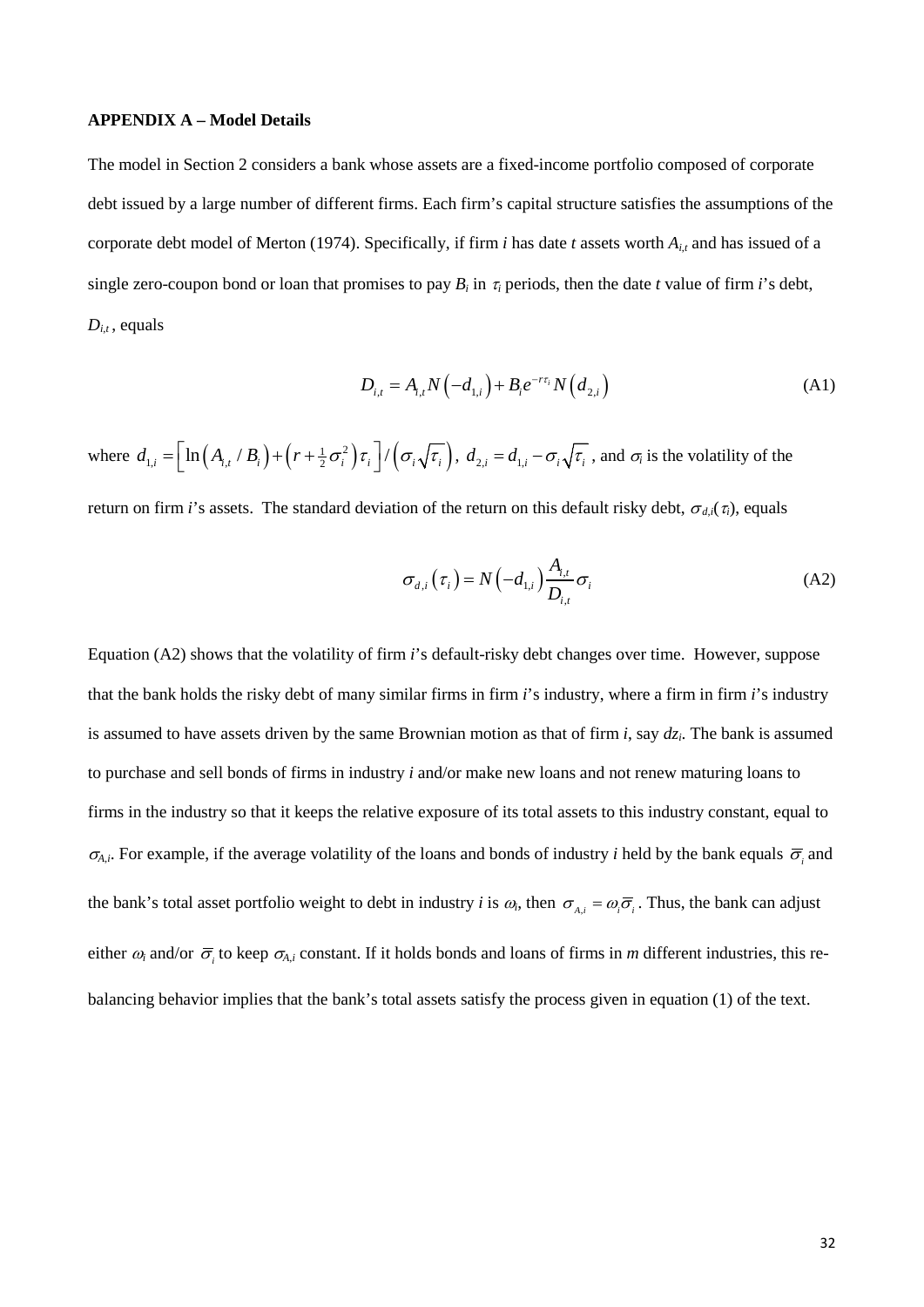Let us maintain the Merton (1974) assumptions and also assume there is a single priced risk factor determining assets' expected rates of return, consistent with the Capital Asset Pricing Model (CAPM).<sup>[32](#page-33-0)</sup> Specifically, let the economy's stochastic discount factor be of the form  $dM_t/M_t = -rdt - \theta dz_M$ . Then

$$
\mu = r + \theta \sum_{i=1}^{m} \sigma_{A,i} \rho_{i,M} \tag{A3}
$$

where  $dz_i dz_M = \rho_{i,M} dt$ . In the context of the CAPM,  $\theta = \varphi_M / \sigma_M$  is the Sharpe ratio of the market portfolio, equal to the expected excess return on the market portfolio,  $\varphi_M$ , divided by the market portfolio's standard deviation of return,  $\sigma_M$ . Thus, from equation (A3), the bank portfolio's expected rate of return can be rewritten as equation (2) in the text where  $\beta_i = \overline{\sigma}_i \sigma_M \rho_{i,M} / \sigma_M^2$  is the beta of the average loan or bond from industry *i* that is held by the bank.

Next we outline how debt betas can be calculated for an individual firm. Let  $\beta_{A,i} = \sigma_i \sigma_M \rho_{i,M} / \sigma_M^2$  be the asset beta of firm *i*. Galai and Masulis (1976) show that the firm's equity beta ( $\beta_{E,i}$ ) and debt beta ( $\beta_i$ ) satisfy:

$$
\beta_{E,i} = \frac{\partial E_{i,t}}{\partial A_{i,t}} \frac{A_{i,t}}{E_{i,t}} \beta_{A,i} = N(d_{1,i}) \frac{A_{i,t}}{E_{i,t}} \beta_{A,i}
$$
\n
$$
\beta_i = \frac{\partial D_{i,t}}{\partial A_{i,t}} \frac{A_{i,t}}{D_{i,t}} \beta_{A,i} = N(-d_{1,i}) \frac{A_{i,t}}{D_{i,t}} \beta_{A,i}
$$
\n(A4)

where  $E_{i,t} = A_{i,t} - D_{i,t}$  is the market value of the firm's shareholders equity. The above implies

$$
\beta_{i} = \beta_{E,i} \frac{E_{i,t}}{D_{i,t}} \frac{N(-d_{1,i})}{N(d_{1,i})} = \beta_{E,i} \frac{E_{i,t}}{A_{i,t} - E_{i,t}} \left[ \frac{1}{N(d_{1,i})} - 1 \right]
$$
(A5)

Based on equation (A5), a firm's debt beta could be computed from its equity (stock) beta and the market value of the firm's equity,  $E_{i,t}$ , if we also know the market value of the firm's assets,  $A_{i,t}$ , and the volatility of the firm's assets,  $\sigma_i$ . Similar to Marcus and Shaked (1984), we solve for  $A_{i,t}$  and  $\sigma_i$  by using information on the market value of the firm's total equity, *Ei*,*<sup>t</sup>*, as well as an estimate of the equity's total volatility, call it <sup>σ</sup>*E*,*<sup>i</sup>*:

**.** 

<span id="page-33-0"></span> $32$  It would be straightforward to extend the model to an economy with multiple risk factors.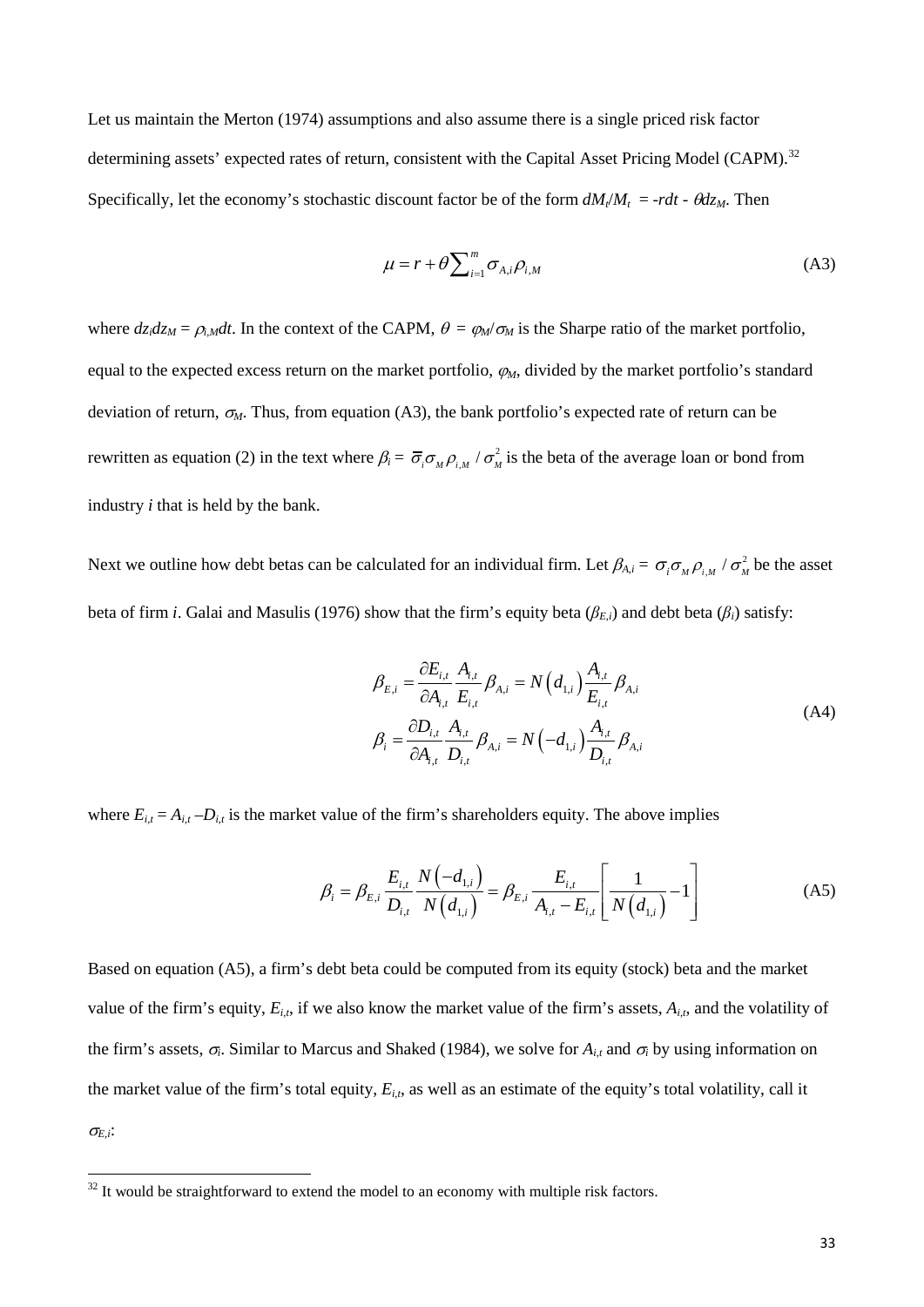$$
E_{i,t} = A_{i,t} N(d_{1,i}) - B_i e^{-r\tau_i} N(d_{2,i})
$$
  
\n
$$
\sigma_{E,i} = \frac{A_{i,t}}{E_{i,t}} N(d_{1,i}) \sigma_i
$$
\n(A6)

The two equations in (A6) are two non-linear equations in the two unknowns,  $A_{i,t}$  and  $\sigma_i$ . We take  $\tau_i = 10$ years and *Bi* equal to the book value of the firm's debt. For robustness, we also estimate firms' debt betas assuming  $\tau_i = 5$  years.

The firm's debt beta is the measure of the bond's systematic risk premium that theory predicts should be incorporated in the bond's credit spread. The bond's credit spread should approximately equal expected default losses plus the bond's beta times the expected excess return on the market. Assuming the expected excess return on the market is constant, then the beta of the bond is the appropriate measure to include in a spread regression.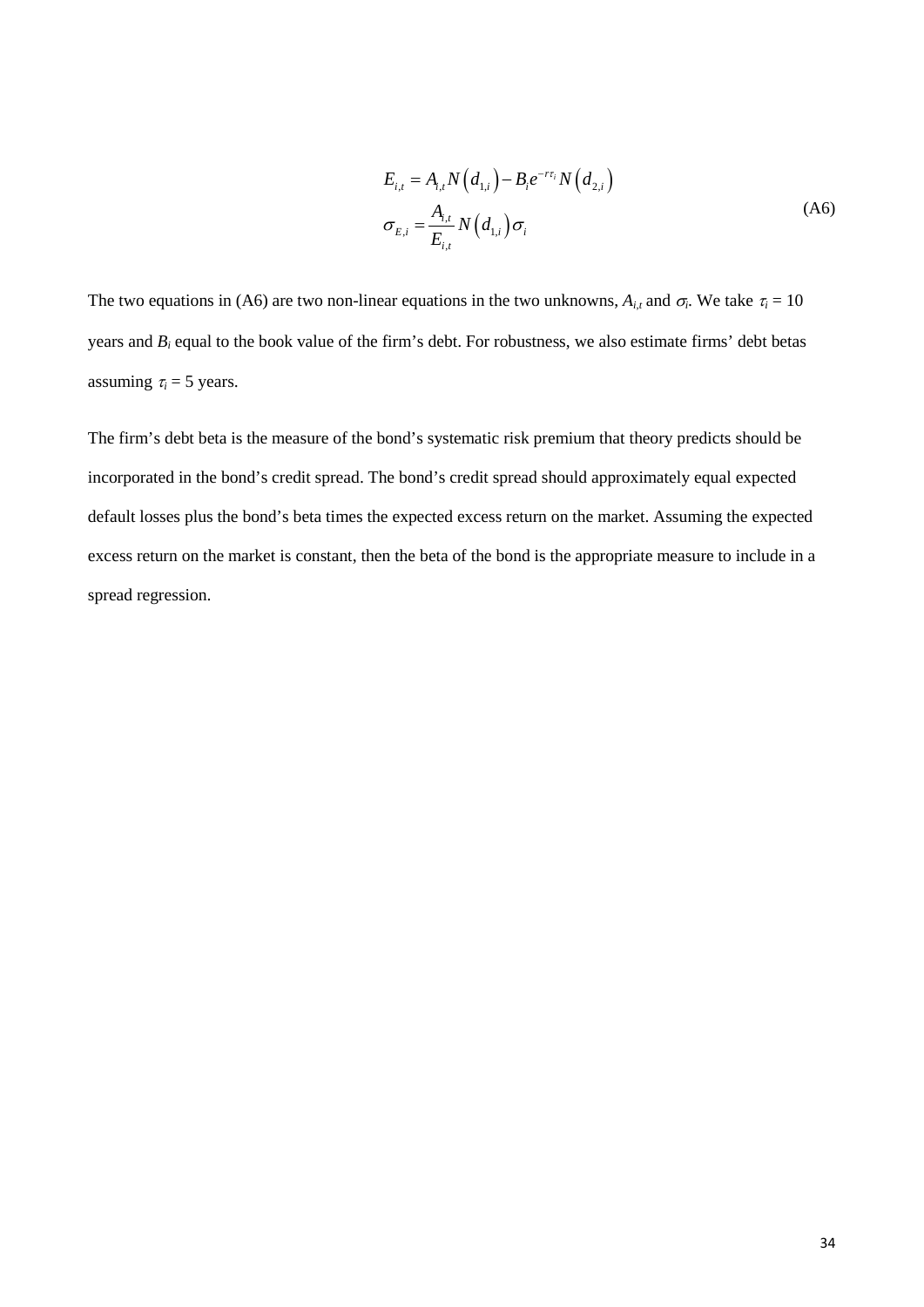# **APPENDIX B – Variable Description**

| <b>Spread</b>  | The bond's credit spread, equal to the bond's yield at issuance minus the                       |
|----------------|-------------------------------------------------------------------------------------------------|
|                | contemporaneous yield on a Treasury security of the same maturity and currency.                 |
| Rating         | Indicator variables for issue ratings (at the notch level).                                     |
| Avg_Rating     | The average of Moody's and S&P's rating (at the notch level) converted into a                   |
|                | numerical scale (AAA/Aaa = 1, AA+/Aa1 = 2, , BBB-/Bbb3 = 10).                                   |
| Split          | An indicator variable that takes value 1 if Moody's and S&P's ratings are different,            |
|                | zero otherwise.                                                                                 |
| Debt Beta      | The issuer's debt beta, derived from the issuer's <i>Equity Beta</i> as detailed in Appendix A. |
|                | Equity Beta is computed from weekly returns of the issuer's stock and the MSCI World            |
|                | Index using a standard market model estimated during the 52 weeks preceding each                |
|                | issue. From this model we also get the Equity Residual Volatility.                              |
| Debt Res. Vol. | The issuer's debt residual volatility, estimated from the Equity Residual Volatility as         |
|                | detailed in Appendix A.                                                                         |
| Debt Tot. Vol. | The issuer's debt total volatility, estimated from the Equity Total Volatility as detailed      |
|                | in Appendix A.                                                                                  |

*Controls* include issue's and issuer's characteristics

# Issue's characteristics

| Face Value        | The natural log of the USD equivalent face value of issue.                            |
|-------------------|---------------------------------------------------------------------------------------|
| <b>Maturity</b>   | The natural log of the years to maturity of the issue.                                |
| Seniority         | A dummy variable equal to 1 if the issue is subordinated and zero otherwise.          |
| International Mkt | A dummy variable equal to 1 if the issue is a eurobond and zero otherwise.            |
| Negative Pledge   | A dummy variable that equals 1 if the bond issue has a negative pledge clause and     |
|                   | zero otherwise. The negative pledge clause restricts the issuer from using its assets |
|                   | as collateral for future debt obligations.                                            |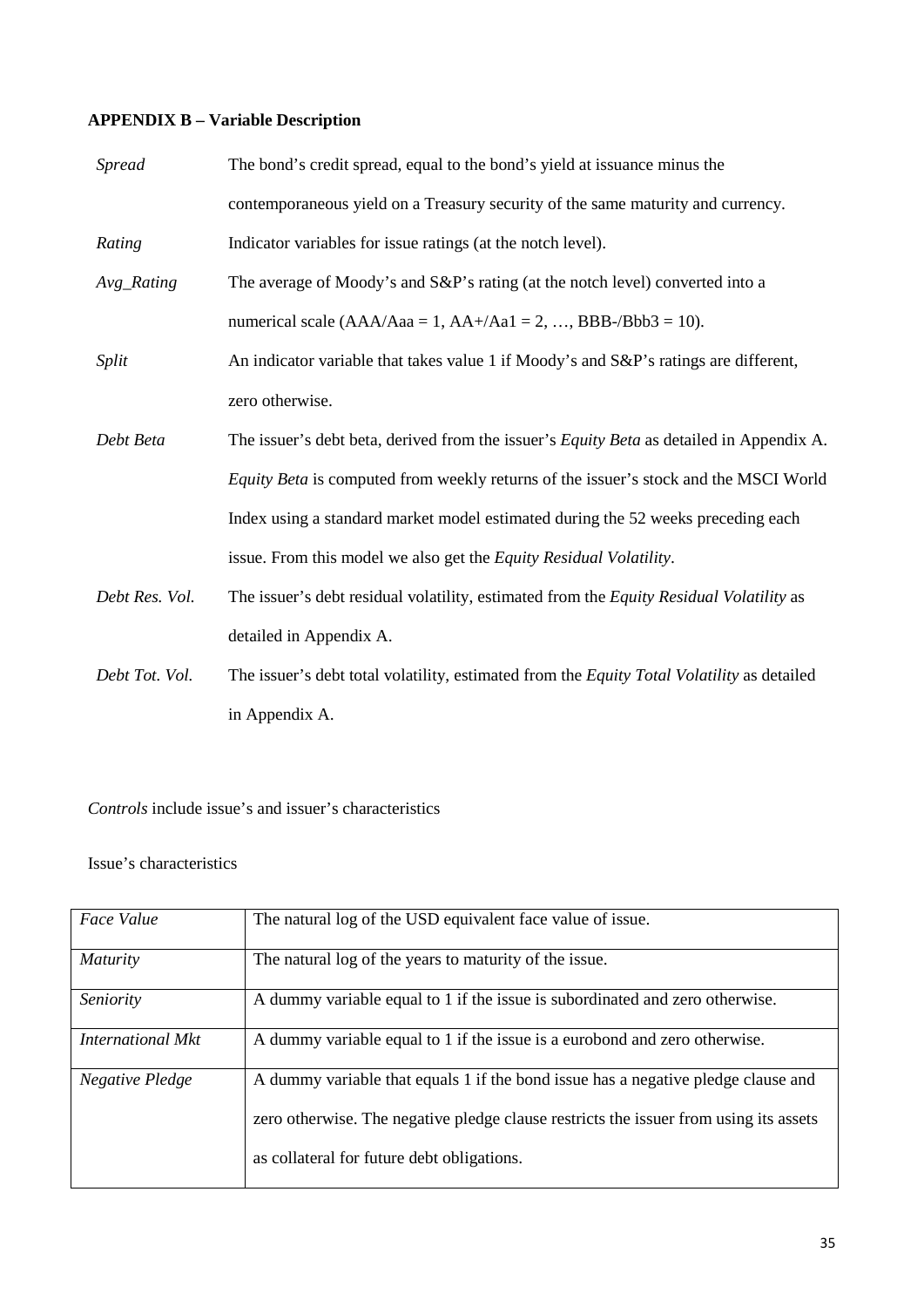| RegD               | A dummy variable equal to 1 if the issue is Regulation D and zero otherwise.           |  |  |  |  |  |  |
|--------------------|----------------------------------------------------------------------------------------|--|--|--|--|--|--|
| Reg S              | A dummy variable equal to 1 if the issue is Regulation S and zero otherwise.           |  |  |  |  |  |  |
| Rule 144a          | A dummy variable equal to 1 if the issue is Rule 144a and zero otherwise.              |  |  |  |  |  |  |
| Fungible           | A dummy variable equal to 1 if the issue is fungible and zero otherwise.               |  |  |  |  |  |  |
| Force majeure      | A dummy variable equal to 1 if the issue has a force majeure clause and zero           |  |  |  |  |  |  |
|                    | otherwise.                                                                             |  |  |  |  |  |  |
| Shelf registration | A dummy variable equal to 1 if the issue is shelf-registered and zero otherwise.       |  |  |  |  |  |  |
| Cross-default      | A dummy variable that equals 1 if the bond issue has a cross-default clause and zero   |  |  |  |  |  |  |
|                    | otherwise. The cross-default clause avoids the possibility of selective default on the |  |  |  |  |  |  |
|                    | part of the issuer. If the issuer is insolvent on one loan or bond issue, it is        |  |  |  |  |  |  |
|                    | automatically considered as insolvent on all other loans and obligations.              |  |  |  |  |  |  |
| Year               | Year fixed effects.                                                                    |  |  |  |  |  |  |
| Currency           | Currency fixed effects.                                                                |  |  |  |  |  |  |
| Avg Bid-Ask Spread | The average bid-ask spread over the 60 trading days following the issuance of each     |  |  |  |  |  |  |
|                    | bond. This variable is available for 2,395 bonds (out of the entire sample of 3,924    |  |  |  |  |  |  |
|                    | bonds).                                                                                |  |  |  |  |  |  |
|                    |                                                                                        |  |  |  |  |  |  |

Issuer's characteristics

| Size    | The natural log of the USD equivalent issuer's market capitalization. |
|---------|-----------------------------------------------------------------------|
| Country | Country fixed effects.                                                |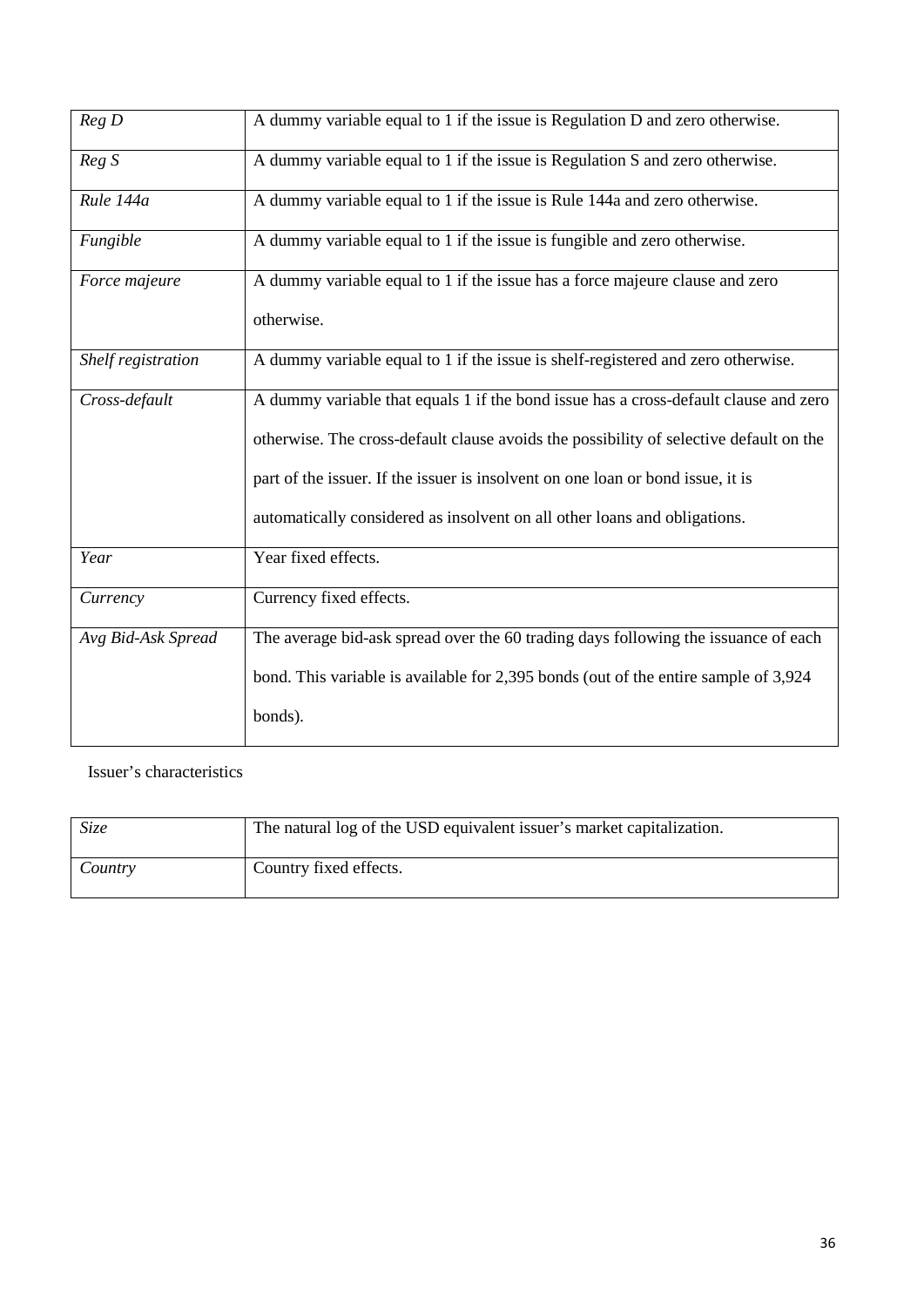

**Figure 1 – Equity Beta by Credit Rating**

**Figure 2 – Debt Beta by Credit Rating**

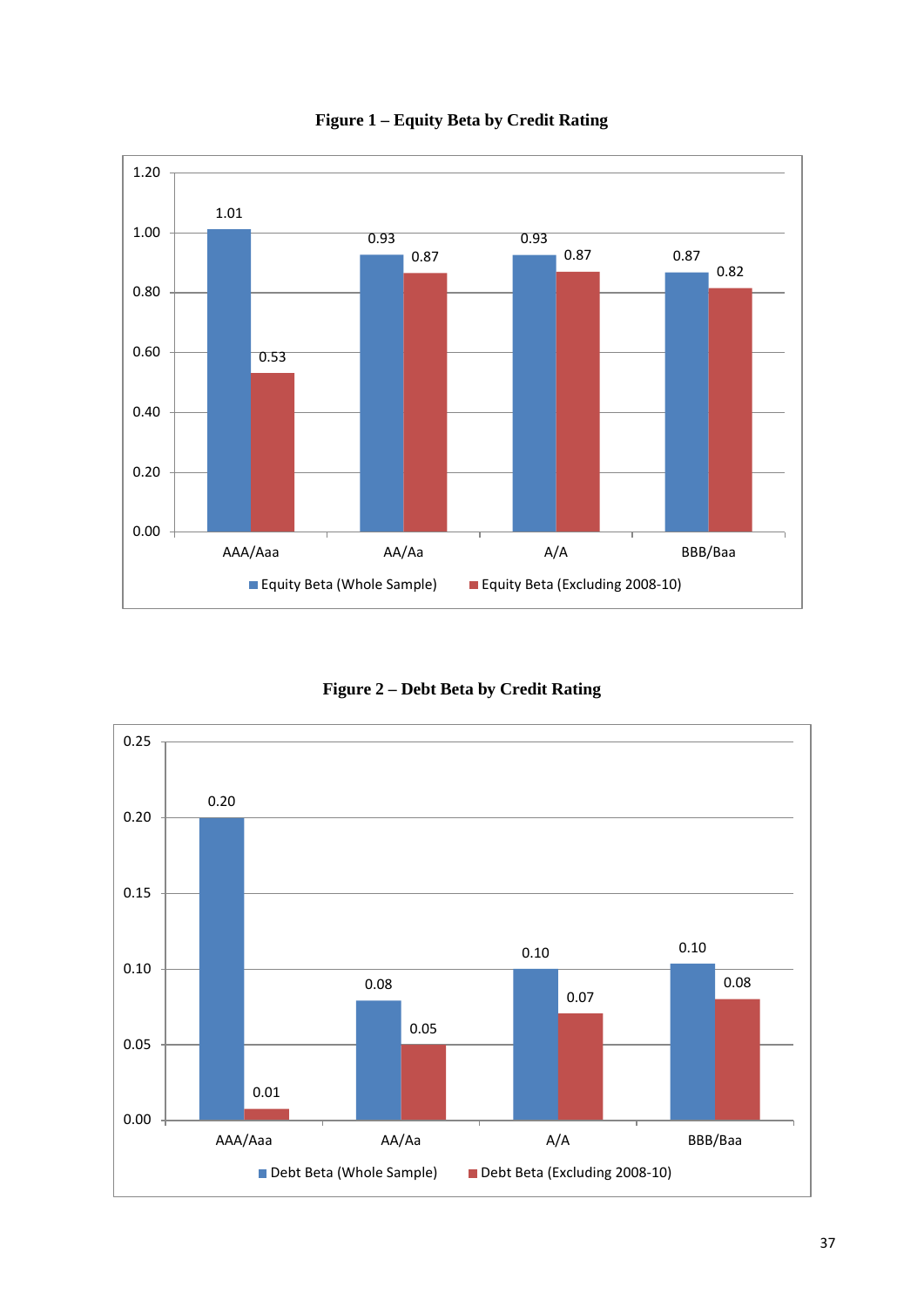

**Figure 3 – Equity Beta by Year**

**Figure 4 – Debt Beta by Year**

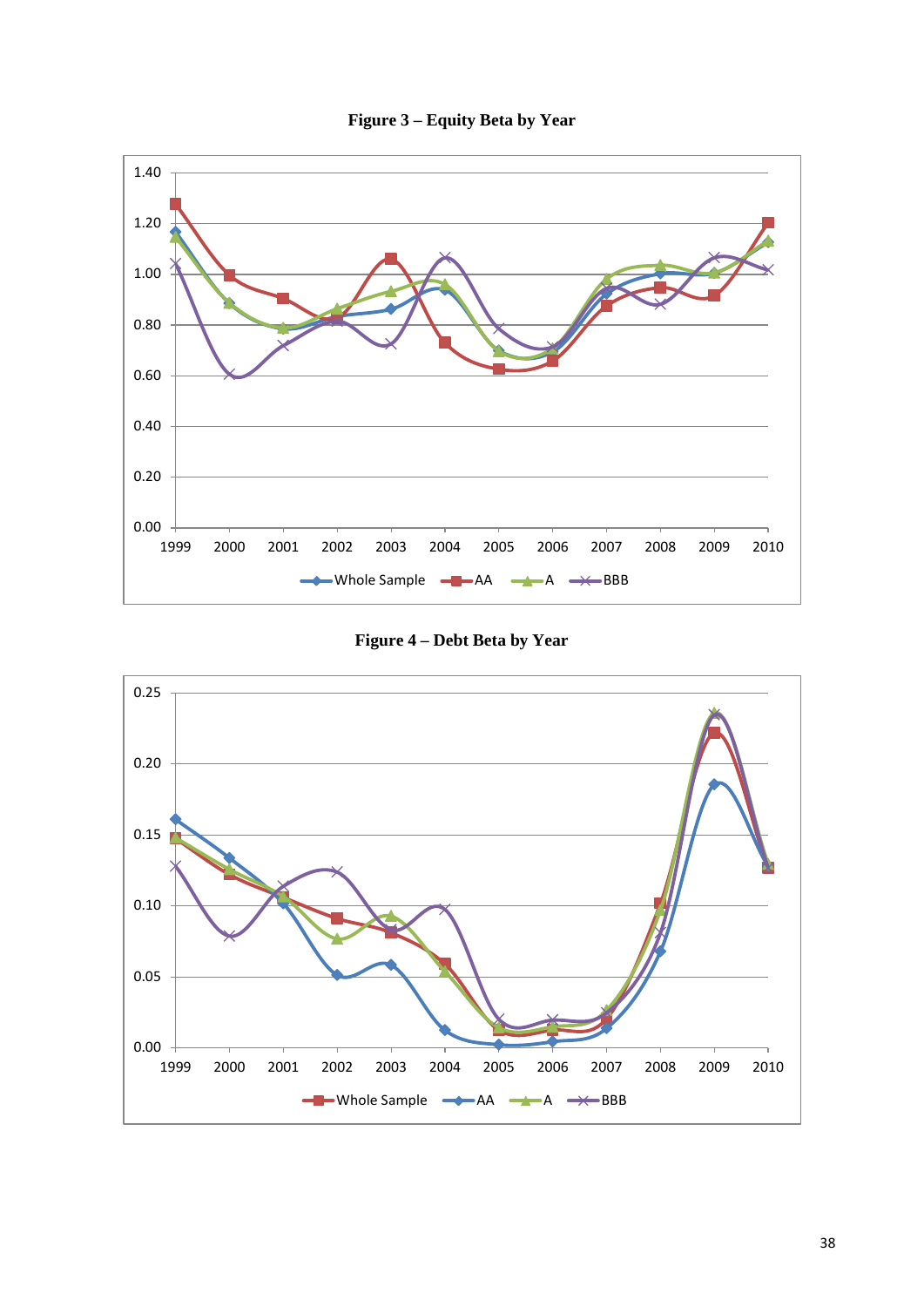# **Table 1 – Summary Statistics**

Detailed variable descriptions are reported in Appendix B.

| Mean Values    |        |         |                 |              |           |           |              |          |           |      |  |  |
|----------------|--------|---------|-----------------|--------------|-----------|-----------|--------------|----------|-----------|------|--|--|
| Rating<br>Obs. |        |         | <b>Maturity</b> | Face Value   |           |           | Equity       |          |           | Debt |  |  |
|                | Spread | (years) | (USD, m)        | <b>B</b> eta | Res. Vol. | Tot. Vol. | <b>B</b> eta | Res. Vol | Tot. Vol. |      |  |  |
| AAA/Aaa        | 132    | 80.70   | 4.82            | 1,820        | 1.01      | 6.07      | 7.67         | 0.20     | 1.03      | 1.35 |  |  |
| AA/Aa          | 1,156  | 88.20   | 7.81            | 889          | 0.93      | 3.65      | 4.47         | 0.08     | 0.34      | 0.43 |  |  |
| A/A            | 1,587  | 114.82  | 8.44            | 864          | 0.93      | 3.99      | 4.82         | 0.10     | 0.44      | 0.56 |  |  |
| BBB/Baa        | 1,049  | 149.05  | 8.01            | 661          | 0.87      | 4.33      | 5.04         | 0.10     | 0.54      | 0.64 |  |  |
| Total          | 3,924  | 114.98  | 8.02            | 849          | 0.91      | 4.05      | 4.87         | 0.10     | 0.46      | 0.57 |  |  |

# **Panel A - Variable Mean by Credit Rating**

**Panel B – Variable Mean by Year**

| Year  | Obs.  | Spread |        | Maturity | Face Value | Equity |          |           |      | Debt     |           |
|-------|-------|--------|--------|----------|------------|--------|----------|-----------|------|----------|-----------|
|       |       |        | Rating | (years)  | (USD, m)   | Beta   | Res. Vol | Tot. Vol. | Beta | Res. Vol | Tot. Vol. |
| 1999  | 158   | 104.40 | 5.54   | 9.10     | 836        | 1.17   | 4.56     | 5.46      | 0.15 | 0.52     | 0.64      |
| 2000  | 219   | 112.08 | 5.42   | 7.40     | 974        | 0.89   | 4.90     | 5.51      | 0.12 | 0.61     | 0.71      |
| 2001  | 337   | 114.04 | 6.22   | 8.02     | 1,030      | 0.79   | 4.74     | 5.26      | 0.11 | 0.54     | 0.63      |
| 2002  | 305   | 93.99  | 6.60   | 9.23     | 776        | 0.83   | 4.22     | 4.91      | 0.09 | 0.46     | 0.53      |
| 2003  | 376   | 72.11  | 6.71   | 8.77     | 606        | 0.86   | 4.16     | 4.83      | 0.08 | 0.42     | 0.49      |
| 2004  | 275   | 49.58  | 6.32   | 7.74     | 547        | 0.94   | 3.23     | 3.62      | 0.06 | 0.21     | 0.24      |
| 2005  | 284   | 45.70  | 5.99   | 7.81     | 521        | 0.70   | 2.46     | 2.67      | 0.01 | 0.05     | 0.05      |
| 2006  | 292   | 60.41  | 5.78   | 9.05     | 735        | 0.69   | 2.61     | 2.86      | 0.01 | 0.06     | 0.06      |
| 2007  | 353   | 77.98  | 5.19   | 8.99     | 796        | 0.92   | 2.67     | 3.12      | 0.02 | 0.06     | 0.07      |
| 2008  | 393   | 173.70 | 4.83   | 7.67     | 997        | 1.00   | 4.19     | 5.10      | 0.10 | 0.45     | 0.56      |
| 2009  | 554   | 215.63 | 5.27   | 6.65     | 1,120      | 1.00   | 5.72     | 7.72      | 0.22 | 1.13     | 1.55      |
| 2010  | 378   | 149.29 | 5.53   | 7.21     | 988        | 1.13   | 4.09     | 5.25      | 0.13 | 0.46     | 0.60      |
| Total | 3,924 | 114.98 | 5.75   | 8.02     | 849        | 0.91   | 4.05     | 4.87      | 0.10 | 0.46     | 0.57      |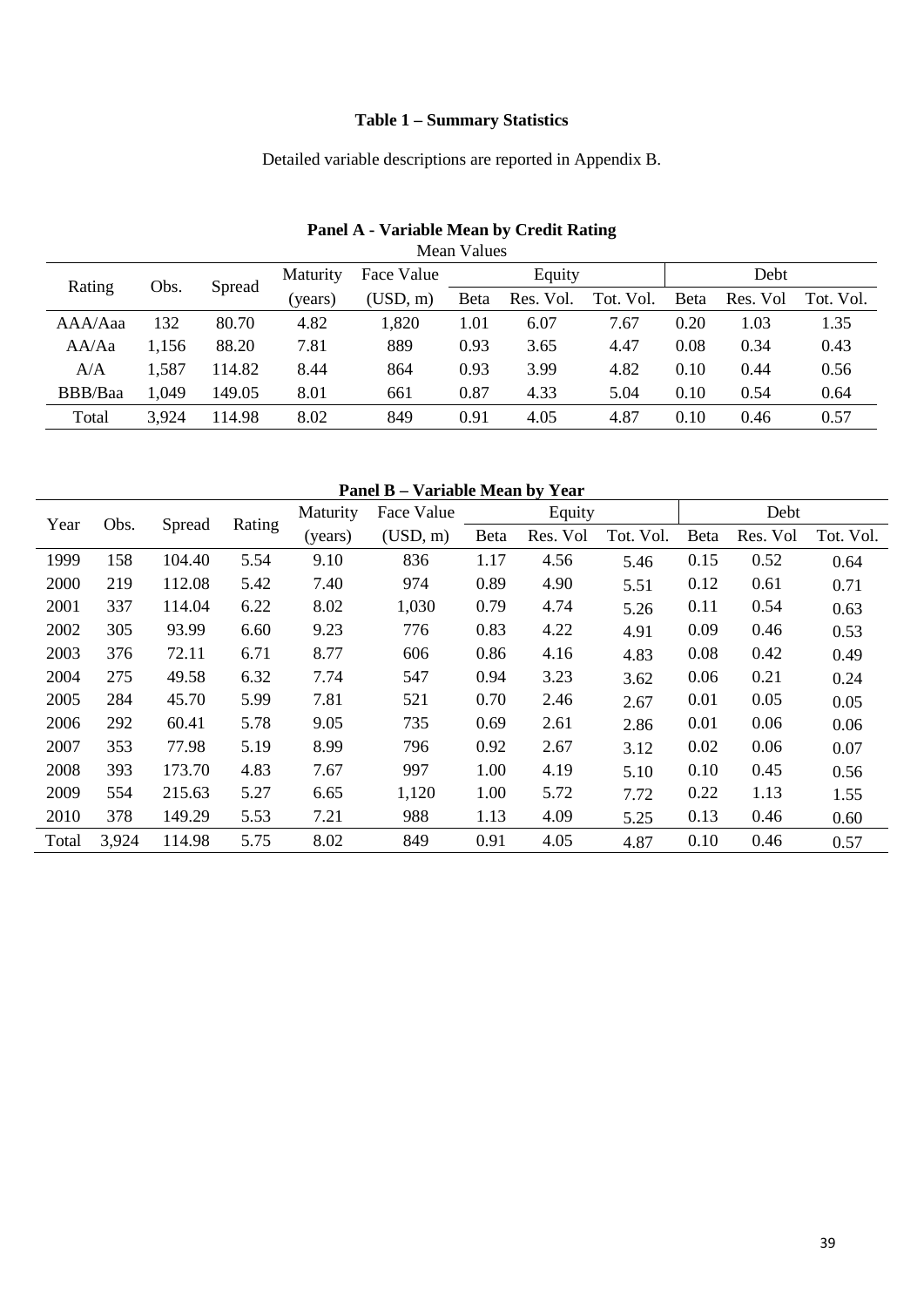# **Table 2 – Mean Credit Spreads by Credit Ratings – High vs. Low Systematic Risk**

This table reports the mean *Spread* for bonds with different ratings and maturity. Bonds are split according to their Debt Beta. Detailed variable description is reported in Appendix B. \*\*\*, \*\*, \* indicate statistical significance (1%, 5%, 10%, respectively) of the t-test for the equality of the mean *Spread* for bonds with beta below and above the median.

| <b>Credit Spreads in Basis Points by Debt Beta</b> |          |                |                                |                           |             |             |                                |            |  |
|----------------------------------------------------|----------|----------------|--------------------------------|---------------------------|-------------|-------------|--------------------------------|------------|--|
| All Issues (3,924 Bonds)                           |          |                |                                |                           |             |             |                                |            |  |
|                                                    |          |                | Debt Beta below median (0.038) |                           |             |             | Debt Beta above median (0.038) |            |  |
| Maturity                                           | AA       | A              | <b>BBB</b>                     | Total                     | AA          | A           | <b>BBB</b>                     | Total      |  |
| $\leq 10$ years                                    | 65.68    | 77.47          | 119.45                         | 84.19                     | $114.11***$ | 144.87***   | $165.86***$                    | 143.04***  |  |
| $> 10$ years                                       | 73.55    | 108.80         | 167.84                         | 110.49                    | $128.36***$ | $162.52***$ | $202.07*$                      | 162.59***  |  |
| Total                                              | 66.87    | 82.68          | 126.19                         | 88.25                     | $115.40***$ | $146.53***$ | $168.41***$                    | 144.72***  |  |
|                                                    |          |                |                                |                           |             |             |                                |            |  |
| <b>Excluding 2008-10 (2,599 Bonds)</b>             |          |                |                                |                           |             |             |                                |            |  |
|                                                    |          |                | Debt Beta below median (0.020) |                           |             |             | Debt Beta above median (0.020) |            |  |
| Maturity                                           | $\cdots$ | $\blacksquare$ | <b>DDD</b>                     | $\mathbf{m}$ $\mathbf{1}$ | $\cdots$    |             | nnn.                           | <b>m</b> 1 |  |

| Maturity | AA              |       | <b>BBB</b> | Total  | AΑ    |             | <b>BBB</b> | Total     |             |
|----------|-----------------|-------|------------|--------|-------|-------------|------------|-----------|-------------|
|          | $\leq 10$ years | 51.22 | 64.86      | 85.06  | 64.98 | $67.84***$  | $90.48***$ | 88.44     | $85.05***$  |
|          | $>10$ years     | 74.18 | 100.17     | 131.21 | 96.94 | $106.71***$ | $124.74**$ | $156.03*$ | $129.90***$ |
|          | Total           | 55.01 | 70.91      | 91.24  | 70.11 | 72.68***    | $94.26***$ | 94.34     | 89.75***    |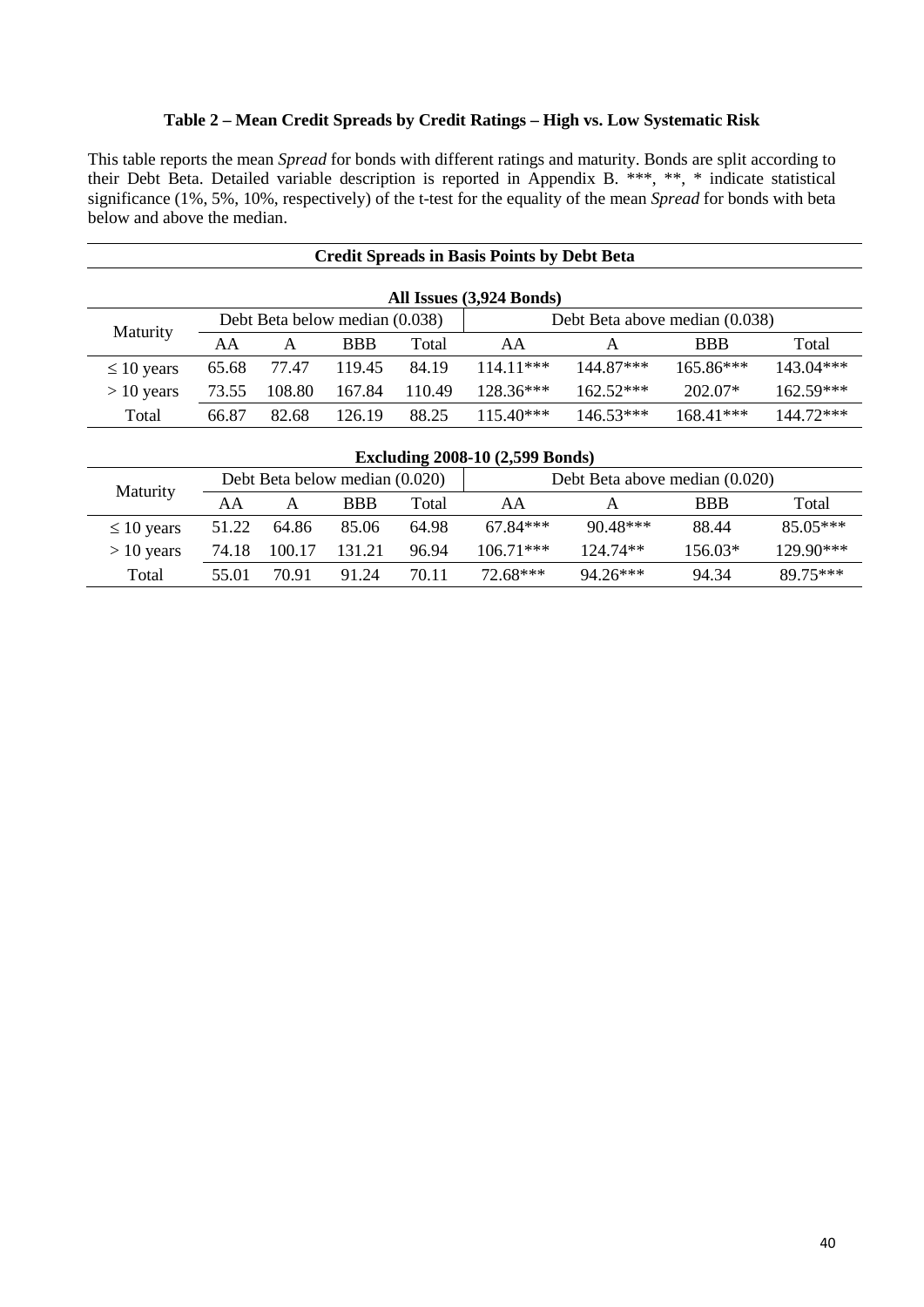# **Table 3 - Bond Spreads by Currency Denomination and Debt Beta Quartile**

This table reports spreads for bonds of different currency denominations and different rating classes, sorted by quartiles of the issuer's debt beta. Quartile 1 contains the 25% of bonds of the given rating class whose issuers have the lowest debt beta (systematic risk) while quartile 4 is the 25% of bonds whose issuers have the highest debt beta. Because each rating class contains three notches (+, flat, -), the reported average *Spread* in a given quartile is adjusted to represent the mean notch rating for the class. Details of this regression-based adjustment are given in the text. \*\*\*, \*\*, \* indicate statistical significance (1%, 5%, 10%, respectively) of the t-test for the equality of the adjusted spreads of bonds in the first and fourth debt beta quartiles.

| <b>Average Euro Denominated Bond Spreads</b><br>(in basis points) |           |           |            |  |  |  |  |
|-------------------------------------------------------------------|-----------|-----------|------------|--|--|--|--|
| Debt Beta Quartile                                                |           | Rating    |            |  |  |  |  |
|                                                                   | AA        | A         | <b>BBB</b> |  |  |  |  |
|                                                                   | 52.22     | 83.20     | 123.73     |  |  |  |  |
|                                                                   | 89.48     | 107.40    | 146.93     |  |  |  |  |
|                                                                   | 121.66    | 170.89    | 214.59     |  |  |  |  |
|                                                                   | 145.03*** | 210.22*** | 320.15***  |  |  |  |  |
| <b>Total Observations</b>                                         | 304       | 492       | 346        |  |  |  |  |

# **Average US Dollar Denominated Bond Spreads**

| (in basis points)         |           |           |            |  |  |  |  |
|---------------------------|-----------|-----------|------------|--|--|--|--|
| Debt Beta Quartile        | Rating    |           |            |  |  |  |  |
|                           | AΑ        | A         | <b>BBB</b> |  |  |  |  |
|                           | 79.98     | 114.93    | 262.75     |  |  |  |  |
|                           | 105.54    | 147.98    | 252.79     |  |  |  |  |
|                           | 126.84    | 191.29    | 200.43     |  |  |  |  |
|                           | 141.93*** | 197.83*** | 336.89**   |  |  |  |  |
| <b>Total Observations</b> | 349       | 432       | 164        |  |  |  |  |
|                           |           |           |            |  |  |  |  |

# **Average Japanese Yen Denominated Bond Spreads**

(in basis points) Debt Beta Quartile **Rating** Rating A AA A BBB 1 18.87 22.79 34.77 2 18.96 23.61 38.15 3 23.61 29.20 39.05 4 35.94\*\*\* 37.80\*\*\* 44.73\*\*\*

Total Observations 246 434 403

#### **Average British Pound Denominated Bond Spreads** (in basis points)

|                           | Rating    |           |             |  |  |  |
|---------------------------|-----------|-----------|-------------|--|--|--|
| Debt Beta Quartile        | AA        |           | <b>BBB</b>  |  |  |  |
|                           | 60.00     | 101.75    | 157.06      |  |  |  |
|                           | 68.19     | 105.73    | 159.29      |  |  |  |
|                           | 109.98    | 168.01    | 202.06      |  |  |  |
|                           | 138.19*** | 172.66*** | $311.75***$ |  |  |  |
| <b>Total Observations</b> | 152       | 164       | 115         |  |  |  |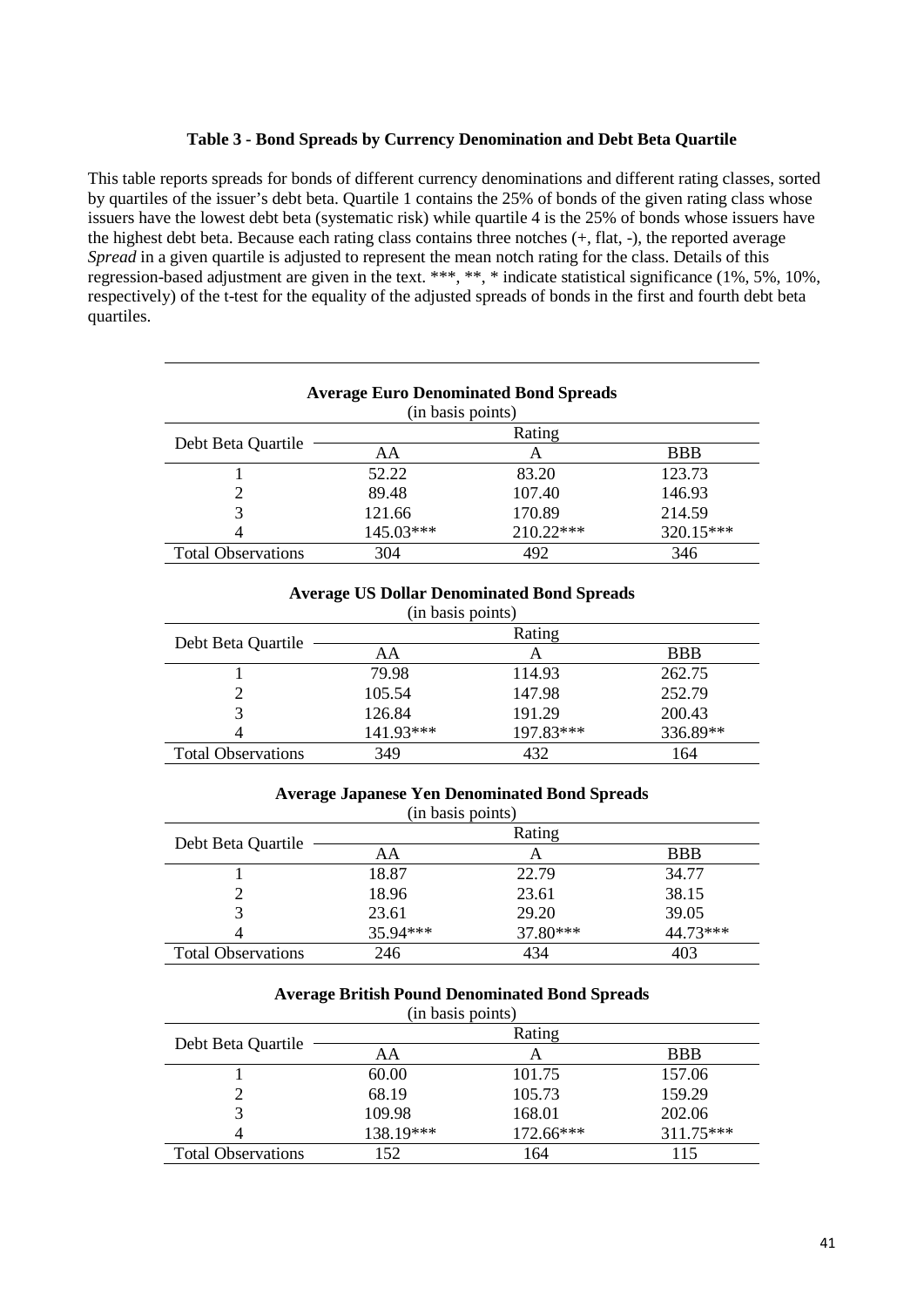# **Table 4 – Debt Beta of Bonds with High Spreads**

Sample bonds are categorized by year of issuance, currency (Euro, US Dollar, and Yen), and credit rating. For each category with at least five issues, bonds are ranked based on their credit spreads and the average debt beta is computed for All of the bonds in the category versus only those bonds with Spreads Above the Median. (high-spread bonds). This table reports the mean *Debt Beta.* Panel A reports debt beta values for bonds with maturities of 10 years and less while Panel B reports debt beta values for bonds with maturities greater than 10 years. Values in bold indicate that the mean debt beta for high-spread bonds is greater than mean debt beta for all bonds in the category.

| Panel A –Years to Maturity $\leq 10$ years |                     |            |              |            |            |              |            |            |              |            |  |
|--------------------------------------------|---------------------|------------|--------------|------------|------------|--------------|------------|------------|--------------|------------|--|
| Year                                       | Sub-sample          | <b>EUR</b> |              |            | <b>USD</b> |              |            | <b>JPY</b> |              |            |  |
|                                            |                     | AAA-AA     | $\mathbf{A}$ | <b>BBB</b> | AAA-AA     | $\mathbf{A}$ | <b>BBB</b> | AAA-AA     | $\mathbf{A}$ | <b>BBB</b> |  |
| 1999                                       | Spread above Median | 0.224      | 0.158        | 0.158      | 0.228      | 0.189        | 0.232      | 0.123      | 0.060        |            |  |
|                                            | All                 | 0.219      | 0.142        | 0.145      | 0.142      | 0.161        | 0.150      | 0.064      | 0.060        |            |  |
| 2000                                       | Spread above Median | 0.057      | 0.110        | 0.046      | 0.192      | 0.247        | 0.180      | 0.268      | 0.110        |            |  |
|                                            | All                 | 0.062      | 0.099        | 0.063      | 0.144      | 0.177        | 0.187      | 0.203      | 0.105        |            |  |
| 2001                                       | Spread above Median | 0.099      | 0.151        | 0.187      | 0.166      | 0.202        | 0.196      | 0.208      | 0.112        | 0.099      |  |
|                                            | All                 | 0.070      | 0.114        | 0.127      | 0.100      | 0.155        | 0.150      | 0.130      | 0.070        | 0.104      |  |
| 2002                                       | Spread above Median | 0.190      | 0.126        | 0.254      | 0.064      | 0.087        | 0.055      | 0.033      | 0.033        | 0.144      |  |
|                                            | All                 | 0.098      | 0.138        | 0.185      | 0.047      | 0.061        | 0.102      | 0.020      | 0.053        | 0.109      |  |
| 2003                                       | Spread above Median | 0.092      | 0.192        | 0.233      | 0.042      | 0.102        | 0.230      | 0.034      | 0.061        | 0.078      |  |
|                                            | All                 | 0.077      | 0.133        | 0.157      | 0.039      | 0.093        | 0.130      | 0.034      | 0.070        | 0.072      |  |
| 2004                                       | Spread above Median | 0.025      | 0.018        | 0.067      | 0.006      | 0.031        |            | 0.019      | 0.044        | 0.134      |  |
|                                            | All                 | 0.014      | 0.033        | 0.039      | 0.004      | 0.021        |            | 0.014      | 0.101        | 0.121      |  |
| 2005                                       | Spread above Median | 0.002      | 0.014        | 0.010      | 0.002      | 0.011        | 0.003      | 0.005      | 0.010        | 0.048      |  |
|                                            | All                 | 0.002      | 0.008        | 0.008      | 0.001      | 0.006        | 0.008      | 0.004      | 0.012        | 0.033      |  |
| 2006                                       | Spread above Median | 0.006      | 0.005        | 0.009      | 0.002      | 0.005        | 0.091      | 0.017      | 0.038        | 0.032      |  |
|                                            | All                 | 0.003      | 0.004        | 0.007      | 0.001      | 0.003        | 0.065      | 0.012      | 0.034        | 0.024      |  |
| 2007                                       | Spread above Median | 0.021      | 0.013        | 0.006      | 0.019      | 0.022        | 0.062      | 0.045      | 0.054        | 0.073      |  |
|                                            | All                 | 0.014      | 0.012        | 0.007      | 0.012      | 0.015        | 0.040      | 0.030      | 0.042        | 0.047      |  |
| 2008                                       | Spread above Median | 0.099      | 0.106        | 0.069      | 0.090      | 0.093        | 0.015      | 0.097      | 0.140        | 0.336      |  |
|                                            | All                 | 0.120      | 0.078        | 0.042      | 0.181      | 0.061        | 0.039      | 0.073      | 0.152        | 0.260      |  |
| 2009                                       | Spread above Median | 0.242      | 0.254        | 0.295      | 0.221      | 0.413        | 0.218      | 0.138      | 0.241        | 0.371      |  |
|                                            | All                 | 0.237      | 0.231        | 0.265      | 0.244      | 0.361        | 0.135      | 0.138      | 0.233        | 0.370      |  |
| 2010                                       | Spread above Median | 0.189      | 0.119        | 0.137      | 0.180      | 0.178        | 0.255      | 0.073      | 0.073        | 0.117      |  |
|                                            | All                 | 0.152      | 0.121        | 0.112      | 0.133      | 0.169        | 0.172      | 0.059      | 0.083        | 0.117      |  |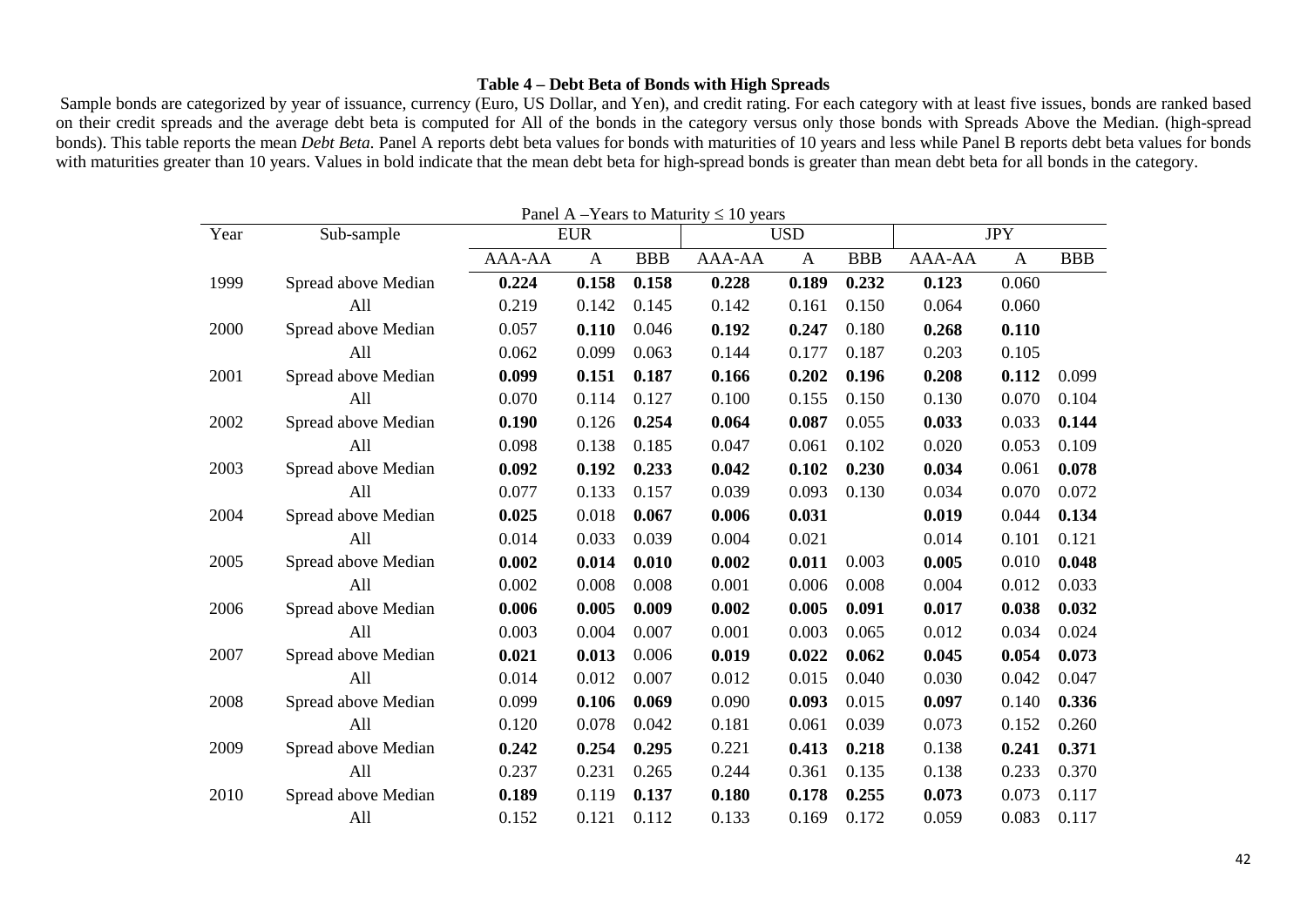| Year | Sub-sample          |        | <b>EUR</b>   |            |        | <b>USD</b>   |            | <b>JPY</b> |              |            |
|------|---------------------|--------|--------------|------------|--------|--------------|------------|------------|--------------|------------|
|      |                     | AAA-AA | $\mathbf{A}$ | <b>BBB</b> | AAA-AA | $\mathbf{A}$ | <b>BBB</b> | AAA-AA     | $\mathbf{A}$ | <b>BBB</b> |
| 1999 | Spread above Median |        |              |            |        | 0.195        |            |            |              |            |
|      | All                 |        |              |            |        | 0.124        |            |            |              |            |
| 2000 | Spread above Median |        |              |            |        | 0.216        |            |            |              |            |
|      | All                 |        |              |            |        | 0.147        |            |            |              |            |
| 2001 | Spread above Median |        |              |            |        | 0.124        |            |            |              |            |
|      | All                 |        |              |            |        | 0.156        |            |            |              |            |
| 2002 | Spread above Median |        |              |            |        | 0.147        |            | 0.010      | 0.034        |            |
|      | All                 |        |              |            |        | 0.117        |            | 0.032      | 0.026        |            |
| 2003 | Spread above Median |        | 0.175        |            | 0.101  | 0.102        |            |            |              | 0.034      |
|      | All                 |        | 0.139        |            | 0.072  | 0.087        |            |            |              | 0.037      |
| 2004 | Spread above Median |        |              |            |        | 0.012        |            |            | 0.041        |            |
|      | All                 |        |              |            |        | 0.016        |            |            | 0.026        |            |
| 2005 | Spread above Median |        | 0.000        |            |        |              |            | 0.002      | 0.082        |            |
|      | All                 |        | 0.000        |            |        |              |            | 0.002      | 0.091        |            |
| 2006 | Spread above Median |        | 0.009        |            |        | 0.003        |            | 0.015      | 0.043        |            |
|      | All                 |        | 0.007        |            |        | 0.002        |            | 0.016      | 0.040        |            |
| 2007 | Spread above Median |        |              |            | 0.010  | 0.017        | 0.007      | 0.030      | 0.072        |            |
|      | All                 |        |              |            | 0.006  | 0.011        | 0.014      | 0.020      | 0.061        |            |
| 2008 | Spread above Median |        |              |            | 0.094  | 0.110        | 0.057      | 0.038      | 0.167        |            |
|      | All                 |        |              |            | 0.071  | 0.060        | 0.035      | 0.026      | 0.114        |            |
| 2009 | Spread above Median |        | 0.099        | 0.082      | 0.309  | 0.204        | 0.329      | 0.154      |              |            |
|      | All                 |        | 0.084        | 0.054      | 0.192  | 0.201        | 0.239      | 0.100      |              |            |
| 2010 | Spread above Median |        | 0.173        |            | 0.091  | 0.115        | 0.006      |            |              |            |
|      | All                 |        | 0.092        |            | 0.045  | 0.082        | 0.010      |            |              |            |

Panel B - Maturity  $> 10$  years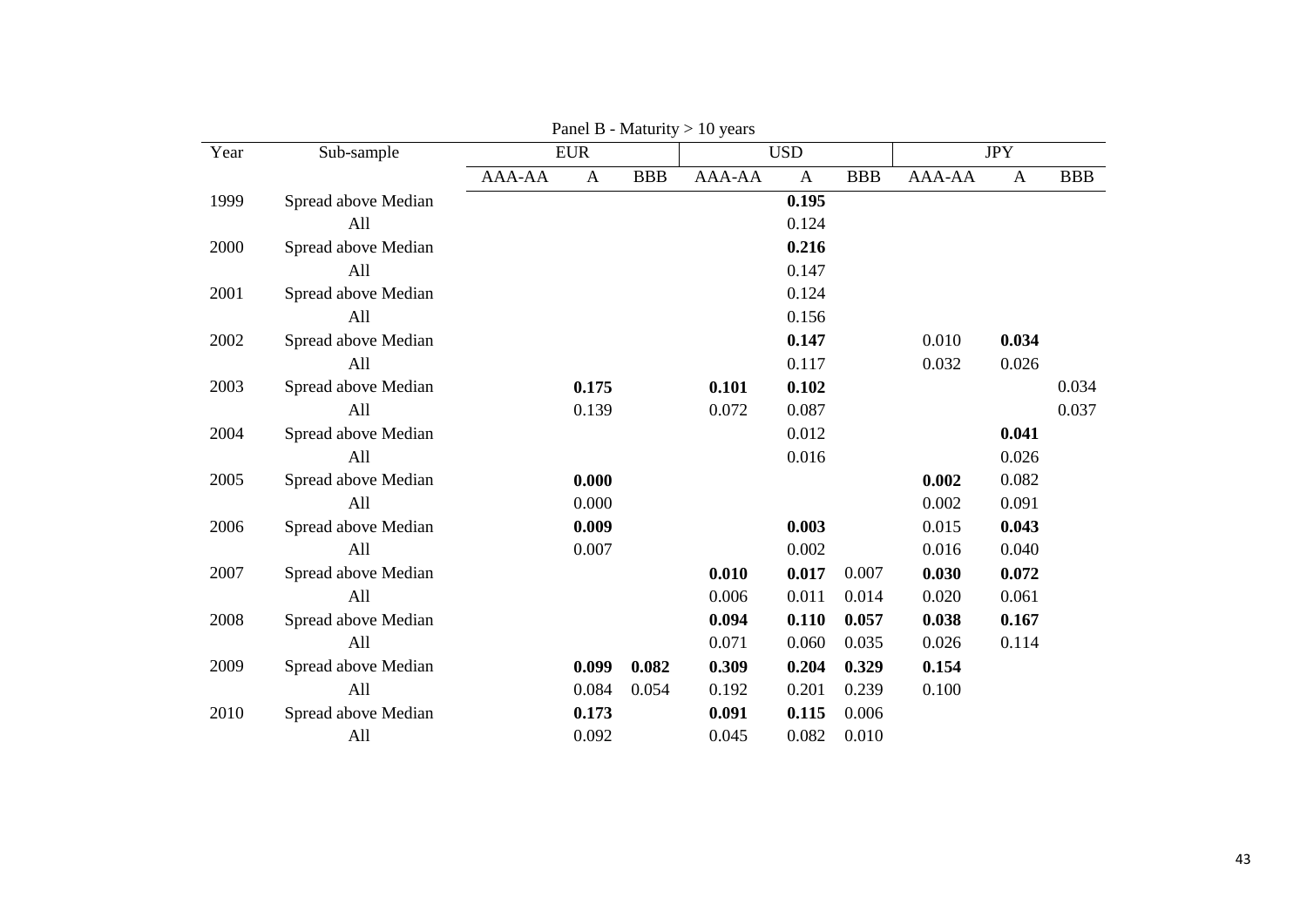# **Table 5 – Average Beta of Bonds with High Spreads – t-test**

For each category reported in Table 4 we compute the ratio of the average beta of high-spread bonds to the average beta of all the bonds within the same category. This table reports the mean log ratios. \*\*\*, \*\*, \* indicate statistical significance (1%, 5%, 10%, respectively) of the t-test for the equality of the mean log ratios to zero.

| <b>Maturity</b> | EUR.       | USD        | <b>JPY</b> | Total      |
|-----------------|------------|------------|------------|------------|
| $\leq 10$ years | $0.190***$ | $0.183***$ | $0.129***$ | $0.169***$ |
| $> 10$ years    | $0.341***$ | $0.219***$ | 0.108      | $0.201***$ |
| Total           | $0.212***$ | $0.196***$ | $0.123***$ | $0.178***$ |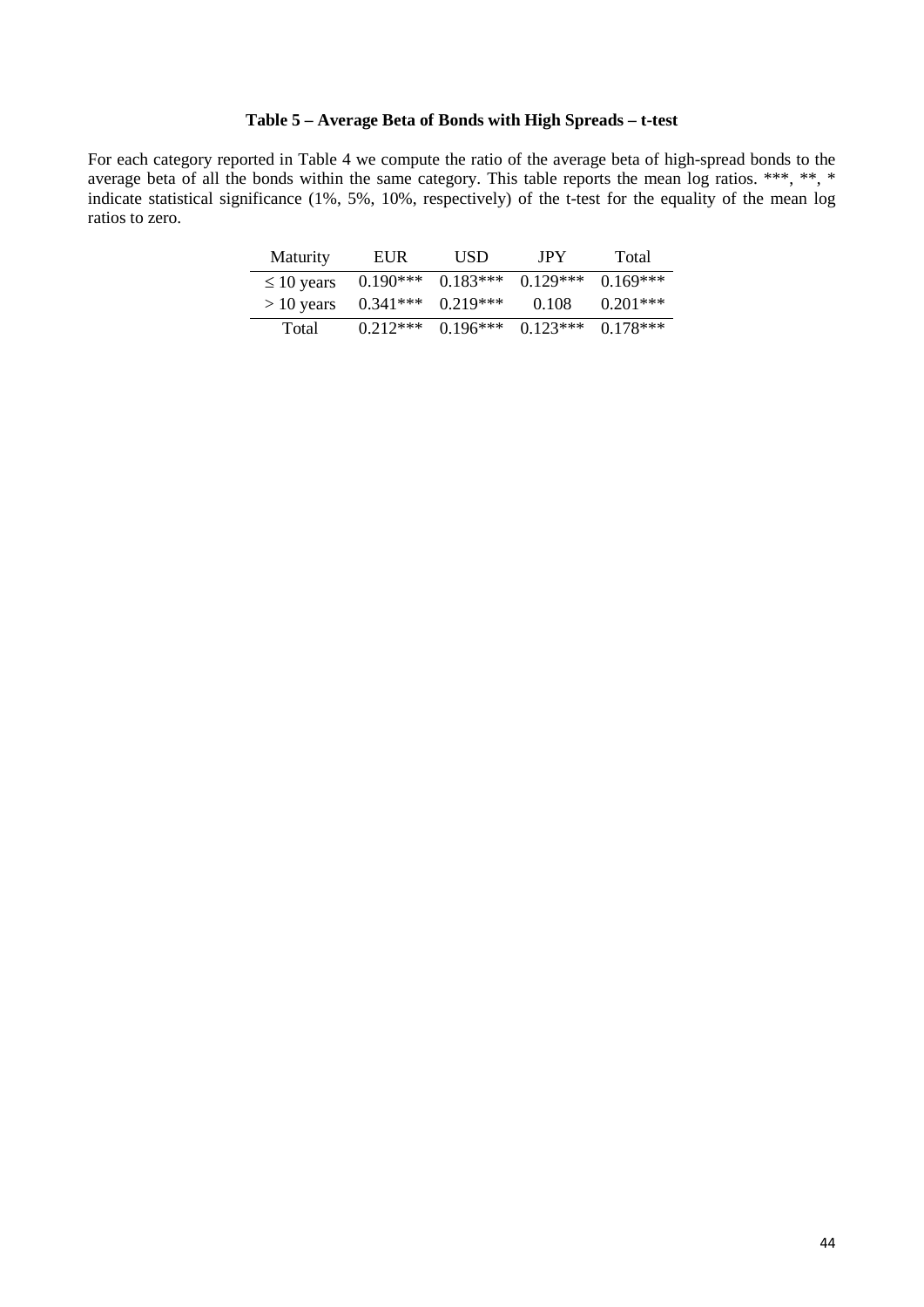# **Table 6 – Regression of Credit Spread on Ratings and Debt Systematic Risk**

Reported are coefficients of OLS regressions with robust standard errors clustered both at the year and issuer level. The dependent variable is *Spread*, i.e. the difference between the bond yield at issuance and that of a Treasury security with same maturity and currency. Detailed variable description is reported in Appendix B. Coefficient for control variables are not reported for ease of exposition. \*\*\*, \*\*, \* indicate significance at 1%, 5%, 10% level, respectively.

|                               | (1)         | (2)                 | (3)                           | (4)        | (5)         |
|-------------------------------|-------------|---------------------|-------------------------------|------------|-------------|
|                               |             | <b>Whole Sample</b> | <b>Excluding</b><br>2008-2010 | Whole      |             |
|                               | 73.64***    | 82.06***            | 82.16***                      | 3.80       | 75.99***    |
| $AA+/Aa1$                     | (0.000)     | (0.000)             | (0.000)                       | (0.826)    | (0.001)     |
|                               | 83.89***    | 92.38***            | 92.15***                      | 5.48       | 81.55***    |
| AA/Aa2                        | (0.000)     | (0.000)             | (0.000)                       | (0.648)    | (0.001)     |
|                               | 109.31***   | $111.74***$         | $111.65***$                   | 17.74*     | 98.39***    |
| $AA$ -/Aa3                    | (0.000)     | (0.000)             | (0.000)                       | (0.057)    | (0.000)     |
| $A+/A1$                       | $117.66***$ | 119.57***           | 119.28***                     | $21.22**$  | $107.16***$ |
|                               | (0.000)     | (0.000)             | (0.000)                       | (0.015)    | (0.000)     |
| A/A2                          | 133.77***   | 134.58***           | 134.28***                     | 31.38***   | $121.63***$ |
|                               | (0.000)     | (0.000)             | (0.000)                       | (0.000)    | (0.000)     |
|                               | 152.26***   | 154.26***           | 153.90***                     | 42.03***   | 139.63***   |
| $A-A3$                        | (0.000)     | (0.000)             | (0.000)                       | (0.000)    | (0.000)     |
|                               | 182.06***   | 182.89***           | 182.43***                     | 57.83***   | 166.11***   |
| BBB+/Baa1                     | (0.000)     | (0.000)             | (0.000)                       | (0.000)    | (0.000)     |
| BBB/Baa2                      | 199.85***   | 196.79***           | 196.32***                     | $62.45***$ | 178.80***   |
|                               | (0.000)     | (0.000)             | (0.000)                       | (0.000)    | (0.000)     |
| BBB-/Baa3                     | 211.32***   | 208.64***           | 208.11***                     | 76.34***   | 188.05***   |
|                               | (0.000)     | (0.000)             | (0.000)                       | (0.000)    | (0.000)     |
| Debt Beta                     |             | 108.78***           | 105.42***                     | 67.80***   | 41.62**     |
|                               |             | (0.000)             | (0.001)                       | (0.000)    | (0.045)     |
| In (Debt Residual Volatility) |             |                     | 0.432                         | 0.803      | 2.555       |
|                               |             |                     | (0.831)                       | (0.419)    | (0.103)     |
| Crisis (2008-10)              |             |                     |                               |            | 93.84***    |
|                               |             |                     |                               |            | (0.000)     |
|                               |             |                     |                               |            | 228.27***   |
| Debt Beta $\times$ Crisis     |             |                     |                               |            | (0.002)     |
| Obs.                          | 3,924       | 3,924               | 3,924                         | 2,599      | 3,924       |
| Adj. $R^2$                    | 0.610       | 0.623               | 0.623                         | 0.642      | 0.601       |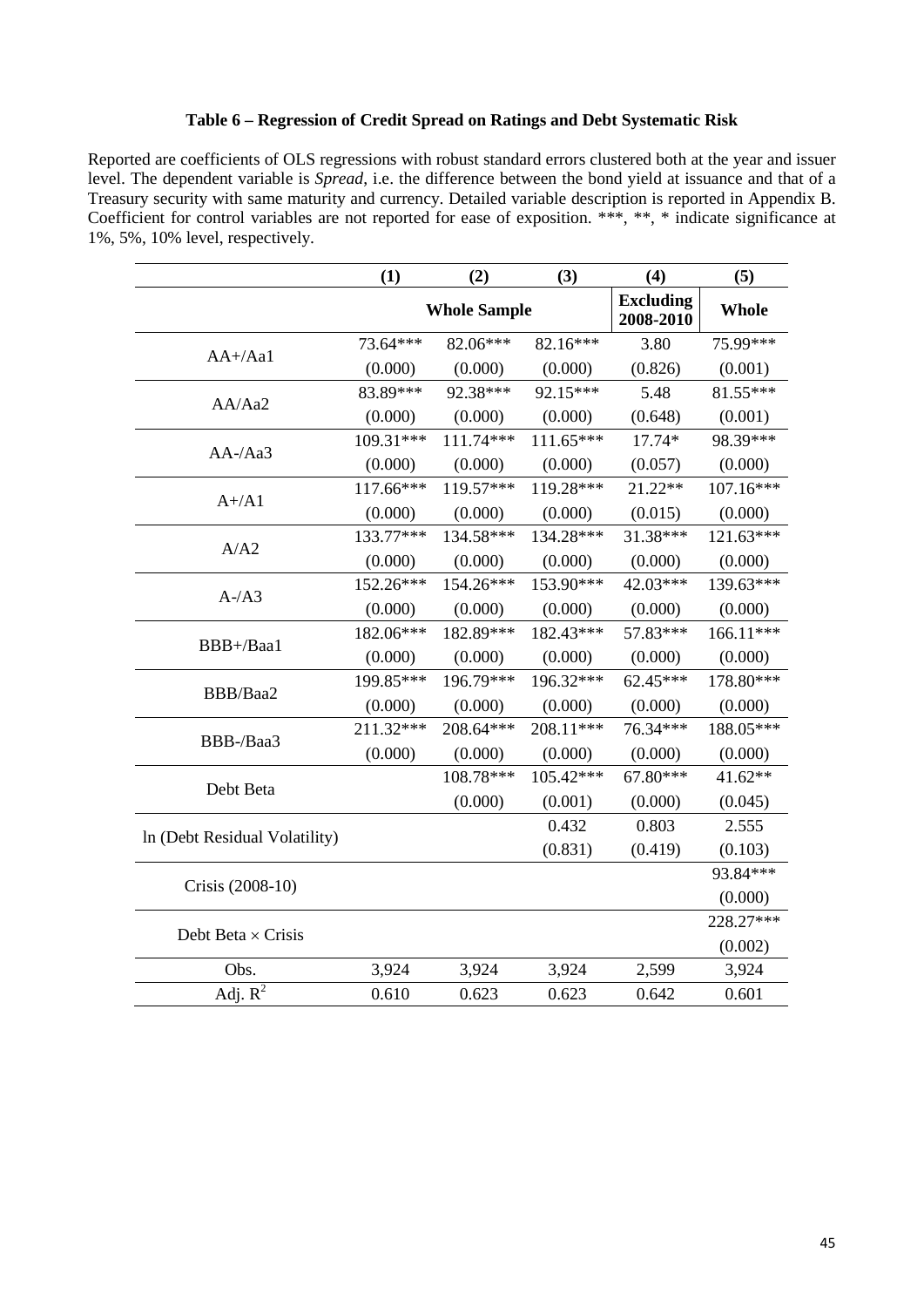# **Table 7 – Regression of Credit Spread on Ratings and Debt Systematic Risk (Bid-Ask Spread)**

Reported are coefficients of OLS regressions with robust standard errors clustered both at the year and issuer level. The dependent variable is *Spread*, i.e. the difference between the bond yield at issuance and that of a Treasury security with same maturity and currency. Detailed variable description is reported in Appendix B. Coefficient for control variables are not reported for ease of exposition. \*\*\*, \*\*, \* indicate significance at 1%, 5%, 10% level, respectively.

|                               | (1)       | (2)                 | (3)        | (4)                           | (5)         | (6)                 |
|-------------------------------|-----------|---------------------|------------|-------------------------------|-------------|---------------------|
|                               |           | <b>Whole Sample</b> |            | <b>Excluding</b><br>2008-2010 |             | <b>Whole Sample</b> |
|                               | 87.79**   | 100.59**            | $100.42**$ | $-4.89$                       | 92.32**     | 100.75**            |
| $AA+/Aa1$                     | (0.016)   | (0.011)             | (0.011)    | (0.726)                       | (0.020)     | (0.011)             |
|                               | 99.56***  | 113.67***           | 114.86***  | 3.08                          | 104.58***   | 115.54***           |
| AA/Aa2                        | (0.006)   | (0.003)             | (0.004)    | (0.731)                       | (0.008)     | (0.0030)            |
|                               | 119.21*** | 129.36***           | 130.24***  | 13.45*                        | $117.38***$ | 131.66***           |
| $AA$ -/Aa3                    | (0.003)   | (0.002)             | (0.002)    | (0.063)                       | (0.008)     | (0.002)             |
| $A+/A1$                       | 119.66*** | 128.09***           | 129.44***  | $16.73**$                     | 119.01***   | 130.75***           |
|                               | (0.002)   | (0.002)             | (0.002)    | (0.018)                       | (0.006)     | (0.001)             |
| A/A2                          | 137.26*** | 143.88***           | 145.40***  | 24.44***                      | $135.21***$ | 148.67***           |
|                               | (0.001)   | (0.001)             | (0.001)    | (0.000)                       | (0.003)     | (0.001)             |
|                               | 146.73*** | 153.76***           | 155.41***  | 37.33***                      | 142.83***   | 157.67***           |
| $A-A3$                        | (0.000)   | (0.000)             | (0.000)    | (0.000)                       | (0.000)     | (0.000)             |
| BBB+/Baa1                     | 169.33*** | 174.52***           | 176.56***  | 55.57***                      | $162.26***$ | 178.57***           |
|                               | (0.000)   | (0.000)             | (0.000)    | (0.000)                       | (0.000)     | (0.000)             |
| BBB/Baa2                      | 190.51*** | 191.28***           | 193.21***  | 57.73***                      | 179.14***   | 195.78***           |
|                               | (0.000)   | (0.000)             | (0.000)    | (0.000)                       | (0.000)     | (0.000)             |
| BBB-/Baa3                     | 206.12*** | 207.68***           | 209.93***  | 88.36***                      | 192.44***   | 213.39***           |
|                               | (0.000)   | (0.000)             | (0.000)    | (0.000)                       | (0.000)     | (0.000)             |
| Debt Beta                     |           | 131.12***           | 139.49***  | 75.94***                      | $65.14***$  | 146.30***           |
|                               |           | (0.000)             | (0.000)    | (0.000)                       | (0.001)     | (0.000)             |
| In (Debt Residual Volatility) |           |                     | $-1.185$   | $-0.063$                      | 0.819       | $-1.015$            |
|                               |           |                     | (0.513)    | (0.939)                       | (0.578)     | (0.580)             |
| Crisis (2008-10)              |           |                     |            |                               | 107.00***   |                     |
|                               |           |                     |            |                               | (0.000)     |                     |
| Debt Beta × Crisis            |           |                     |            |                               | 299.63***   |                     |
|                               |           |                     |            |                               | (0.000)     |                     |
| Avg Bid-Ask Spread            | 103.66*** | 89.90***            | 90.44***   | $61.14***$                    | $112.31***$ |                     |
|                               | (0.000)   | (0.000)             | (0.000)    | (0.000)                       | (0.000)     |                     |
| Obs.                          | 2,395     | 2,395               | 2,395      | 1,732                         | 2,395       | 2,395               |
| Adj. R2                       | 0.641     | 0.659               | 0.659      | 0.662                         | 0.637       | 0.652               |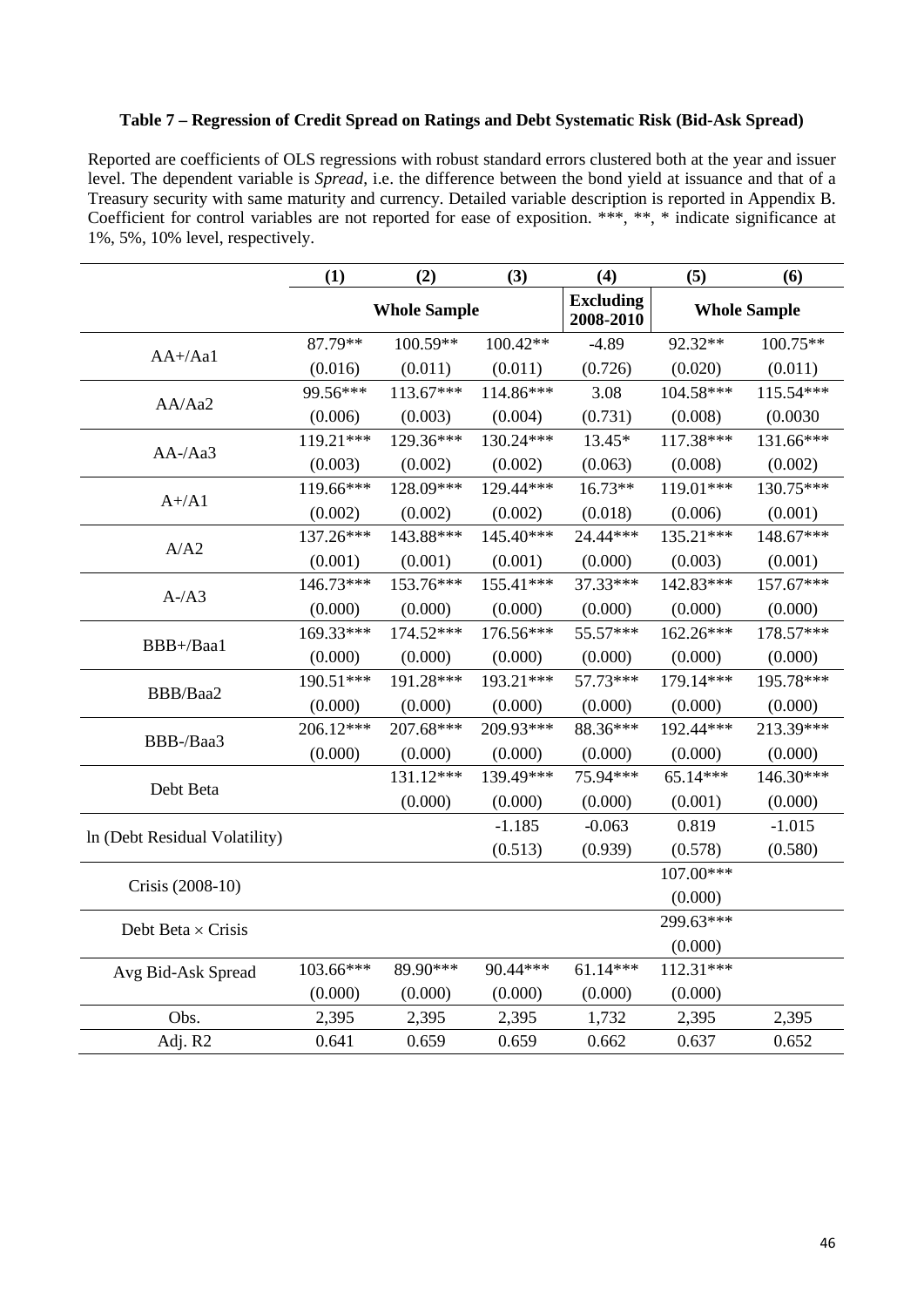# **Table 8 – Fama and MacBeth Regressions of Credit Spread on Ratings and Debt Systematic Risk**

Reported are average coefficients of Fama-MacBeth regressions with robust standard errors clustered at the issuer level. The dependent variable is *Spread*, i.e. the difference between the bond yield at issuance and that of a Treasury security with same maturity and currency. Detailed variable description is reported in Appendix B. Coefficient for control variables are not reported for ease of exposition. \*\*\*, \*\*, \* indicate significance at 1%, 5%, 10% level, respectively.

|                               | (1)                 | (2)         | (3)                                | (4)       | (5)         |  |
|-------------------------------|---------------------|-------------|------------------------------------|-----------|-------------|--|
|                               | <b>Whole Sample</b> |             | <b>Sample with Bid-Ask Spreads</b> |           |             |  |
|                               | 27.10**             | 25.09*      | $-2.93$                            | $-1.59$   | $-4.75$     |  |
| $AA+/Aa1$                     | (0.050)             | (0.055)     | (0.908)                            | (0.948)   | (0.848)     |  |
| AA/Aa2                        | 29.22               | 28.76       | 3.15                               | 10.36     | 3.01        |  |
|                               | (0.111)             | (0.118)     | (0.915)                            | (0.721)   | (0.919)     |  |
| $AA$ -/Aa3                    | 42.36**             | $40.53**$   | 14.71                              | 23.99     | 15.82       |  |
|                               | (0.023)             | (0.026)     | (0.65)                             | (0.463)   | (0.627)     |  |
| $A+/A1$                       | 51.97**             | 50.35**     | 21.16                              | 28.44**   | 21.07       |  |
|                               | (0.012)             | (0.011)     | (0.479)                            | (0.352)   | (0.491)     |  |
| A/A2                          | $63.54***$          | $61.93***$  | 40.13                              | 46.76     | 38.33       |  |
|                               | (0.004)             | (0.004)     | (0.229)                            | (0.165)   | (0.252)     |  |
|                               | 72.36***            | 69.57***    | 42.67                              | $50.31*$  | 42.21       |  |
| $A-A3$                        | (0.001)             | (0.001)     | (0.141)                            | (0.089)   | (0.149)     |  |
|                               | 96.83***            | 95.29***    | 63.41**                            | 68.95**   | 61.09**     |  |
| BBB+/Baa1                     | (0.000)             | (0.000)     | (0.033)                            | (0.019)   | (0.040)     |  |
| BBB/Baa2                      | $110.01***$         | $107.53***$ | 85.35**                            | 92.04**   | 85.05**     |  |
|                               | (0.000)             | (0.000)     | (0.017)                            | (0.010)   | (0.021)     |  |
| BBB-/Baa3                     | 116.84***           | 114.90***   | 101.48***                          | 108.87*** | $101.55***$ |  |
|                               | (0.000)             | (0.000)     | (0.001)                            | (0.000)   | (0.001)     |  |
| Debt Beta                     | $106.23***$         | 82.91***    | 92.60***                           | 111.58**  | 91.67**     |  |
|                               | (0.000)             | (0.000)     | (0.006)                            | (0.016)   | (0.020)     |  |
|                               |                     | 1.566       | 2.217                              |           | 1.753       |  |
| In (Debt Residual Volatility) |                     | (0.378)     | (0.225)                            |           | (0.283)     |  |
| Avg Bid-Ask Spread            |                     |             |                                    | 91.24***  | 89.97**     |  |
|                               |                     |             |                                    | (0.008)   | (0.011)     |  |
| Obs.                          | 3,924               | 3,924       | 2,395                              | 2,395     | 2,395       |  |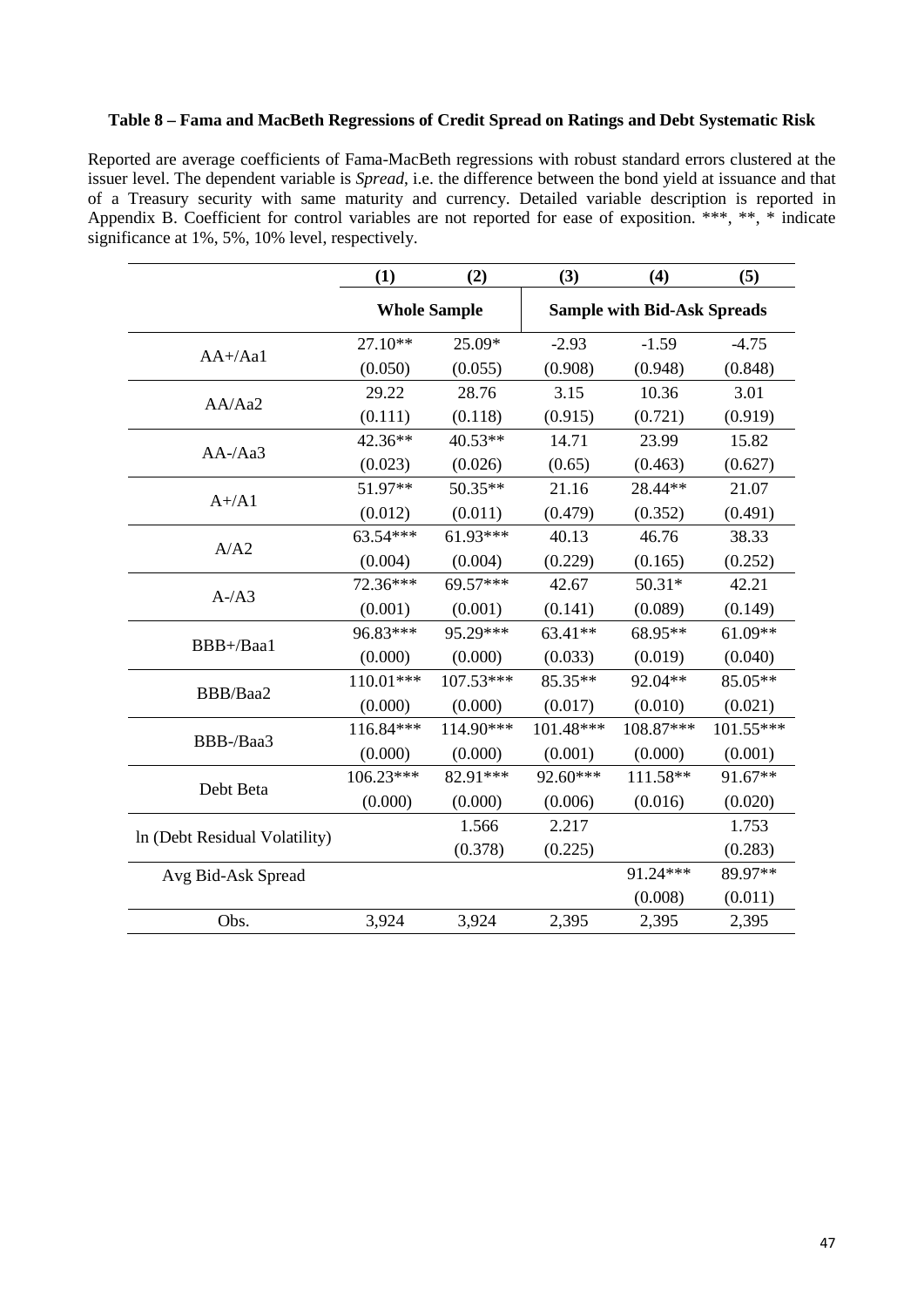# **Table 9 – Regression of Average Rating on Debt Systematic Risk**

Reported are coefficients of OLS regressions (Columns 1-6) and ordered probit (Columns 7-8) with robust standard errors clustered both at the year and issuer level. The dependent variable is *Avg\_Rating*, i.e. the average of Moody's and S&P's issue ratings, converted into numerical scale  $(AAA/Aaa = 1, AA-AA = 2,$ …, BBB-/Bbb3 = 10). Detailed variable description is reported in Appendix B. Coefficient for control variables are not reported for ease of exposition. \*\*\*, \*\*, \* indicate significance at 1%, 5%, 10% level, respectively.

|                               | (1)        | (2)                 | (3)        | (4)        | (5)                        | (6)        | (7)                   | (8)        |  |
|-------------------------------|------------|---------------------|------------|------------|----------------------------|------------|-----------------------|------------|--|
|                               |            |                     | <b>OLS</b> |            |                            |            | <b>Ordered Probit</b> |            |  |
|                               |            | <b>Whole Sample</b> |            |            | <b>Excluding 2008-2010</b> |            |                       |            |  |
| Debt Beta                     | $1.875***$ | 0.917               | 0.883      | $2.947***$ | $1.682***$                 | $1.627***$ | $1.259***$            | $1.219***$ |  |
|                               | (0.006)    | (0.202)             | (0.218)    | (0.000)    | (0.002)                    | (0.003)    | (0.000)               | (0.000)    |  |
|                               |            | $0.123***$          |            |            | $0.155***$                 |            | $0.109***$            |            |  |
| In (Debt Residual Volatility) |            | (0.000)             |            |            | (0.000)                    |            | (0.000)               |            |  |
|                               |            |                     | $0.121***$ |            |                            | $0.153***$ |                       | $0.108***$ |  |
| In (Debt Total Volatility)    |            |                     | (0.000)    |            |                            | (0.000)    |                       | (0.000)    |  |
| Obs.                          | 3,924      | 3,924               | 3,924      | 2,599      | 2,599                      | 2,599      | 2,599                 | 2,599      |  |
| Adj. $R^2$                    | 0.474      | 0.482               | 0.481      | 0.523      | 0.537                      | 0.537      | 0.186                 | 0.186      |  |